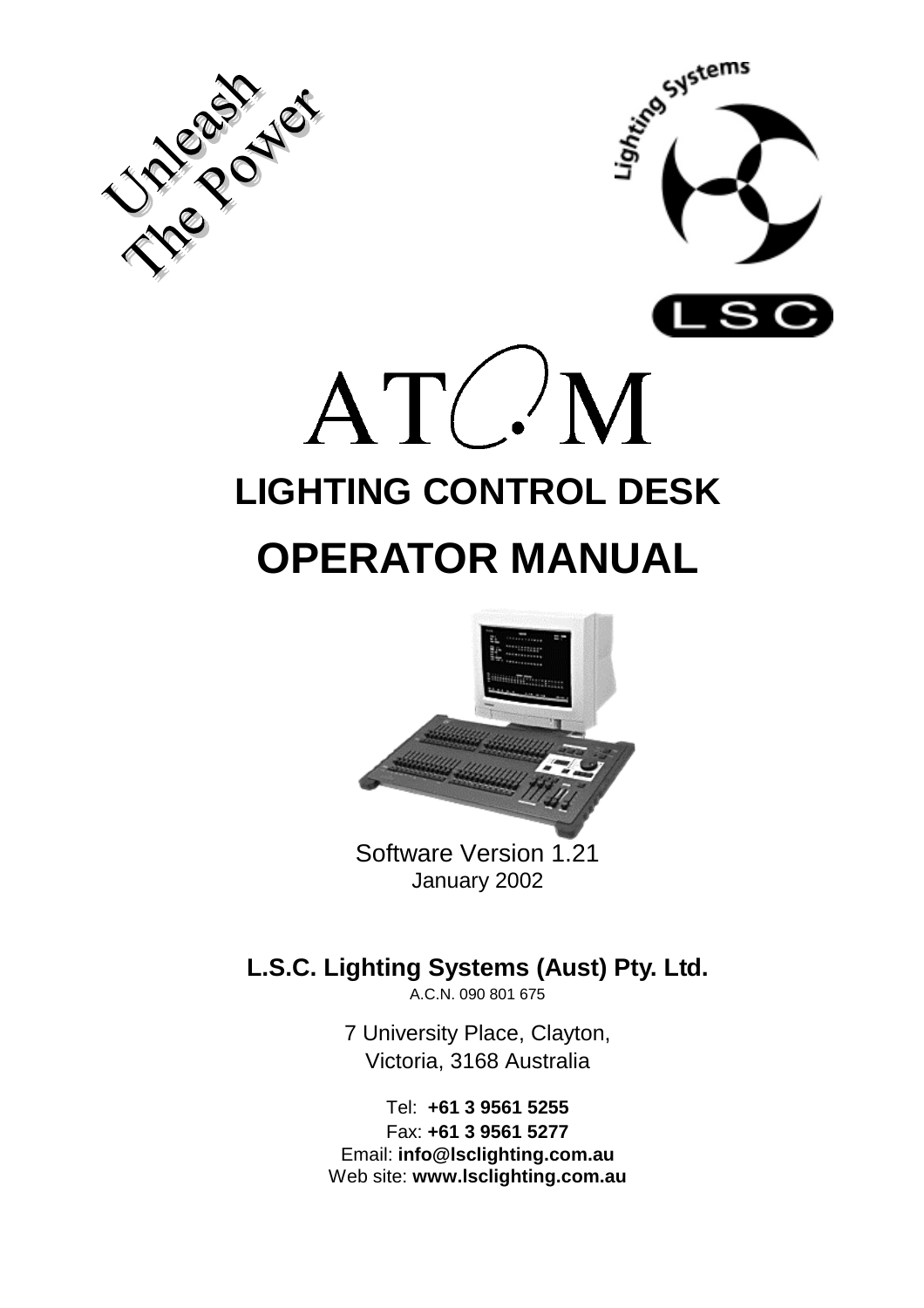#### **Note: When the RECORDING or PREVIEW/EDITING, all Submasters flash twice, then Submasters containing Scenes are lit, Submasters containing Chases flash and empty Submasters are not lit..**

#### **RECORD A SCENE**

To record the current output as a Scene into the current page, press: [RECORD], (SCENE) [S/A] (Scene number) (any of the RED preset Solo/Assign keys)

#### **GRAB THE OUTPUT IN GRAB MASTER**

To record the current output into the Grab master, press: [RECORD], (SCENE) [S/A] (Grab master)

#### **RECORD A CHASE**

To record a Chase in the current page, press: [RECORD], (CHASE)

[S/A] (Chase number) (any of the RED preset Solo/Assign keys or the Grab S/A key)

Each step of a Chase consists of a snapshot of the output which is taken as that step is "added".

Create the look for the first step on the output, then to record it as the first step, press;

[RECORD], (ADD STEP)

Create the next look on the output.

To record this step, press;

[RECORD], (ADD STEP)

Continue to create and record steps as above.

When all steps have been recorded, complete the chase by pressing;

[RECORD], (END CHASE)

#### **PLAYBACK A CHASE or SCENE**

If not already in SCENE mode, press [MODE] until the "Scene" mode LED lights. Fade up the Submaster containing the recorded chase or scene and also the Red preset master.

#### **CONTROLLING A CHASE**

To control a chase you must edit that chase.

Press [PREVIEW/EDIT]

[S/A] (Chase number)

- To control the **RATE** rotate the edit wheel.
- To **BASS STEP** the chase (Sound To Light), set the rate below 0 BPM. (See also "BASS LEVEL", below).
- To change the **FADE** between steps, press [FUNCTION] until IN & OUT light, then rotate the edit wheel.
- To change the **MODE** or **DIRECTION** use the 3 keys below the Edit wheel as described below.

| <b>KEYS</b>                                                | <b>ACTION</b>                                                         |
|------------------------------------------------------------|-----------------------------------------------------------------------|
| [STOP/STEP]                                                | <b>STOPS</b> a running chase.                                         |
|                                                            | <b>STEPS</b> a <i>stopped</i> chase.                                  |
| [>] (Forward)                                              | <b>STARTS</b> a stopped chase and runs it forward.                    |
|                                                            | Changes the DIRECTION of a reverse running chase (runs it forward).   |
|                                                            | SNAPS a forward running chase to the next step.                       |
| [<] (Reverse)                                              | STARTS a stopped chase and runs it backwards.                         |
|                                                            | Changes the DIRECTION of a forward running chase (runs it backwards). |
|                                                            | SNAPS a backward running chase to the next step.                      |
| Hold $[\geq], \text{ Tap } [\leq]$                         | Selects <b>BOUNCE</b> mode.                                           |
| Hold $\left[\text{<}\right]$ , Tap $\left[\text{>}\right]$ | Also selects Bounce mode.                                             |
| $\mathbf{[>]}$                                             | Deselects Bounce mode (runs forward).                                 |
| [<]                                                        | Deselects Bounce mode (runs reverse).                                 |
|                                                            | Hold [Stop/Step], Tap [>] Selects SINGLE SHOT mode.                   |
| [>]                                                        | Runs a Single Shot in the forward direction (see also below).         |
| [<]                                                        | Runs a Single Shot in the reverse direction (see also below).         |
|                                                            | Hold [Stop/Step], Tap [<] De-selects single shot mode.                |

• When finished, press [PREVIEW/EDIT] (to de-select it). **The latest settings are automatically saved.**

In **normal mode** (not in Preview/Edit);

• To run a chase that has been set in **single shot** mode, press; [S/A] (Chase number).

• To adjust the BASS STEP audio level, press [FUNCTION] tap [S/A 12] (**BASS LEVEL**), then rotate the edit wheel. When the chase is satisfactorily stepping to the beat, press; [YES] to save the setting. The STEP LED flashes and the chase steps on each beat of the music. (See also "BASS STEP", above).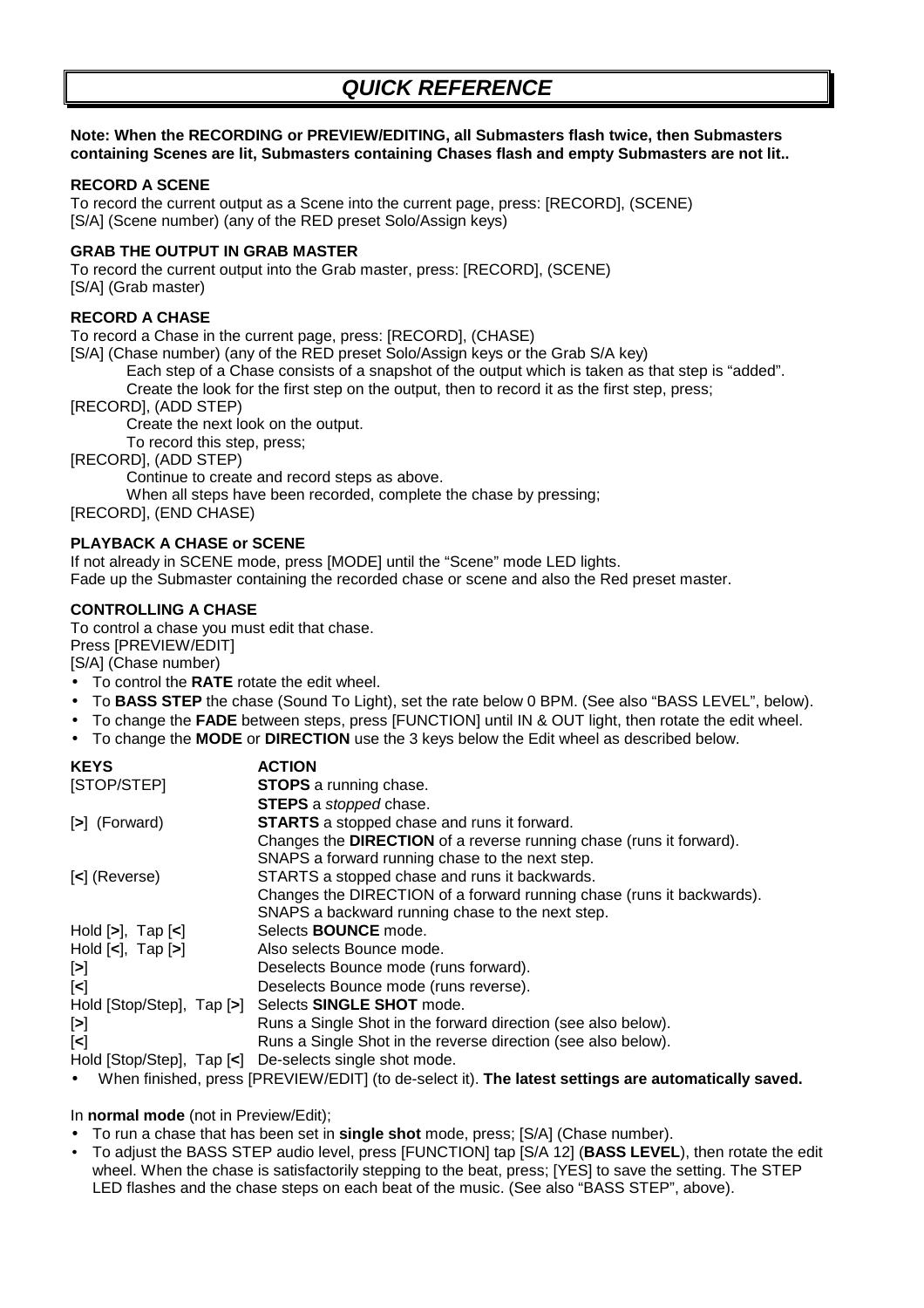### **CONTENTS**

| $\overline{\phantom{a}}$ 3<br>1.2 OPTIONS                                                                                                             |          |
|-------------------------------------------------------------------------------------------------------------------------------------------------------|----------|
|                                                                                                                                                       |          |
| 1.4 LABELLING YOUR ATOM _______________________3                                                                                                      |          |
| $\frac{1}{\sqrt{3}}$<br>1.6 KEYSTROKE TERMINOLOGY ___________ 4                                                                                       |          |
|                                                                                                                                                       |          |
| 2.0 GETTING CONNECTED ______________5                                                                                                                 |          |
|                                                                                                                                                       |          |
| 2.2 DIGITAL OUTPUT (DMX 512/1990) _____ 5                                                                                                             |          |
|                                                                                                                                                       |          |
|                                                                                                                                                       |          |
|                                                                                                                                                       |          |
| 4.0 MODES OF OPERATION ___________10                                                                                                                  |          |
|                                                                                                                                                       |          |
| 4.3 WIDE PRESET MODE                                                                                                                                  |          |
|                                                                                                                                                       |          |
|                                                                                                                                                       |          |
| 5.0 QUICKSTART TUTORIAL _________12<br>5.1 RESET And the state of the state of the state of the state of the state of the state of the state of the s |          |
| $\overline{\phantom{a}}$ 12<br>5.2 CONTROLLING LIGHTS ______________12                                                                                |          |
| 5.3 RECORDING A SCENE _________________14                                                                                                             |          |
|                                                                                                                                                       |          |
| 5.5 RECORDING A CHASE __________________ 15                                                                                                           |          |
| 5.6 REPLAYING A CHASE _________________15                                                                                                             |          |
| 6.0 MEMORY STRUCTURE ___________16                                                                                                                    |          |
| 6.1 MODE/PAGE FREEZE___________________16                                                                                                             |          |
| 7.0 FADE TIMES & CHANNEL LEVELS_17                                                                                                                    |          |
| 7.1 OVERVIEW OF FADE TIMES __________ 17                                                                                                              |          |
| 7. 2 CHANNEL CAPACITY __________________17                                                                                                            |          |
|                                                                                                                                                       |          |
| 8.1 OVERVIEW<br>$\overline{\phantom{a}}$ 18                                                                                                           |          |
| 8.2 RECORDING SCENES ______________                                                                                                                   | 18       |
| 8.3 REPLAYING SCENES<br>8.4 PREVIEWING &/OR EDITING A SCENE                                                                                           | 19<br>20 |
| 8.5 COPYING A SCENE ________________                                                                                                                  | 21       |
| 8.6 DELETING A SCENE ______________                                                                                                                   | 21       |
| 9.0 CHASES                                                                                                                                            | 22       |
| 9.1 OVERVIEW<br><u> 1980 - Johann Barbara, martin a</u>                                                                                               | $-22$    |
| 9.2 RECORDING CHASES                                                                                                                                  | 22       |

| 9.3 REPLAYING CHASES 24                                                                      |  |
|----------------------------------------------------------------------------------------------|--|
| 9.4 PREVIEWING &/OR EDITING A CHASE 26                                                       |  |
|                                                                                              |  |
|                                                                                              |  |
|                                                                                              |  |
|                                                                                              |  |
| 10.0 GRAB MASTER _______________________28<br>10.1 OVERVIEW ___________________________28    |  |
| 10.2 GRAB MASTER AS A GRAB MASTER_28                                                         |  |
| 10.3 GRAB MASTER AS A SCENE MASTER 28                                                        |  |
| 10.4 GRAB MASTER AS A CHASE MASTER 29                                                        |  |
|                                                                                              |  |
|                                                                                              |  |
|                                                                                              |  |
|                                                                                              |  |
|                                                                                              |  |
|                                                                                              |  |
|                                                                                              |  |
| 12.3 PATCHING DIMMERS TO CHANNELS 32                                                         |  |
|                                                                                              |  |
|                                                                                              |  |
| 13.2 INVERT YELLOW PRESET MASTER _ 33                                                        |  |
| 13.3 PRINT_______<br>$\sim$ 34                                                               |  |
| 13.4 VIDEO OUTPUT                                                                            |  |
|                                                                                              |  |
|                                                                                              |  |
|                                                                                              |  |
|                                                                                              |  |
|                                                                                              |  |
| 14.4 DESK LAMP CONNECTOR <u>(Conservent</u> 37<br>14.5 ANALOGUE OUTPUT CONNECTORS 37         |  |
|                                                                                              |  |
|                                                                                              |  |
| 14.7 AUDIO INPUT                                                                             |  |
| 15.0 APPENDIX A 'DMX 512' _____________ 38<br>15.1 DMX512/1990 __________________________ 38 |  |
|                                                                                              |  |
| 15.2 CONTROLLING ANALOGUE DIMMERS 38                                                         |  |
| 15.3 TYPICAL DMX512 APPLICATIONS. __ 39                                                      |  |
| 16.0 APPENDIX B: ANALOGUE OUTPUTS40                                                          |  |
| 17.0 APPENDIX C "TERMINOLOGY" __ 41                                                          |  |

| <b>18.0 INDEX</b> |  |
|-------------------|--|
|                   |  |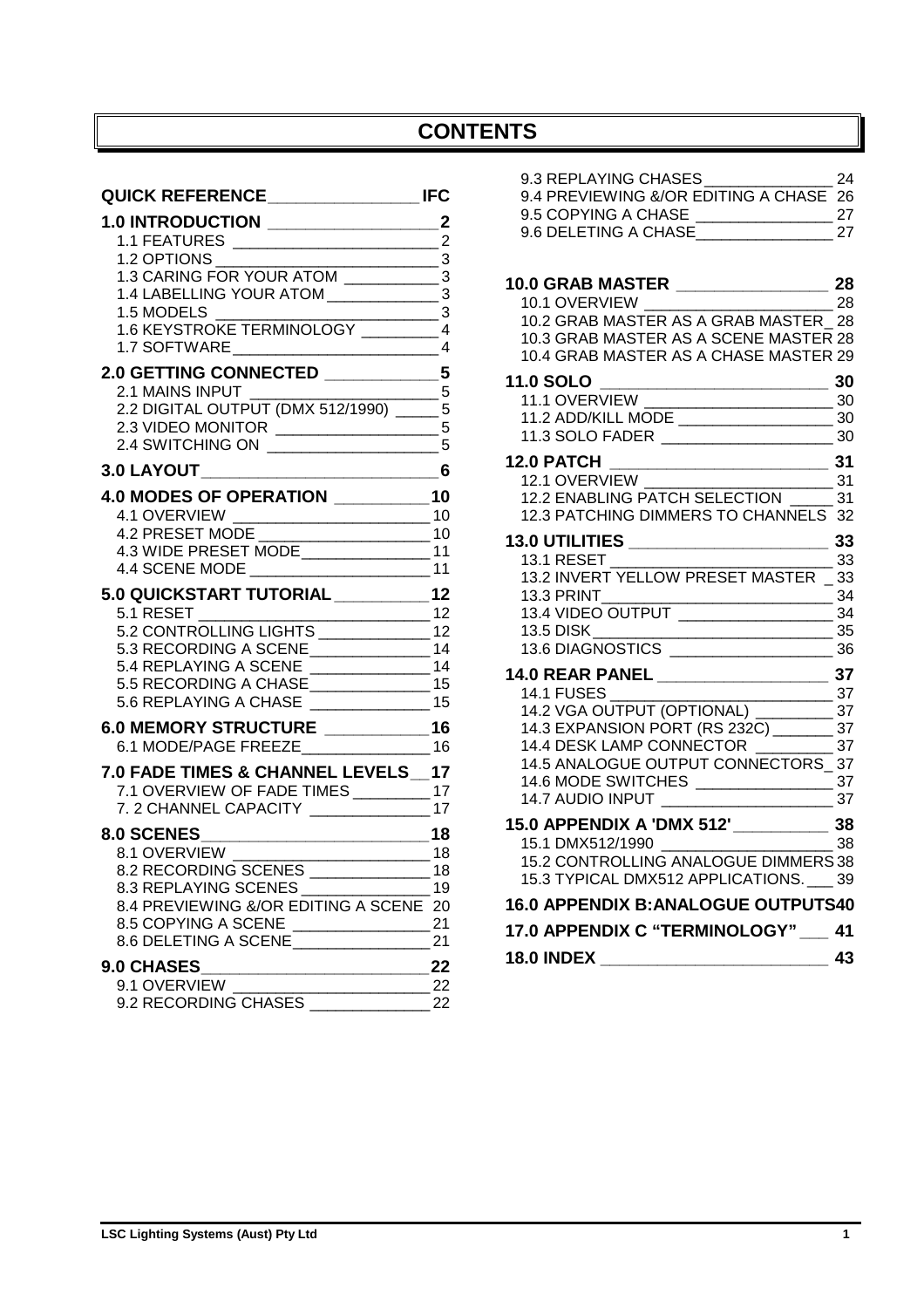### **1.0 INTRODUCTION**

<span id="page-3-0"></span>The *Atom* is a simple to use yet powerful lighting control desk that is suited to a wide range of applications. It is available in the 12/24 channel model and the 24/48 channel model, both of which have similar features and vary only in the number of channels and Submasters that they support.



### **1.1 Features**

The *Atom* incorporates the following features;

- Manual faders for all channels with associated Solo keys.
- Red, Yellow and Grab Preset masters with associated Solo keys.
- Yellow Preset master may be inverted.
- "Preset", "WIDE" preset and "Scene" modes of operation.
- In Scene mode, the red faders become Submasters that may be used for scenes or chases.
- 9 pages of memory for the Submasters.
- Separate In (up) and Out (down) fade times (0 to 120 seconds).
- Scene Fade Times can be derived from the Time Faders or from Memory.
- Solo level fader, with associated Add or Kill mode key.
- Large storage capacity for Scenes and Chases.

|                              | <b>ATOM 12/24</b> | <b>ATOM 24/48</b> |
|------------------------------|-------------------|-------------------|
| <b>Channels -Preset Mode</b> | 12                | 24                |
| Channels - Wide Mode         | 24                | 48                |
| Submasters - Scene Mode      | 12                | 24                |
| Pages of memory              | 9                 | 9                 |
| <b>Scenes</b>                | up to 108         | up to 216         |
| Chases                       | up to 108         | up to 216         |
| Steps per chase              | 99                | 99                |
| Active chases                | 13                | 25                |

- Extensive **Recording Editing** and **Previewing** facilities for Scenes & Chases.
- Utilises "battery backed up" memory.
- User prompts are scrolled on the display and active keys flash to make operations simple.
- Information may be displayed on a VGA monitor (optional), Video Terminal or Personal Computer.
- Memory contents may be down loaded to a serial printer or a computer
- DMX 512/1990 output signal.
- Inbuilt Softpatch.
- Power supply is user selectable, 85−130 volts or 170−260 volts.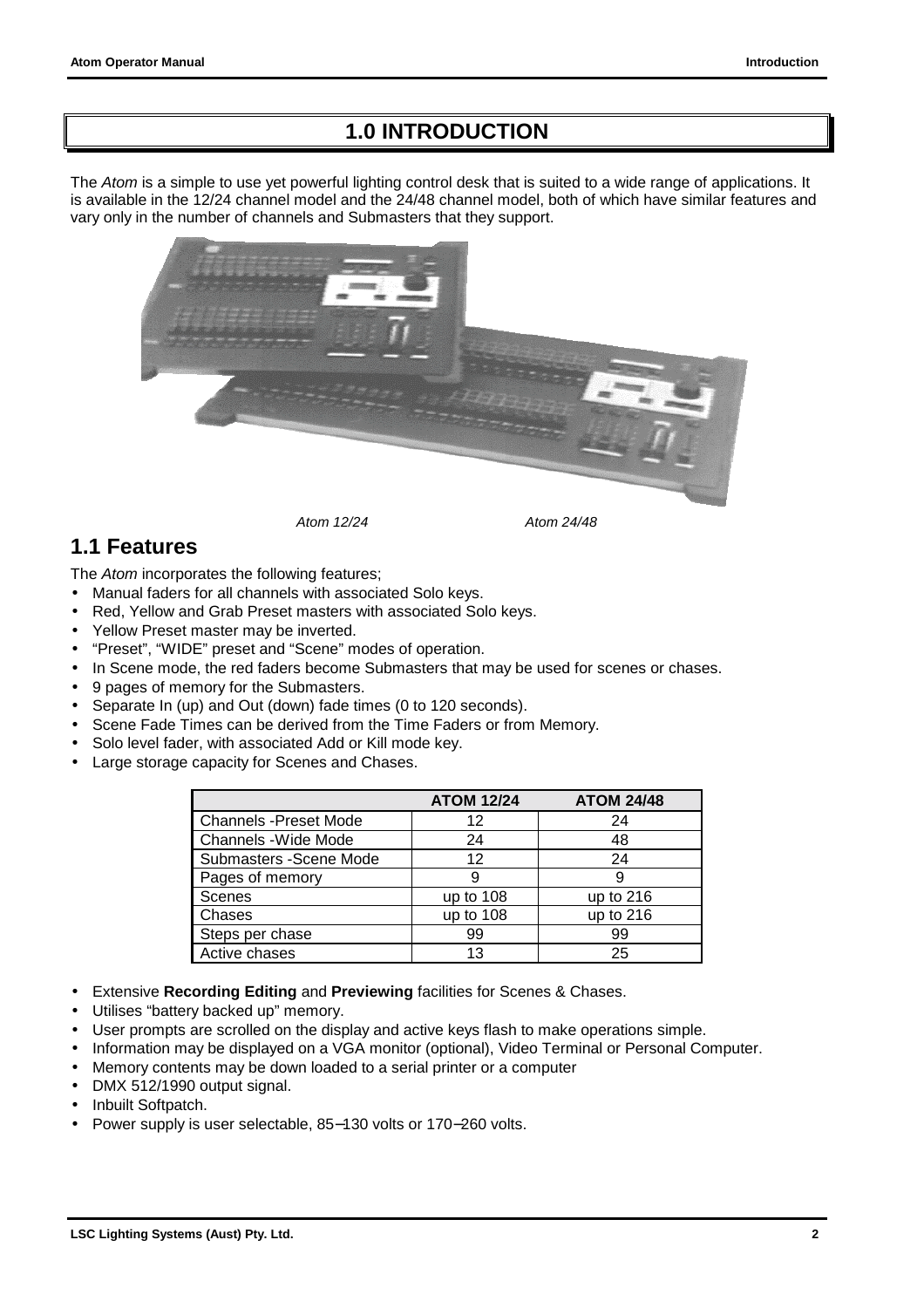### <span id="page-4-0"></span>**1.2 Options**

- 3.5" PC compatible floppy disk drive for show back-up and transportation.
- VGA video monitor output (monitor not included).
- 12V halogen gooseneck desk lamp.
- Analog output(s) in a variety of connectors (+ve or -ve, 0 to 10 volt) to drive analog dimmers.
- Flight case.

#### **NEW FEATURES**

#### **Version 1.1**

- Chases may have timed crossfades between steps. As well as providing a useful variation for traditional chases, it is invaluable when controlling moving lights.
- VGA video output provides OUTPUT, PREVIEW and SOFTPATCH screens plus quick reference HELP pages.
- Shows recorded on floppy disk are interchangeable between both models of the Atom.
- Complies with relevant  $\zeta \epsilon$  regulations.

#### **Version 1.2**

• Chase stepping may be synchronised to the bass beat of an audio input signal (BASS STEP).

### **1.3 Caring For Your Atom**

The Atom is manufactured from quality components and will give many years of service if you take some basic precautions.

- Do not allow any liquids or foreign objects to enter the Atom. If any liquids are spilt onto the Atom*,* the inside should be cleaned and dried as soon as possible. Only suitably qualified personnel should remove the covers and perform any such maintenance.
- Do not apply excessive force to any of the controls. Spare parts and service are available from your LSC agent, but prevention is better than cure.
- When connecting any devices to the Atom, make sure that all connections are correct before switching on the power. If any doubt exists, obtain the assistance of qualified personnel.
- If your Atom is to be used "on the road", you should use a flight case to protect the desk. Transport the Atom with all faders in the fully down position. This gives the faders maximum protection from damage.
- The Atom contains a replaceable lithium battery.

#### **CAUTION**

Danger of explosion if battery is incorrectly replaced. Replace only with the same or equivalent type recommended by the manufacturer. Dispose of used batteries according to manufacturer's instructions.

### **1.4 Labeling Your Atom**

Areas are provided below the faders for you to write identifying labels. To prevent permanent marking of your Atom, LSC recommends that you write place strips of "write on" tape in these areas.

### **1.5 Models**

This manual covers both models of the Atom. They are the:

#### **Atom 12/24** and **Atom 24/48**

The Atom may be operated in any of three modes and the model numbers above refer to the number of channels that may be controlled with *individual channel faders* in the different modes. See the "MODES OF OPERATION" chapter for details.

#### **ATOM 12/24**

In "Preset" and "Scene" modes, there is an individual channel fader for channels 1 to 12.

In "WIDE preset" mode, there is an individual channel fader for **every** channel, 1 to 24.

#### **ATOM 24/48**

In "Preset" and "Scene" modes, there is an individual channel fader for channels 1 to 24. In "WIDE preset" mode, there is an individual channel fader for **every** channel, 1 to 48.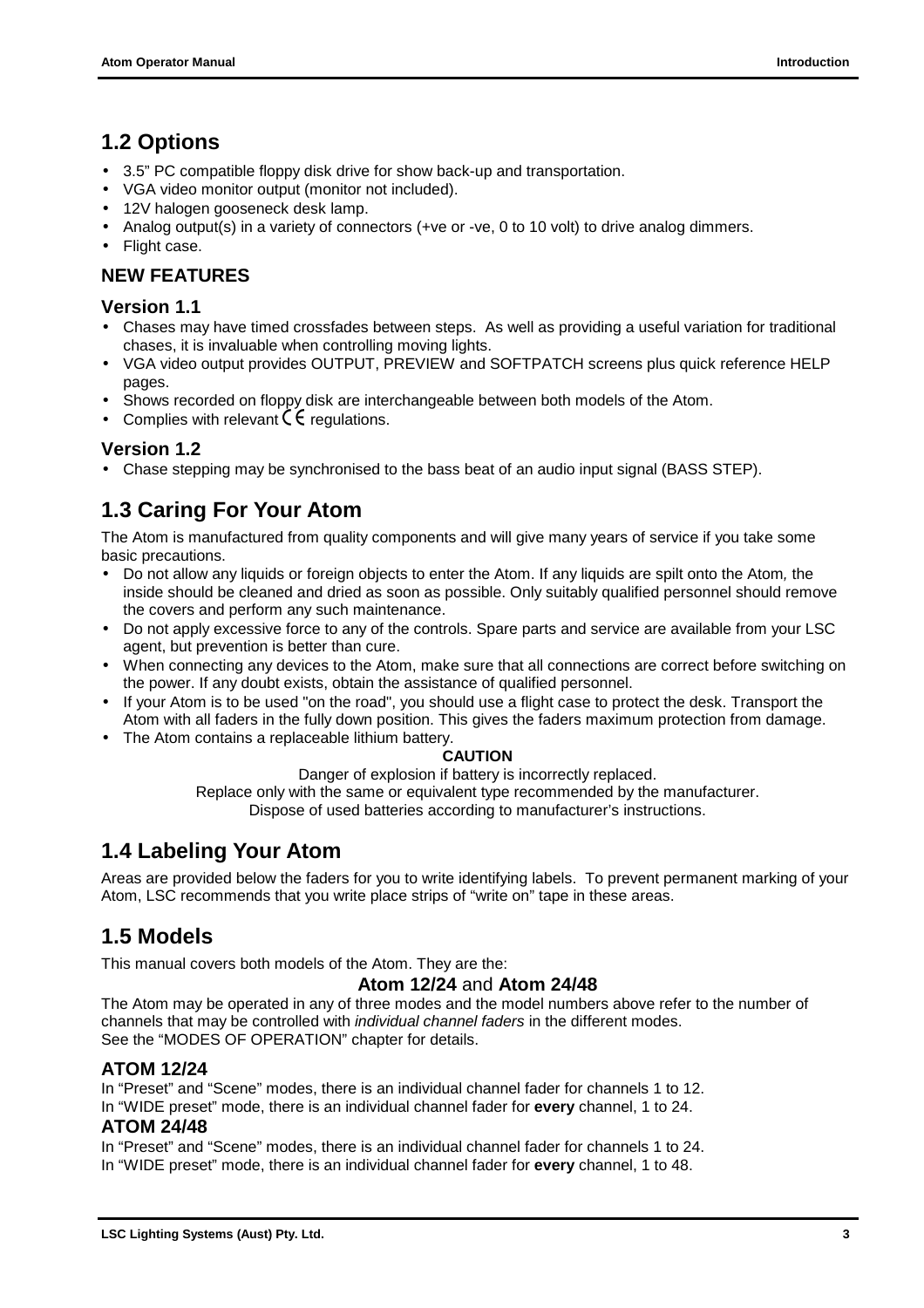<span id="page-5-0"></span>At any point in this manual where the model affects the operational description, the text will describe the 12/24 channel model followed by the other model in brackets.

For example,

"The Yellow preset has faders for channels 1 to 12 (24)".

In both models, the lower half of the channels are referred to as the low channels and the upper half are referred to as the high channels

For example, in an Atom 12/24, channels 1 to 12 are the low channels and channels 13 to 24 are the high channels.

### **1.6 Keystroke Terminology**

Certain keystroke terminology is used throughout this manual to describe the particular operations being undertaken. Any text enclosed in these symbols, [ ] **,** refers to when that particular key needs to be **pressed**. For example; Press [PAGE], means to press the page key located near the top right of the Atom.

SOLO/ASSIGN keys are often abbreviated to S/A. If the key to be pressed is a SOLO/ASSIGN key (of which there are many) then it will be identified by naming it as follows; [SOLO/ASSIGN] (Name) or the shortened version, [S/A] (Name). For example;

Press [S/A] (GRAB), refers to the Grab master's SOLO/ASSIGN key. or; Press [S/A] (5), refers to the channel 5 SOLO/ASSIGN key.

Any information that appears on the 7 segment displays is printed in "quotes".

#### **SECONDARY FUNCTIONS**

- Red preset S/A keys have **secondary functions** that are activated by holding down the FUNCTION key and tapping the S/A key. These secondary functions are printed on the front panel below their S/A keys. For example; Press and hold [FUNCTION], tap [S/A] (PRINT), refers to the SOLO/ASSIGN key in the bottom left corner of the Atom.
- Some Yellow preset solo keys have hidden **secondary functions** that are activated by holding down the FUNCTION key and tapping the S/A key. These secondary functions are not labelled but are described in the "Diagnostics" section of the "UTILITIES" chapter.
- There are 3 RECORD keys described as: [RECORD] (Scene) [RECORD] (Chase) [RECORD] (Copy) These keys have **secondary functions** that become active when recording or editing Chases. They are respectively; [RECORD] (Add Step) [RECORD] (End Chase) [RECORD] (Delete Step)
- The **<** and **>** keys below the Edit wheel have **secondary functions** in that they are used to answer either "Yes" or "No" respectively to questions that appear on the display when you are performing certain actions. They are typically used to *confirm* the action that you have selected. For example;

To perform a SYSTEM RESET;

Press and hold [FUNCTION], tap [S/A] (RESET), release [FUNCTION].

The display asks "System Reset ?". Press [YES]

### **1.7 Software**

LSC has a policy of continuous improvement of its products. As the Atom is a computerised lighting desk, its software is subject to this policy as new features are added and existing features improved.

The software version of your Atom is momentarily displayed on the LED display when the Atom is switched on. This manual covers software version **1.2**

The operating software of the Atom and the contents of this manual are copyright.

All Trademarks referred to in this manual are the registered names of their respective owners.

Whilst every care is taken in the preparation of this manual, LSC takes no responsibility for any errors or omissions.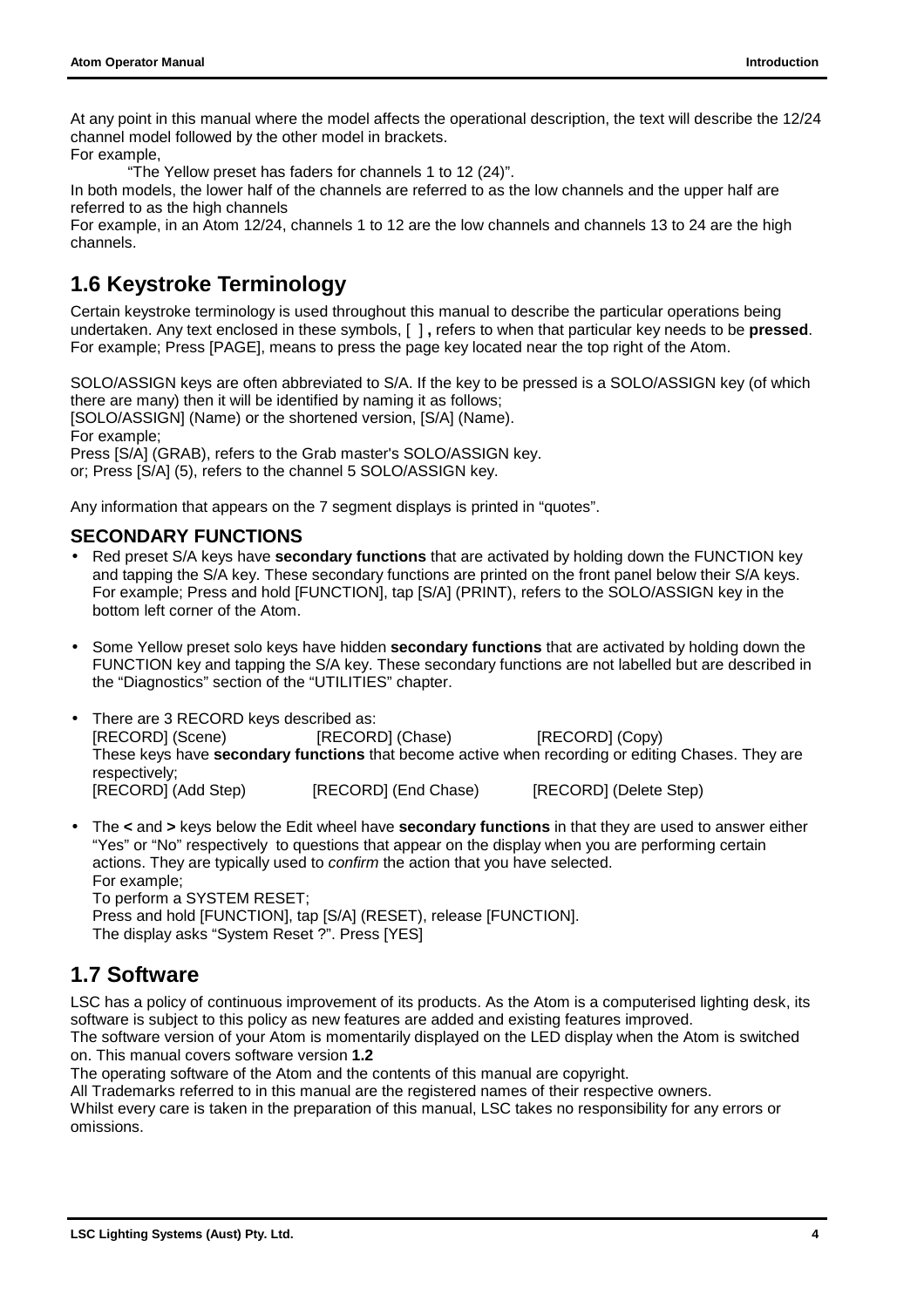### **2.0 GETTING CONNECTED**

### <span id="page-6-0"></span>**2.1 Mains Input**

An IEC mains input socket is located on the rear panel and a mains lead is provided. The Atom will operate from a variety of mains voltages. Before switching on, ensure that the voltage setting is correct for your local mains supply. The voltage setting is indicated in a window on the fuse holder located in the base of the mains input socket.

- The 120 position enables the Atom to operate on a voltage range from 85 to 130 Volts AC, 50 or 60 cycles per second (Hz)
- The 240 position enables the Atom to operate on a voltage range from 170 to 260 Volts AC, 50 or 60 cycles per second (Hz)

If the setting is incorrect, remove the power lead then squeeze the tabs on the side of the fuse holder and slide it out. Rotate the voltage select insert to reveal the correct voltage setting in the window. Replace the holder.

Plug the mains lead into the MAINS INPUT socket and connect it to a source of mains power.

### **2.2 Digital Output (DMX 512/1990) Connector**

Connect a data cable from the DMX512 output of the Atom to the DMX512 input of your equipment (dimmers) and set the required channel address on your equipment.

#### *Note: DMX512/1990 together with some typical setups and address settings are described in "Appendix A" at the end of this manual.*

*Hint: The Atom provides control for 24 (48) channels, however by utilising the Atom's softpatch functions, you can control any dimmer output number from 1 up to 99. Refer to the "Patch" chapter for details.*

### **2.3 Video Monitor**

If your Atom is fitted with the VIDEO option, connect a VGA (or better) computer monitor to the 15 pin "VIDEO" connector on the rear of the Atom.

### **2.4 Switching On**

At this point, with the mains power and DMX connected, the Atom is ready to be operated. Simply switch on the "POWER" switch located beside the mains input connector. The inbuilt neon in the switch will glow and the Atom will commence its startup procedures. After briefly displaying the opening message, the Atom will commence operating in exactly the same state that it was in when it was last switched off. All the scenes, chases, patches etc will be as they were.

#### *Hint; If you are starting a* **new** *lighting session, LSC recommends that you perform a "TOTAL RESET" of the Atom. This will erase all previously recorded memories and will prevent you being confused by previous recordings and settings. See the "QUICKSTART TUTORIAL" or "UTILITIES" chapters for details.*

You are now ready to start controlling your lights as described in the "QUICKSTART TUTORIAL" chapter, but before you do, the next chapter gives you a guided tour of the front panel controls of the Atom and this is followed by a brief description of the three modes of operation.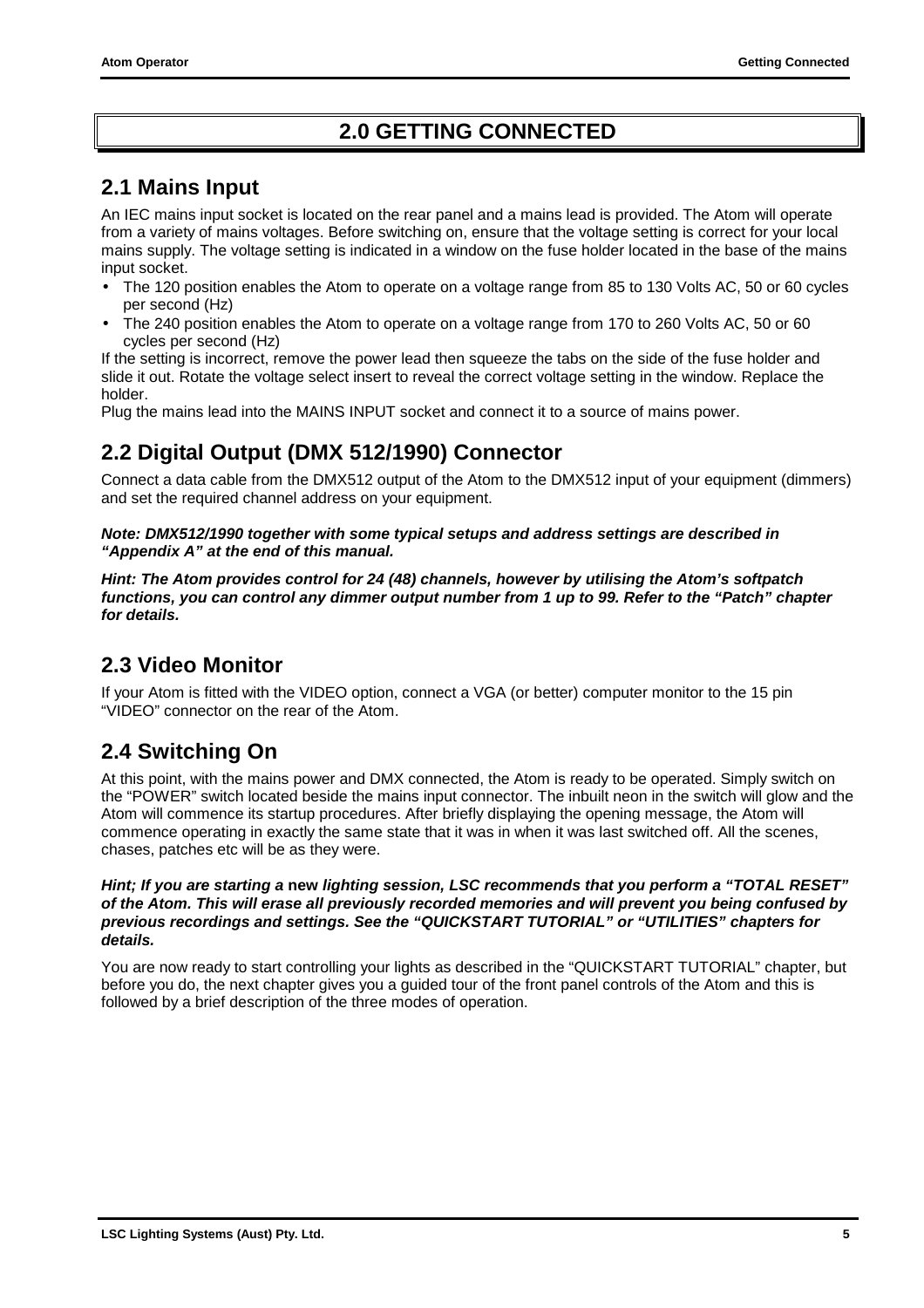### **3.0 LAYOUT**

<span id="page-7-0"></span>The front panel of the Atom is divided into two main areas;

- The **fader** section on the left.
- The **mastering** and **recording** section on the right.

*Note: The size of the fader bank area varies depending upon the model, as it provides a fader for every channel (24 or 48). The mastering and programming section is identical for both models.*



*Front panel layout of an Atom 12/24.*

Many of the keys listed below perform more than one function. The current function depends upon what the operator is doing at the time. Each of these different functions is described under the relevant key below.

#### *1. YELLOW PRESET FADERS*

Control the levels of channels 1 to 12 (24) respectively.

#### *2. YELLOW PRESET MASTER*

- Controls the overall level of the Yellow preset faders (the low channels).
- In WIDE Preset mode, it controls the overall level of the single wide preset consisting of the Yellow preset faders (the low channels) and the Red preset faders (the high channels).

#### *3. MODE KEY*

Selects the current function for the RED preset faders. The choices are;

- PRESET mode.
- WIDE Preset mode.
- SCENE mode.

*Note; In WIDE Preset mode, both the WIDE and PRESET indicators are lit.*

#### *4. RED PRESET FADERS*

The Red bank of faders have different functions depending upon the current "MODE" of the Atom as selected by the MODE key.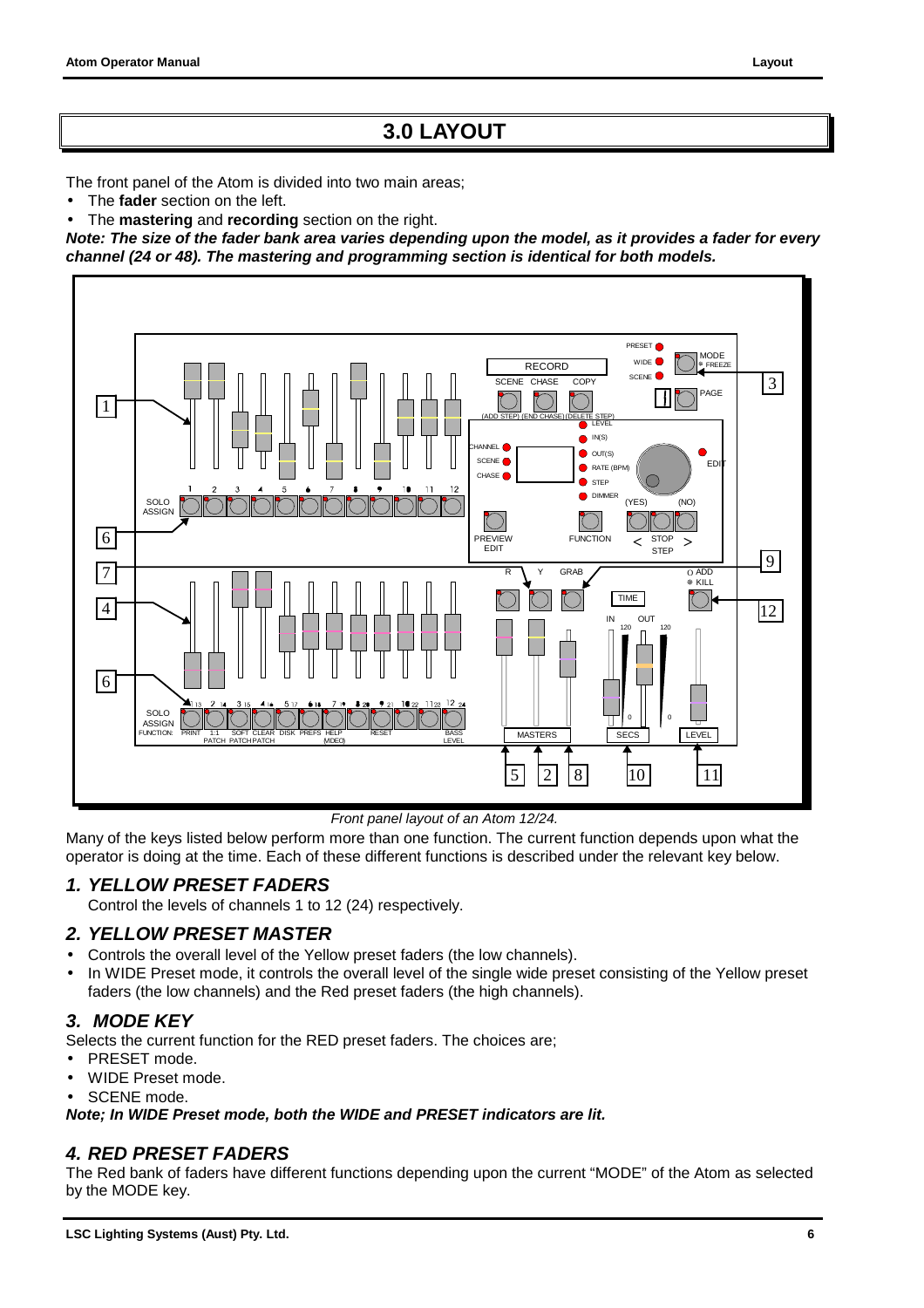- PRESET mode. The Red bank of faders control the levels of channels 1 to 12 (24). (A duplicate of the Yellow preset).
- WIDE Preset mode. The Red bank of faders control the levels of channels 13 (25) to 24 (48). (The high channels).
- SCENE mode. The Red bank of faders become SUBMASTERS. Each Submaster can control the level of a recorded **Scene** or **Chase** or it may be **empty** (does nothing). There are 9 pages of memory for the Submasters and the function of each submaster depends upon the contents of the currently selected page. You determine what each page contains when you **record** (or copy) scenes or chases into them.

#### *5. RED PRESET MASTER*

- In PRESET mode, it controls the overall level of the Red preset (the low channels).
- In WIDE Preset mode it has no function.
- In SCENE mode it controls the overall level of the Red preset (Scenes or Chases).

#### *6. SOLO/ASSIGN (S/A) KEYS*

Below each fader in the fader section is a SOLO/ASSIGN key with an integral red indicator LED. As their name implies, these are multi purpose keys.

They may be used to:

- SOLO (flash or bump) the contents of their particular fader, be it a channel, chase or a scene. (See also SOLO level and ADD/KILL key below).
- Run a chase if the chase is in "Single Shot" mode.
- Provide a NUMERIC ENTRY function. When the "number" of a channel, scene, chase, etc needs to be entered, the appropriate Solo/Assign key "number" is pressed. To assist you in making a selection, valid keys will flash when an entry is required.
- In conjunction with the FUNCTION key, select various *secondary functions* such as PRINT, 1:1 PATCH etc as indicated **below** the RED S/A keys.

#### **NUMBERING**

Between each fader in the **Yellow** fader bank and its associated S/A key is a number that indicates the channel that the fader and S/A key control.

Between each fader in the **Red** fader bank and its associated S/A key are two numbers;

- In PRESET mode the LARGER font indicates the channel number of the fader and S/A key.
- In WIDE Preset mode the **SMALLER** font indicates the channel number of the fader and S/A key.
- In SCENE mode the LARGER font indicates the number a particular SCENE or CHASE.
- The **SMALLER** font also indicates **channel numbers** when editing scenes or chase steps, when viewing channel levels on the SOLO/ASSIGN key LED indicators (refer below) or when "Softpatching".

The LED indicators in each S/A key are also multi purpose.

#### **CHANNEL LEVEL INDICATORS:**

The brightness of each indicator is proportional to the level of its channel. The yellow bank indicates the level of the low channel numbers and the red bank indicates the level of the high channel numbers (printed in the **SMALLER** font).

- In normal operation, they indicate the level of their particular channel at the *output* of the Atom.
- In Preview mode they indicate the level of their particular channel in the Scene, Grab or Step of a Chase that is being previewed.

#### **VALID ENTRY KEY INDICATORS:**

When you are required to make a numeric entry or Secondary Function selection, only valid keys will be active and their LED indicators will light to indicate to you that an entry is required.

#### **FADE IN PROGRESS INDICATORS:**

The indicator for with each Submaster (Scene mode) flashes *slowly* whilst a timed fade is in progress*.*

#### *7. PRESET MASTER SOLO/ASSIGN KEYS*

Used to SOLO (flash or bump) the contents of their particular master. (See also SOLO level and ADD/KILL key below). The brightness of their LED indicators shows the level of the master at the output of the Atom. It also will flash *slowly* whilst a timed fade is in progress*.*

#### *8. GRAB MASTER*

Controls the overall level of the contents of the Grab master. This may be a Grab, a Scene or a Chase.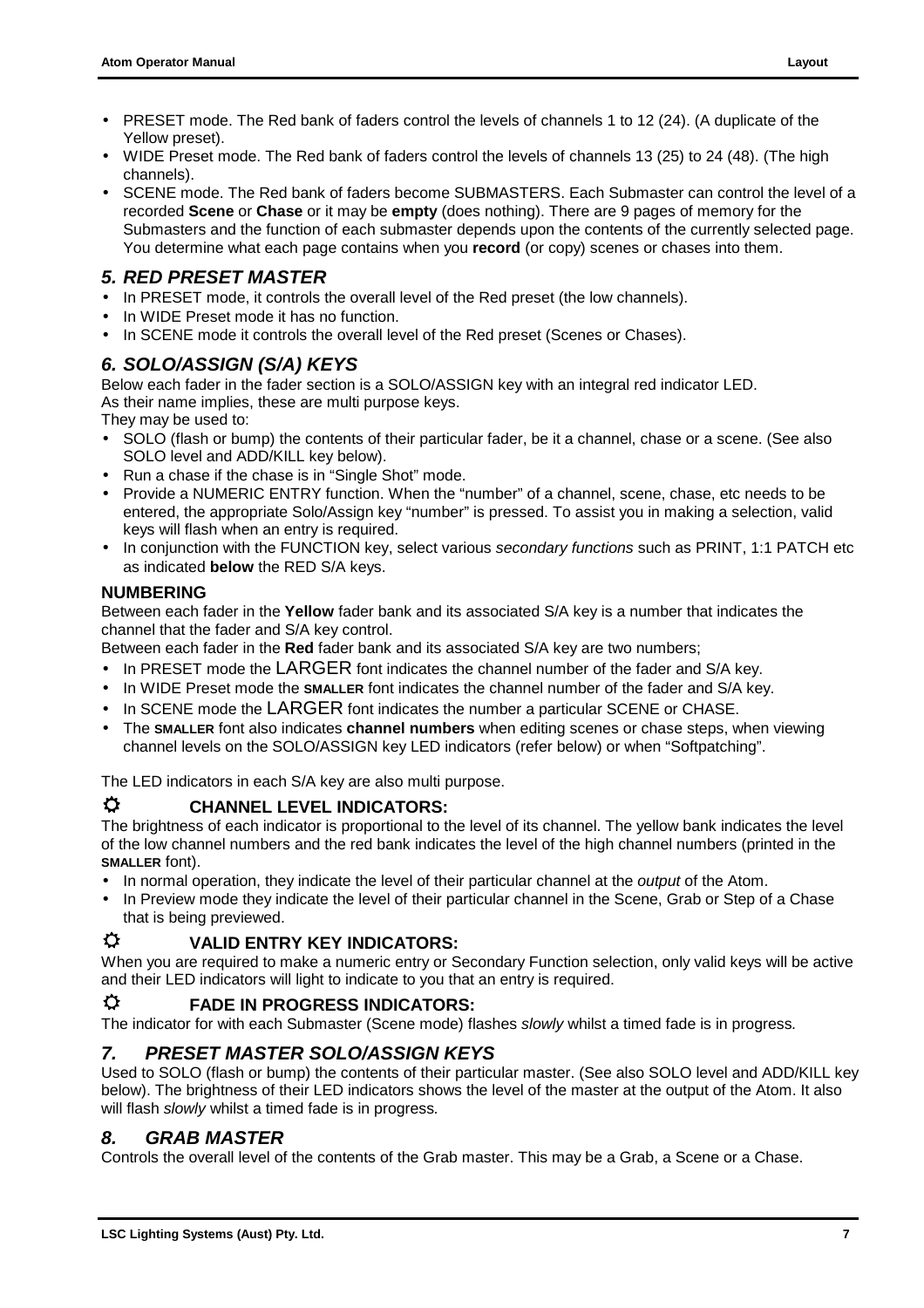#### *9. GRAB SOLO/ASSIGN KEY*

Solo's (flashes or bumps) the contents of the Grab master. (See also SOLO level and ADD/KILL key below). In conjunction with the RECORD (SCENE) key, it performs the "GRAB" function, or selects the grab master when required for other various functions. The brightness of its LED indicator shows the level of the Grab master at the output of the Atom. It also will flash *slowly* whilst a timed fade is in progress*.*

#### *10. IN AND OUT TIME FADERS*

Control the IN and OUT fade times of the Preset masters and the Grab master. They may also be individually assigned to control the IN or OUT fade times of any scene. The current time setting of each fader is shown on the display when its fader is moved or presses of the FUNCTION key will toggle through the two time settings.

#### *11. SOLO LEVEL MASTER*

Sets the level to which any Channels, Submasters, Preset masters, or the Grab master, will be flashed when their respective SOLO/ASSIGN key is pressed.

#### *12. ADD/KILL KEY*

Toggles the Add/Kill mode between "Add" and "Kill" as shown by a red indicator in the Add/Kill key.

- In ADD mode, when a SOLO/ASSIGN key is pressed, the channels that are being flashed will come on (at the level of the SOLO level master), and the normal output of the Atom is not affected.
- In KILL mode, when a SOLO/ASSIGN key is pressed, the channels that are being flashed will come on (at the level of the SOLO level master), and the normal output of the Atom will be killed (blacked out), leaving only the channels that are being flashed on stage.

*Note: Multiple Solo/Assign keys may be pressed at the one time.*



*RECORD & PREVIEW/EDIT Section (common to both models).*

#### *13. PAGE KEY*

- In SCENE mode it is used to select the current page (1 to 9) of memory that is loaded into the Submasters.
- When recording, previewing or editing scenes or chases, it is used to select the required page (1 to 9) for the scene or chase.
- It is also used to Preview channel levels (Page C) and to Preview/Edit the patch when enabled (Page P). Repeated presses of the Page key will step through the pages. To *directly* select a page;

Hold [PAGE] then tap [S/A] (Page Number) or [S/A] (Red 10) for page "C" or [S/A] (Red 11) for page "P". Pages C and P only appear when in preview mode.

#### *14. PAGE DISPLAY*

Displays the page number selected by the Page key.

#### *15. RECORD SCENE (ADD STEP) KEY*

Used to record the current output into a Scene, or into the Grab master or to Add (record) steps in a chase.

#### *16. RECORD CHASE (END CHASE) KEY*

- Used to select RECORD CHASE mode.
- Also used to complete the recording of a chase when all the desired steps have been added.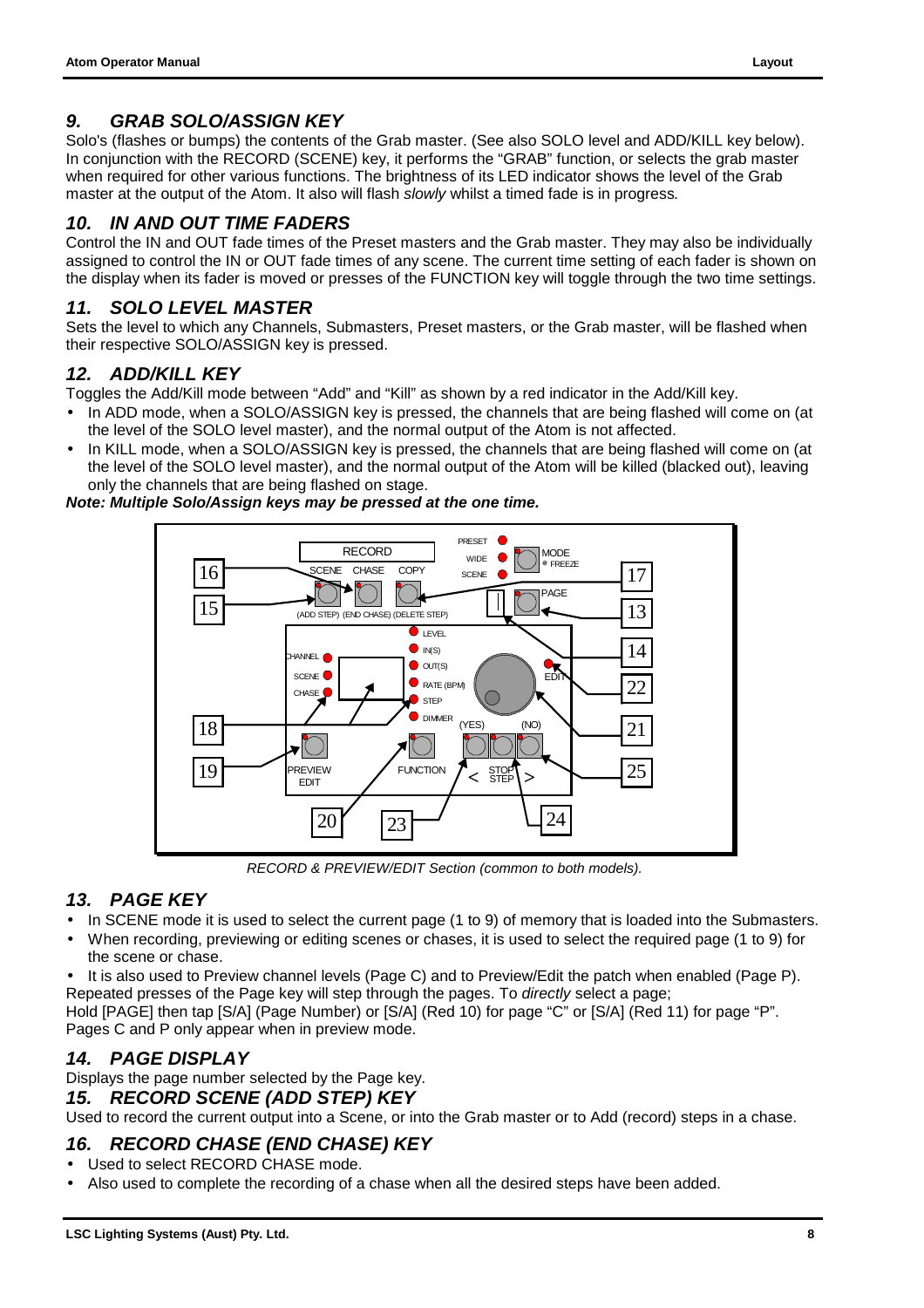#### *17. RECORD COPY (DELETE STEP) KEY*

- Used to copy scenes or chases to different Submasters and/or Pages or to (or from) the Grab master.
- Also used to delete steps in a chase when recording or editing.

#### *18. SEVEN SEGMENT DISPLAY AND LEDS*

The display is used to scroll messages and prompts and to show numbers. The nine labelled LEDS beside the display are used to *define* the numbers shown on it. For example;

- If the CHANNEL LED is lit, then the number displayed is a *channel* number.
- If the CHANNEL and LEVEL LEDs are lit, then the number displayed is a *channel level* (and the channel number will be indicated by its S/A key flashing).

Comprehensive information including the messages and prompts is also shown on the optional VGA screen.

#### *19. PREVIEW/EDIT KEY*

- When pressed, it places the Atom in Preview /Edit mode. You may then choose to Preview or Edit any Channel, Scene, Chase, the Patch (if selected) or the contents of the Grab master.
- Double clicking [PREVIEW/EDIT] shows the current output on a video display (if connected).

#### *20. FUNCTION KEY*

- When pressed during normal operations, it causes the display to momentarily show the current time settings of the time faders. One press momentarily shows the IN time and a second press (whilst the IN time is still displayed) will change the display to the OUT time.
- When editing, it toggles through the various functions indicated on the column of LEDs above it.
- It accesses the secondary functions indicated **below** the red SOLO/ASSIGN keys. To perform secondary functions; Press and hold [FUNCTION] then tap [S/A] (Secondary Function).

#### *21. EDIT WHEEL*

Continuously rotatable in either direction and can be used to:

- Set fade times when recording.
- Adjust the level of channels or set fade times when editing.
- Adjust chase RATE when recording or editing.
- Select dimmer numbers when softpatching.

#### *22. EDIT WHEEL INDICATOR*

- Lights when the Edit Wheel is active.
- When editing, it flashes **quickly** when a parameter is varied **above** its recorded value and flashes **slowly** when a parameter is varied **below** its recorded value. It remains steady if the parameter is set back to its previously recorded value.

#### *23. > (YES) KEY*

- Runs a chase in the FORWARD direction.
- Increments through the dimmer numbers when Softpatching.
- Answers "YES" to a request from the Atom.

#### *24. < (NO) KEY*

- Runs a chase in the REVERSE direction.
- Decrements through the dimmer numbers when Softpatching.
- Answers "NO" to a request from the Atom.

#### *25. STOP STEP KEY*

Used to STOP a chase or STEP a stopped chase.

*Note; Combinations of keys 23, 24 and 25 are used to set and control various chase modes such as bounce and single shot. See the "CHASE" chapter or the "QUICK REFERENCE" for details.*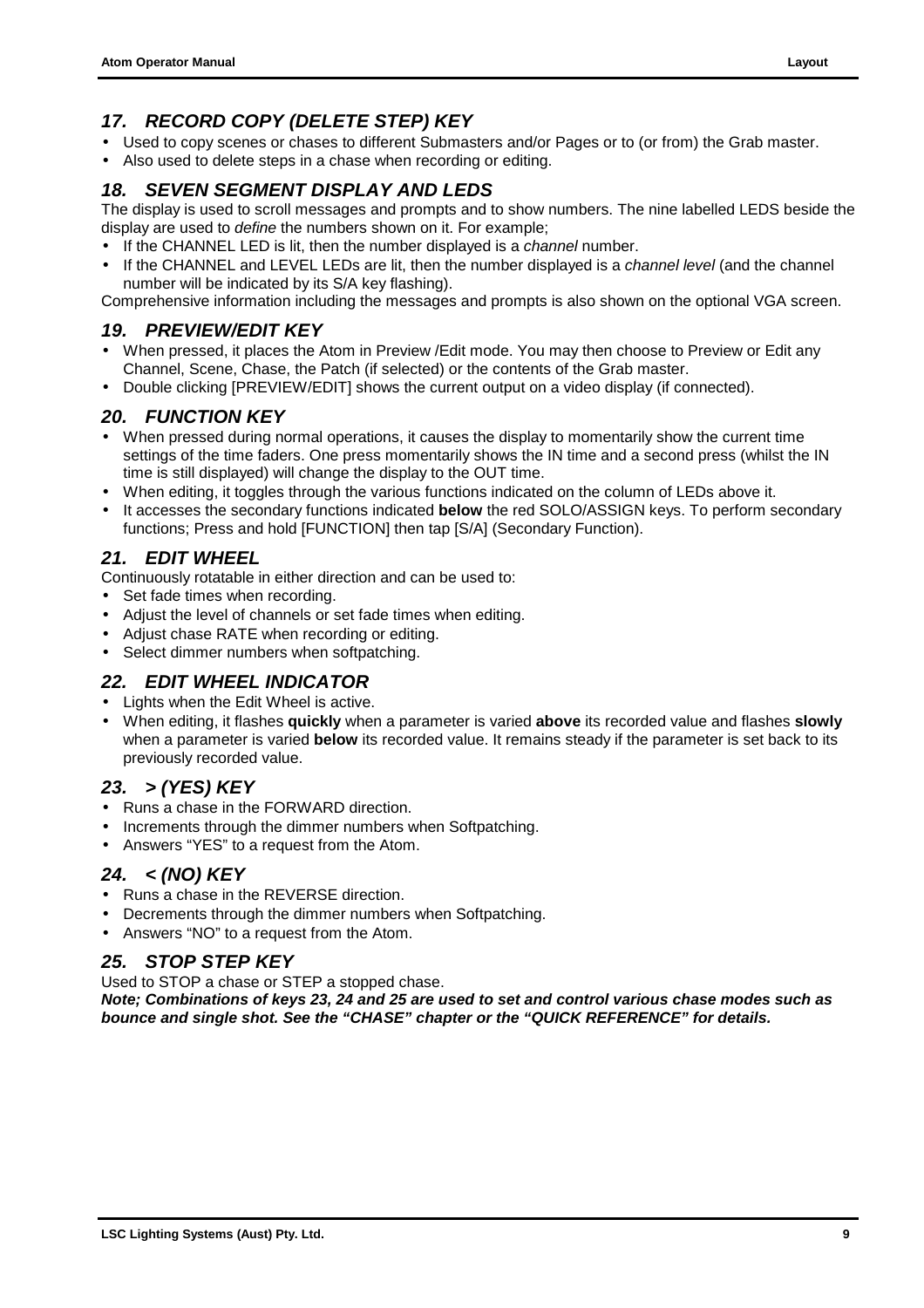### **4.0 MODES OF OPERATION**

#### <span id="page-11-0"></span>**4.1 Overview**

The Atom has two banks of faders known as presets.

- The Yellow preset controls the levels of channels 1 to 12 (24).
- The Red preset has different functions depending upon the current "MODE" of the Atom as selected by the MODE key. These modes are;
	- PRESET mode. The Red preset controls the levels of channels 1 to 12 (24). (A duplicate of the Yellow preset).
	- WIDE Preset mode. The Red preset controls the levels of channels 13 (25) to 24 (48). (The high channels).
	- SCENE mode. The Red preset faders become SUBMASTERS and control the levels of Scenes or Chases.

You may freely change modes at any time during your operation of the Atom and the current mode is **always shown** by the red "LED" MODE indicators beside the MODE key.

Each mode has its particular advantage for different types of operations.

### **4.2 Preset Mode**

Two identical presets (Yellow and Red) provide duplicate faders for the low channels, 1 to 12 (24)**.** The output of each preset is controlled by its own Preset master.



*Simplified block diagram of a 12/24 Atom in PRESET mode.*

You create a lighting look by fading up your required channels on one of the colour coded presets and fading up the same colour preset master. By keeping the other preset master faded down, another look can be preset on the duplicate set of channel faders without the channels being revealed on stage. At the appropriate time, the new look is revealed by fading up its Preset master whilst the first look is faded down with its Preset master. The *next* look may now be prepared on the preset that has just been faded down. The fade times of the preset masters are set by the IN and OUT time faders.

#### **ADVANTAGE**

This simple mode of operating is most useful in unrehearsed situations where the next "look" needs to be created "on the fly". The channel faders provide instant "hands on" control of any channel level.

#### **DISADVANTAGE**

Only the low channels can be controlled and any look that needs to be used at a later time must be manually reproduced with the channel faders (unless you record the look that you create as a scene). (See "Scene Mode" below).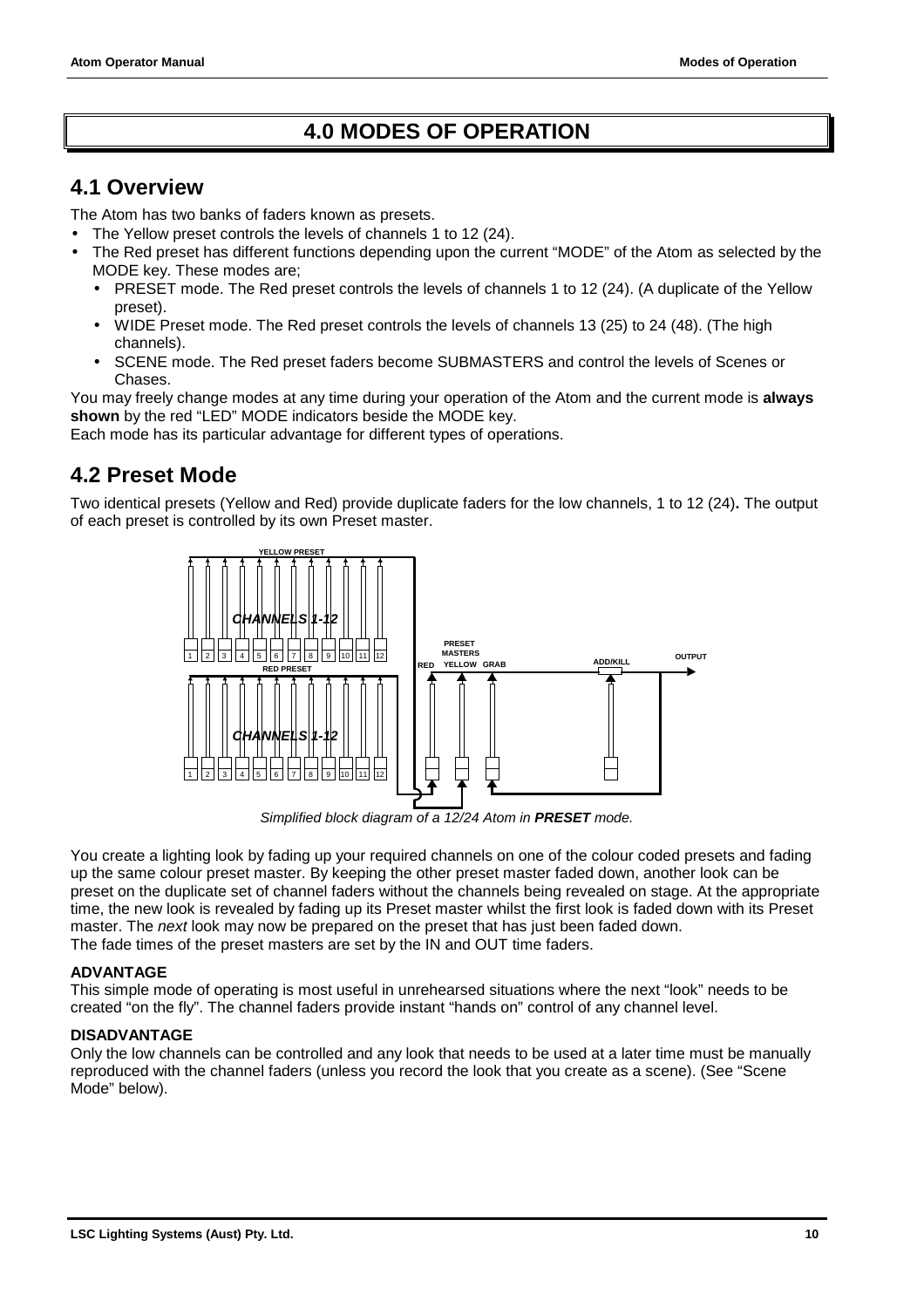### <span id="page-12-0"></span>**4.3 Wide Preset Mode**

Wide preset mode utilises both the red *and* yellow fader banks as a *single* manual preset of 24 (48) channels. The yellow faders control the low channels and the red faders control the high channels. There is an individual fader for **every channel**. The yellow preset master controls the total output of this single (wide) preset.



*Simplified block diagram of a 12/24 Atom in Wide preset mode.*

As in Preset mode, you can "balance" the look that you are creating by adjusting the intensities of the individual channels with their channel faders. You may fade this "look" up and down with the Yellow Preset master and of course, you may use the In and OUT time faders to set the fade times.

#### **ADVANTAGE**

You have access to **all** of the **channels** that are available on the Atom. This is most useful when you are RECORDING scenes as you can utilise all channels to create your scenes. (See "Scene Mode" below).

#### **DISADVANTAGE**

You do not have a second preset on which to create the next look although you can perform crossfades to another "look" by utilising the Grab master as a "phantom" preset. See the "GRAB MASTER" chapter for details.

### **4.4 Scene Mode**

In Scene mode the faders of the red fader bank become Submasters containing **scenes** or **chases**



*Simplified block diagram of a 12/24 Atom in SCENE mode.*

Scenes and chases can be *recorded, previewed or edited* whilst operating in any of the three modes but the Red preset may only be used to *replay* scenes and chases in Scene mode.

#### **ADVANTAGE**

During rehearsal (in any mode), each lighting look can be created and "recorded" into a Scene, (with its own IN and OUT fade times if required). During the performance (in scene mode), the Submaster containing each scene is simply faded up when required. The Atom remembers (in battery backed up memory) all the channels and their levels together with the fade times for all of the scenes. You may also use the Submasters to play chases that you have recorded.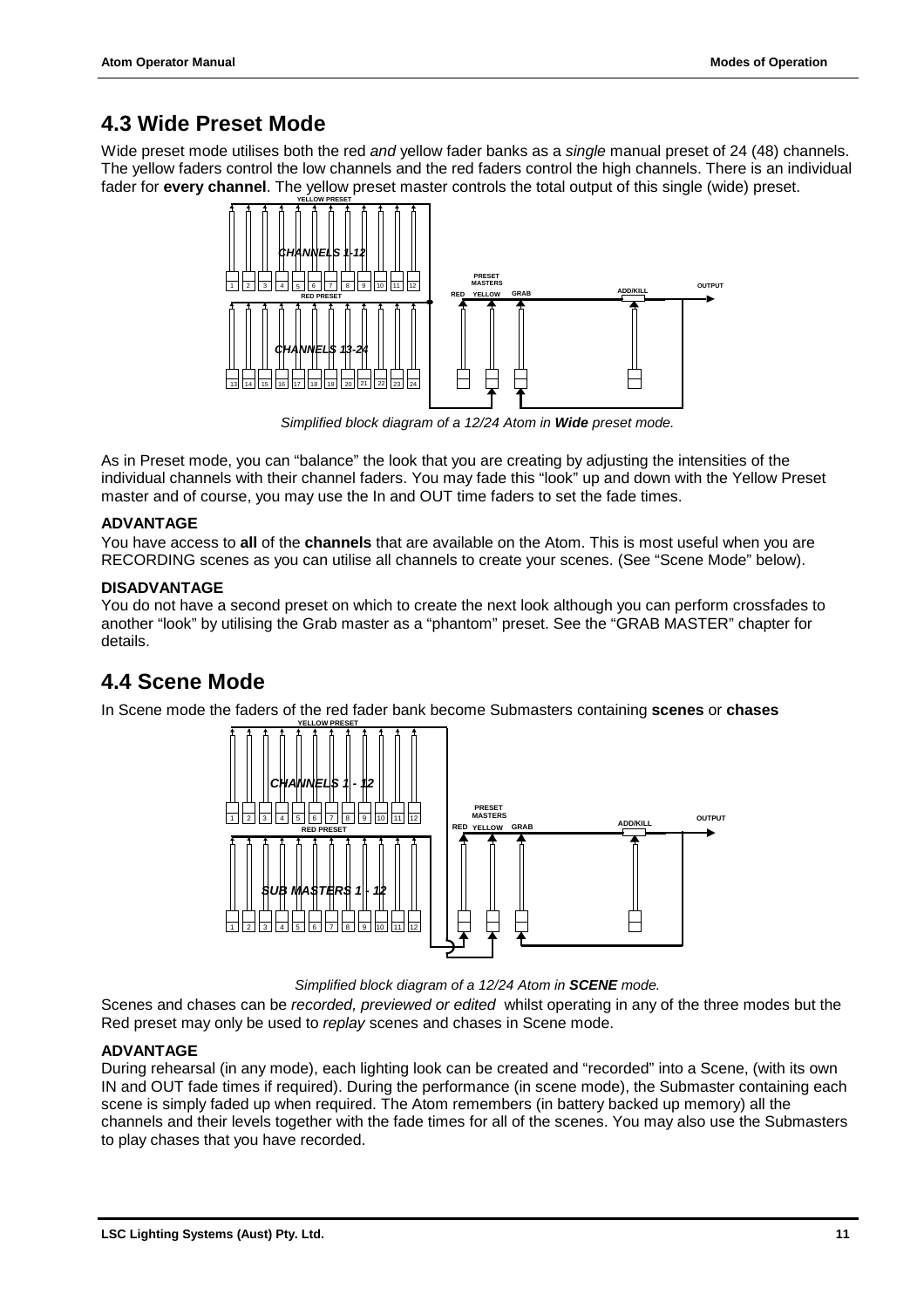### **5.0 QUICKSTART TUTORIAL**

<span id="page-13-0"></span>It is assumed that you have your Atom connected and turned on as described earlier and that you are familiar with basic lighting terminology. If not, then terminology is explained in Appendix C.

### **5.1 Reset**

When the Atom is switched on, it displays an initial message on the display and then configures itself exactly as it was when it was last switched off. All the scenes, chases, patches, mode etc will be exactly as they were. *Note: This feature is extremely useful in the case of unexpected power failures. As soon as the power is restored, you may immediately continue with your show.*

When you start a *new lighting session* it is preferable to perform a TOTAL RESET of the Atom so that you are not confused by any previous recordings or settings that may have been made*.* A TOTAL RESET will **erase everything** that has been "RECORDED" into the Atom and select Preset mode. If the current recordings are needed in the future, you should save them onto the floppy disk (if fitted) before resetting. To perform a TOTAL reset;

Press and hold [FUNCTION], tap, [S/A] (RESET). Release [FUNCTION] The display asks you, "System Reset ?". Press [NO]. The display asks you, "Total Reset ?". Press [YES].

The display asks you, "Do it ?". Press [YES].

All memories are erased, the opening message scrolls through and Preset mode is selected.

### **5.2 Controlling Lights**

#### *Creating A "Look" On Stage*

Pull every fader on the Atom to its lower limit. Now fade up the Yellow Preset master to maximum (top). Fade up channel 1 on the Yellow fader bank. The fixture(s) connected to dimmer output 1 fades up on stage. Fade up channel 3 on the Yellow fader bank and the fixture(s) connected to dimmer output 3 come on. You can "balance" the look that you are creating by adjusting the intensities of the individual channels. This is done by setting the positions of the individual channel faders of the yellow preset. The brightness of the red indicator in each channels S/A key also gives you a visual indication of that channels intensity. You have now created your first lighting "look". You can control the overall level of this look with the Yellow Preset master.

#### *Presetting The Next Look*

The next look can now be "preset" on the Red preset which in "Preset mode" provides a *duplicate* set of channel faders. As the Red Preset master is faded down, any channels that are faded up on the Red preset will not be revealed on stage. Fade up channels 2 and 5 on the Red preset and set them to the levels that you desire.

#### *Crossfading To The Next Look*

To perform a crossfade from the Yellow preset to the Red preset, simply fade UP (in) the Red Preset master and, at the same time, fade DOWN (out) the Yellow Preset master. Channels 2 and 5 will fade up on stage whilst channels 1 and 3 will fade down.

As the Yellow Preset master is now down, the next look may be preset on the Yellow channel faders without being revealed on stage. On the Yellow preset, fade down channels 1 and 3 and fade up channels 4 and 7. Crossfade to this new look by fading UP the Yellow Preset master and fading DOWN the Red Preset master. In this manner, whilst one preset is faded UP, a new look can be created on the preset that is faded DOWN and then the crossfade to the next look is performed with the Preset masters. The entire show may be performed by fading between the varying looks on the red preset and the yellow preset.

*Hint: You can obtain different effects by simply varying the timing of your IN fades and OUT fades. If you fade IN fully before commencing your OUT fade, you will have a period where both looks are on at the same time. If you fully fade OUT before commencing your IN fade, then the stage will dip to black between the two looks. The most pleasing crossfades are often accomplished by starting with the IN fade, then commencing the OUT fade when the incoming look is just starting to become visible on stage.*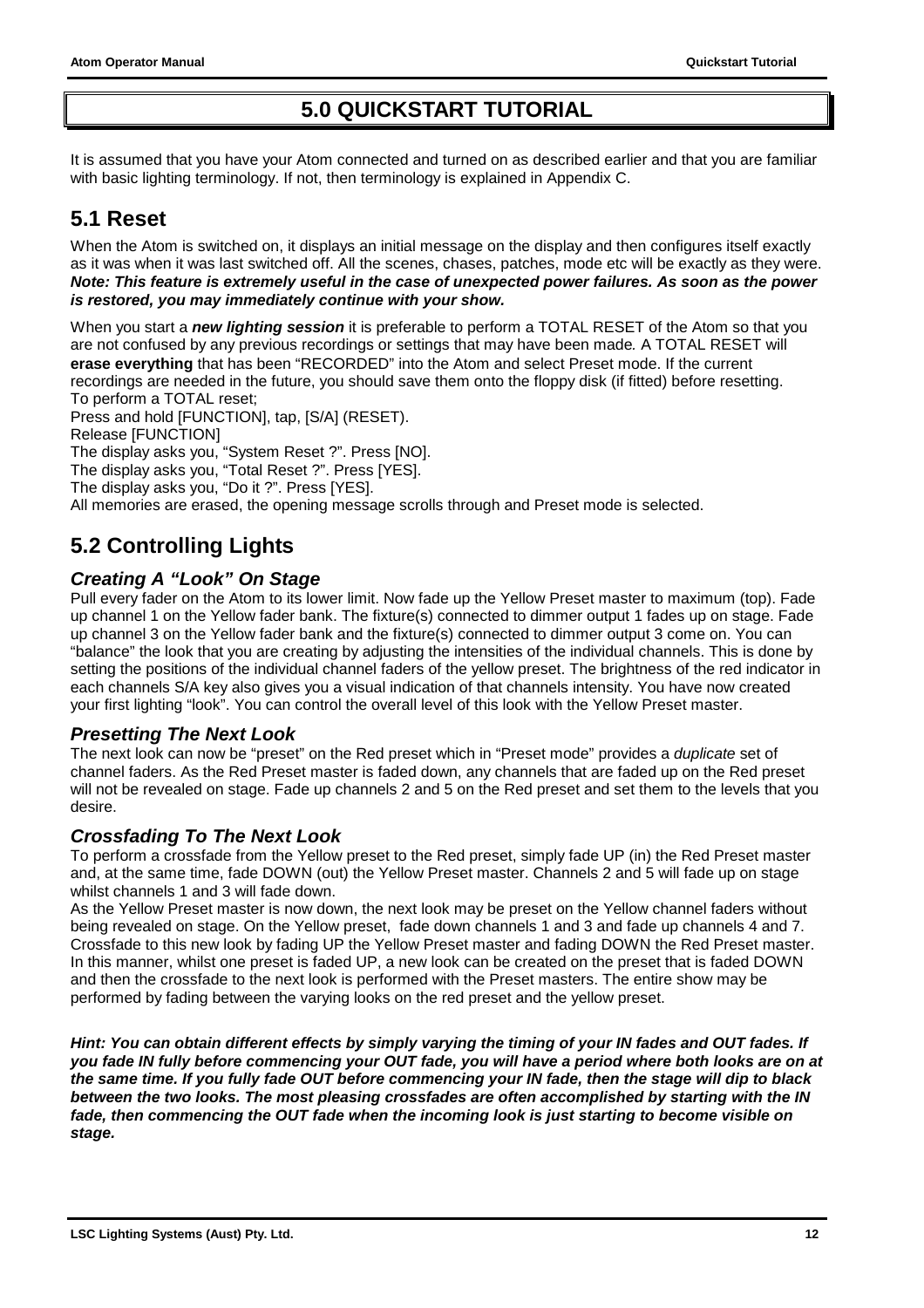#### *Timed Fades Between Presets*

The fades that you have been performing on the Red and Yellow Preset masters have been "manual" fades. That is, they have directly followed the actual positions of the Red and Yellow Preset masters. The speed that you move the fader determines the time of the fade. This is because the IN and OUT time faders were set to 0 seconds. You can **accurately** control the IN time and the OUT time of these fades by using the IN and OUT time faders to set the required durations. The IN and OUT time faders are ALWAYS ACTIVE on the Preset masters.



When a Master is moved in an upward direction, the fade will always progress toward the current position of that Master at a rate determined by the IN time fader. When a Master is moved in a downward direction, the fade will always progress toward the current position of that Master at a rate determined by the OUT time fader. If the IN time fader is set to say 5 seconds, and a Master is quickly faded from fully down to fully up, then the actual fade up will take 5 seconds. If you do not bring the Master fully up, then the fade will only fade up to the level of the Master and then stop. If the Master was only faded up half way, and the IN time fader was set to 5 seconds, then the fade up would reach the Masters position and stop in 2.5 seconds. The manual fades that you performed earlier were achieved by simply setting the IN and OUT time faders to a time of 0 seconds. At 0 seconds, the fades will *instantly* follow the position of the Preset masters. When a Time fader is moved, the display automatically shows its setting.

Set the IN time fader to 3 seconds and the OUT time fader to 5 seconds.

#### *Hint: To check the current time settings of the Time faders, press the [FUNCTION] key. One press momentarily shows the IN time and a second press (whilst the IN time is still displayed) will change the display to the OUT time.*

Q*uickly* perform a crossfade between the Red and Yellow Preset masters. The INcoming preset fades up in 3 seconds whilst the OUTgoing preset fades down in 5 seconds.

Notice that the LED's in the S/A keys for the Red and Yellow Preset masters flash whilst the crossfade is occurring. The flashing indicates that a timed fade is in progress.

*Note: Preset masters, Submasters and the Grab master all flash their SOLO/ASSIGN keys when they have a timed fades in progress. This flashing is especially useful when a LONG fade time is being executed, because the physical position of a master does not necessarily represent the actual level of the masters output. If you have some unexplained output from the Atom, check to see if any master's SOLO/ASSIGN key is flashing, indicating that a timed fade is in progress.*

*Hint: You can invert the operation of the Yellow Preset master so that its output is faded up when it is in the down position and faded down when it is in the up position. With this inverted configuration, you may now perform crossfades by pushing both faders up and down side by side (with just one hand). Refer to the "Utilities" chapter for details.*

All of the "looks" that you have created have been made on a "one off" basis. That is, they have not been recorded into the memory of the Atom. If you needed to re-use a look that you had previously created, then you need to take a note all of the channels and their respective levels together with the fade times (if any), and then manually setup the faders for the look and fade times.

The Atom allows you to "RECORD", (also known as "store" or "program" on some desks), any of the looks and fade times that you create. When you record a look it is known as a **Scene** and it may be replayed from memory.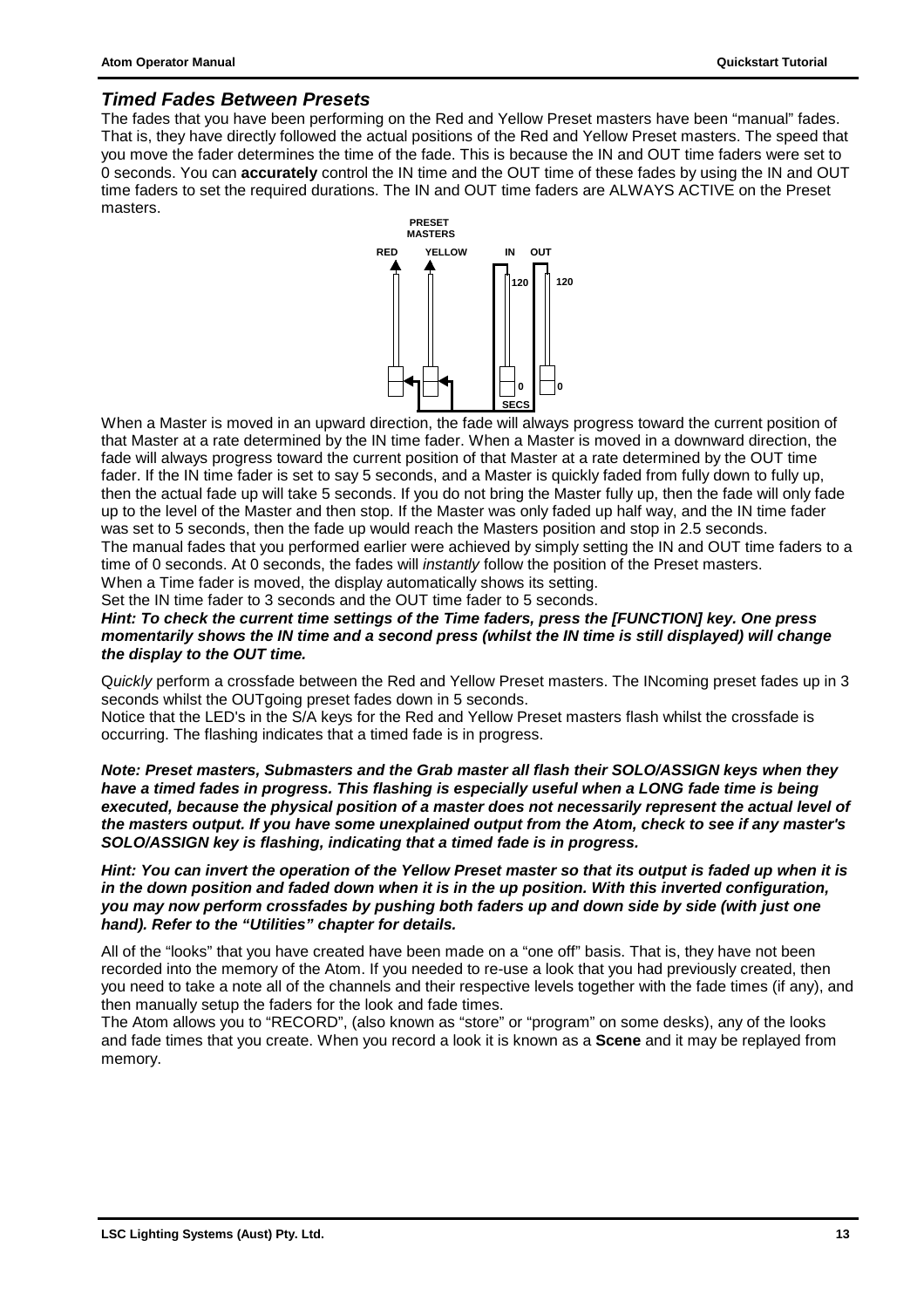### <span id="page-15-0"></span>**5.3 Recording A Scene**

Scenes are created on the Atom by establishing the lighting look that you require on the OUTPUT and then recording this look into the memory in a selected page and scene number.

*Note; Recording a scene in a different page of memory is not covered in this "QUICKSTART TUTORIAL". See the "MEMORY STRUCTURE" and "SCENES" chapters for details.*

#### *Rapid Scene Recording*

To Record a Scene, first create a look on the output as described earlier, then press; [RECORD] (SCENE).

You will also notice that the S/A keys below the Red fader bank will flash twice. They indicate possible scene *numbers* and they flash to prompt you to select a scene number. The display also prompts you. To complete the recording as scene 1, press;

[S/A] (1) (Red preset).

The display briefly displays "1.01" (the recorded Page/Scene number) confirming the recording.

This is the quickest method of recording a scene. It uses the **default values** of;

- Page number the current page.
- IN fade time controlled by the IN time fader.<br>OUT fade time controlled by the OUT time fade
- controlled by the OUT time fader.

#### *Scene Recording With Fade Times*

When you record a scene, you may set exclusive IN and OUT fade times for that scene (independent of the Time faders). Create another "LOOK" using the channel faders.

We will now record it in Page 1, Scene 2 with a **recorded** IN time of 5 second and OUT time of 10 seconds. Press; [RECORD] (SCENE)

Press; [FUNCTION]

The "IN(S)" LED lights and the display reads "Fad" indicating that the display shows the IN time as being controlled by the IN Time "Fad"er.

Rotate the EDIT wheel and "Fad" changes to a seconds reading. Use the Edit wheel to set the IN time to 5.0 seconds.

Press; [FUNCTION]

The "OUT(S)" LED lights and the display reads "Fad" indicating that the display shows the OUT time as being controlled by the OUT Time "Fad"er.

Rotate the EDIT wheel and "Fad" changes to a seconds reading. Use the Edit wheel to set the OUT time to 10 seconds.

To complete the recording, give the scene a number by pressing;

[S/A] (2)

The display briefly displays "1.02"(the recorded Page/Scene number).

*Note; When the RECORD key is pressed, all Submasters flash twice, then Submasters already containing Scenes light up, Submasters containing Chases flash rapidly and empty Submasters are not lit. This assists you in selecting unused numbers and not recording over used numbers.*

### **5.4 Replaying A Scene**

To playback any of the scenes that you have recorded, you must select SCENE mode. This changes the faders of the Red preset into SUBMASTERS. The function of each Submaster depends upon the contents of the currently selected page. You determine what each page contains when you **record** (or copy) scenes or chases into them, hence each Submaster may control a **scene** or a **chase** or it may be **empty** (does nothing). When you select scene mode or change pages in Scene mode, the scenes (and/or chases) in the selected page are assigned, in order, to their respective Submasters, 1 to 12 (24).

The output from all of the Submasters is under the control of the Red Preset master.

Fade down all of the faders on the RED preset and both of the Time faders to their lower limit.

To change to SCENE mode, repeatedly press; [MODE] until the SCENE indicator is lit.

Earlier you recorded scenes in Page 1 Scene 1 (1.01) and Page 1 Scene 2 (1.02) . These scenes are now available on Submasters 1 and 2 respectively because Page 1 is shown as the current page. Fade up the Red Preset master, then to reveal scene 1.01 on stage, fade up Submaster 1(Red fader 1).

Scene 1.01 uses the IN and OUT time faders as its time sources for fades. Scene 1.02 has recorded fade times. To crossfade from scene 1.01 to scene 1.02, quickly fade up Submaster 2, whilst at the same time fading down Submaster 1. Scene 1.02 ignores the Time fader settings and uses its own recorded fade times. Notice that Submaster S/A keys flash whilst a timed fade is in progress.

The Atom also provides the following facilities when working with scenes;

• Scenes may be previewed prior to fading them up on stage.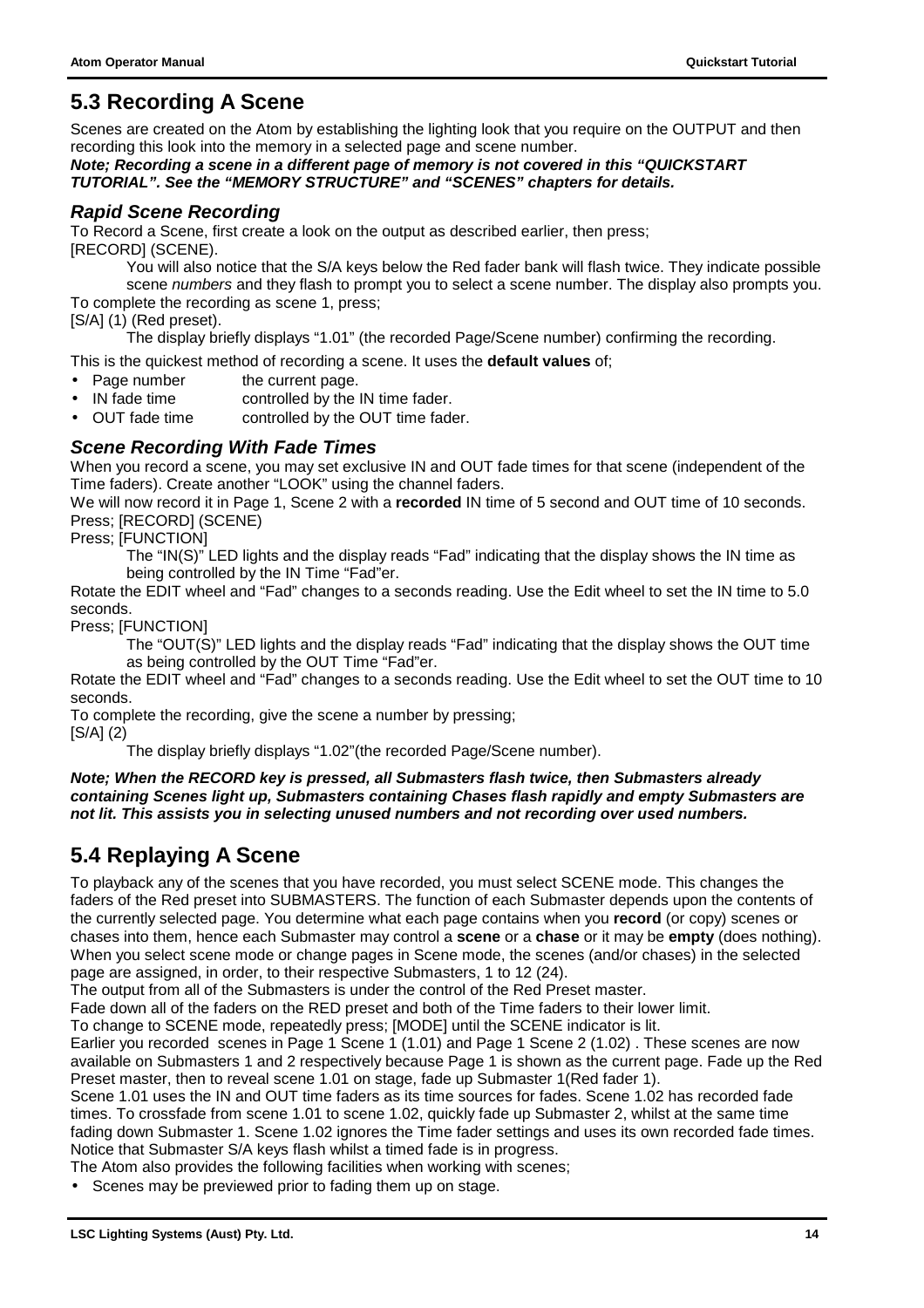- <span id="page-16-0"></span>• The channel levels and the fade times in a scene may be edited (modified).
- Scenes may be copied to other Submasters and /or pages and to or from the Grab master.

For descriptions of these operations, see the "SCENES" and "GRABMASTER" chapters.

### **5.5 Recording A Chase**

Each step in a chase consists of a snapshot of the output of the Atom which is taken when the "ADD STEP" key is pressed whilst in "RECORD CHASE" mode.

To record a Chase, press;

[RECORD] (CHASE)

Choose a Submaster on which to record the chase, press;

[S/A] (Chase number) (Red preset)

Use the faders to create the look on the output for the first step of the chase then press;

[RECORD] (ADD STEP)

Use the faders to create the look for the second step of the chase then press;

[RECORD] (ADD STEP)

Continue to create and add steps until all desired steps have been recorded, then press; [RECORD] (END CHASE)

Record a 6 step chase in Submaster 12 using the above steps. For simplicity, record a single channel as the look in each step. Make step 1 channel 1, step 2 channel 2, etc. etc. You can use this chase to experiment with the various ways of playing a chase as described below.

### **5.6 Replaying A Chase**

Chases are replayed in Scene mode.

When you select scene mode or change pages in Scene mode, the chases(and/or scenes) in the selected page are assigned, in order, to their respective Submasters, 1 to 12 (24).

To replay a chase, ensure that you are in Scene mode and that the Red Preset master is up. To reveal the chase, fade up its Submaster.

#### *Controlling A Chase*

You may change the way that a chase is playing (Rate, Mode, Direction, Fade and State) by editing the chase. Changes that you make will be automatically stored in memory so that the next time the chase is used, it will be in its most recent form.

To change any of these parameters, press;

[PREVIEW/EDIT]

[S/A] (Chase number)

To change the **Rate** of the chase, simply rotate the Edit wheel.

To **STOP** the chase press; [STOP/STEP]

To manually **STEP** the stopped chase press; [STOP/STEP]

To **RUN** the chase choose either; [>] (Forward) or [<] (Reverse)

When finished editing, press; [PREVIEW/EDIT]

The Atom also provides the following facilities when working with chases;

- Chases may be run in "Bounce" mode or as "Single Shot" chases.
- The transition between steps may be set as a crossfade.
- Chases stepping may be synchronised to the bass beat of an audio input signal.
- Chases may be previewed prior to fading them up on stage.
- The channel levels in each step may be edited (modified).
- Steps may be inserted or deleted.
- Chases may be created or run on the Grab master.
- Chases may be copied to other Submasters and /or pages and to or from the Grab master.

For descriptions of these operations, see the "CHASES" and "GRABMASTER" chapters.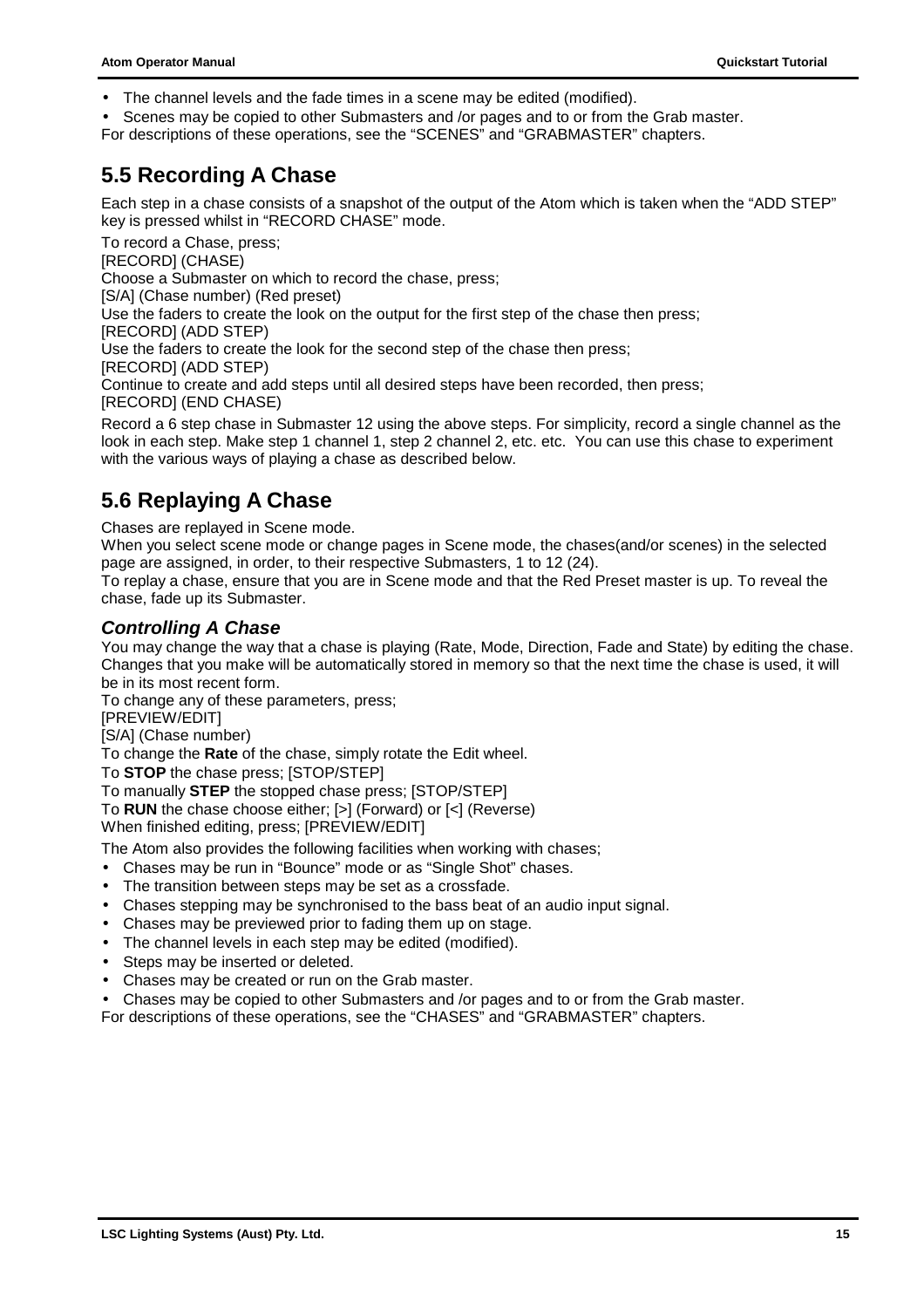### **6.0 MEMORY STRUCTURE**

<span id="page-17-0"></span>Scenes and Chases are stored in battery backed up memory. There are 9 pages of memory available and 12 (24) memory (submaster) numbers in each page. The PAGE key selects the page and the Red S/A keys select the memory numbers. The **contents** of each number in each page is determined by what you **record** (or copy) into them. It may be a Scene or a Chase or it may be empty.

The memory capacity of each model is;

- Atom 12/24; 9 (pages) x 12 (S/A numbers) = 108 (max) scenes or chases.
- Atom 24/48; 9 (pages) x 24 (S/A numbers) = 216 (max) scenes or chases.

Scenes and Chases share the same area of memory. If a Page/Scene number has been used for a Scene, then it cannot be used for a Chase. A Chase recorded in the same number would overwrite the Scene. Likewise, if the number has been used for a Chase, it cannot be used for a Scene. A Scene recorded in the same number would overwrite the Chase.



*Page structure of an Atom 12/24. (An atom 24/48 has 24 Scenes or Chases in each page).*

- In any mode, when a RECORD key is pressed, a Scene or Chase may be recorded (or copied) into any number in any page.
- In Scene mode, any one of the 9 pages may be selected as the current page and the scenes or chases in that page are assigned, in order, to their respective Submasters, 1 to 12 (24).
- In any mode, when the PREVIEW/EDIT key is pressed, the contents of any number in any page may be Previewed or Edited.
- The contents of any number in any page may also be copied to or from the Grab master.

*Note; The PAGE key is also used to Preview Channel levels (Page C) (see below) and to Preview/Edit the Softpatch (Page P) (see the PATCH chapter).*

### **6.1 Mode/Page Freeze**

A "MODE/PAGE *FREEZE*" feature prevents the contents of any Red preset fader (be it a channel or Submaster) from being changed if its fader is above a level of about 5% when a different *MODE* (Preset, WIDE Preset or Scene) is selected or if the *PAGE* is changed. The current contents of any *active* fader is held until such time as the fader in question is faded down below about 5%. When it is faded down below about 5%, it will be automatically updated with its **pending** assignment for the new mode or page.

This prevents scenes, chases or channels "crashing in" on stage if their fader is contributing to the output when a different mode or page is selected.

*Note; Whenever there is a pending scene, chase or channel change due to a 'Mode or Page freeze', the "FREEZE" indicator in the MODE key will flash and on the VGA monitor the pending submaster will turn RED. This acts as a warning to you that the contents of a fader on the Red preset may change when it is faded below about 5%.*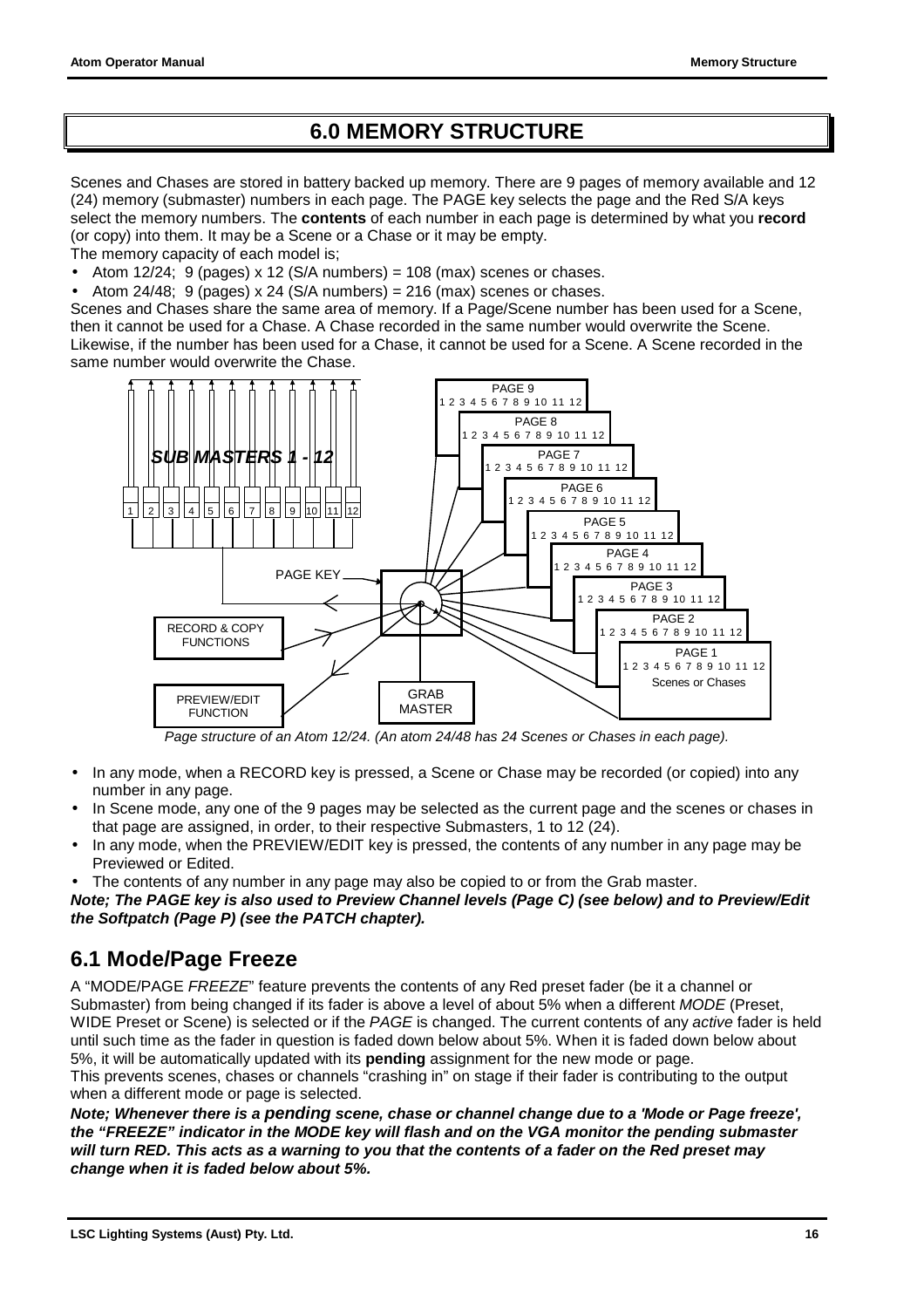### **7.0 FADE TIMES AND CHANNEL LEVELS**

### <span id="page-18-0"></span>**7.1 Overview Of Fade Times**

- All individual channel faders perform manual fades.
- The In and Out fade times of the two Preset masters are **always** controlled by the Time faders.
- When a Submaster contains a **Scene**, its In and Out fade times may be controlled by the Time faders (default) or its In and Out fade times may be recorded in memory as part of the scene.
- When a Submaster contains a Chase, its In and Out fade times are controlled manually. The transitions between steps of a chase may be instantaneous (snaps) or crossfades.
- When the Grab master contains a "grab", its In and Out fade times are controlled by the Time faders but you may Preview/Edit the Grab master to set individual times as with scenes.
- When a "Scene" is copied to the Grab master, its In and Out fade times are controlled by the settings recorded in that scene.

#### *Time Faders*

The time faders allow individual IN (up) and OUT (down) fade times to be set. The times may range from 0 seconds up to 120 seconds (2 minutes).

- When either Time faders is moved, its current time setting is shown on the display.
- Tapping [FUNCTION] will briefly display the current time setting of the IN time fader.
- Tapping [FUNCTION] a second time *whilst the IN time is still displayed* will briefly display the current time setting of the OUT time fader.

#### *Timed Fades*

When a Preset master or Submaster is moved, the output level of that master will always progress towards the current physical position of that master at a rate set by the relevant time setting.

- On *upward* movements of masters the IN time will be used
- On *downward* movements of masters the OUT time will be used.

For example, if an IN fade time of 3 seconds has been set, then to execute a fade in exactly 3 seconds, the master must be moved from bottom to top in less than 3 seconds. If you take longer than 3 seconds to move the master, then the fade will keep pace with the fader movement. If the master was only faded to the half way position, then the fade would take 1.5 seconds to reach that point and then stop. If the master was then moved to the end of its travel, the fade would take another 1.5 seconds to complete.

#### *Manual Fades*

A fully manual fade is achieved by setting the fade times to 0 seconds. The fade will then *instantly* follow the position of the faders movement.

#### *Fading Chases*

Chases may snap (instantly switch) or crossfade from step to step. See the "CHASES" chapter for details.

### **7.2 Channel Capacity**

In all 3 modes of operation, the maximum number of channels, 24 (48) will always be *available* on the output. In Preset or Scene mode where only the low channels may be controlled with manual faders, **both low and high** channels may still appear on the output in the form of **scenes, chases,** or **grabs** and the level of *any* channel in a scene, grab or chase may always be controlled by editing it with the Edit wheel.

#### *Channel Levels*

A special page of memory, Page "C" (Channels) allows you to read the level of any channel (as a value between 0 and 100 %) at the output of the Atom and also to see which dimmer(s) are patched to a channel if the Softpatch is selected. See the "PATCH" chapter for details on "Dimmers patched to Channel". To read the level of a channel at the output, press; [PREVIEW/EDIT]

Press and hold [PAGE], tap [S/A] (Red 10). This directly selects page "C";

Press; [S/A] (Channel number).

The level of the channel is shown on the LED display. To read other channel levels, simply press other S/A keys. When finished reading levels, press; [PREVIEW/EDIT].

If a VGA monitor is fitted (optional), all channel levels are displayed on the monitor.

*Hint; If a Video terminal or computer is connected to the RS232C port, double click [PREVIEW/EDIT] to display the current output levels.*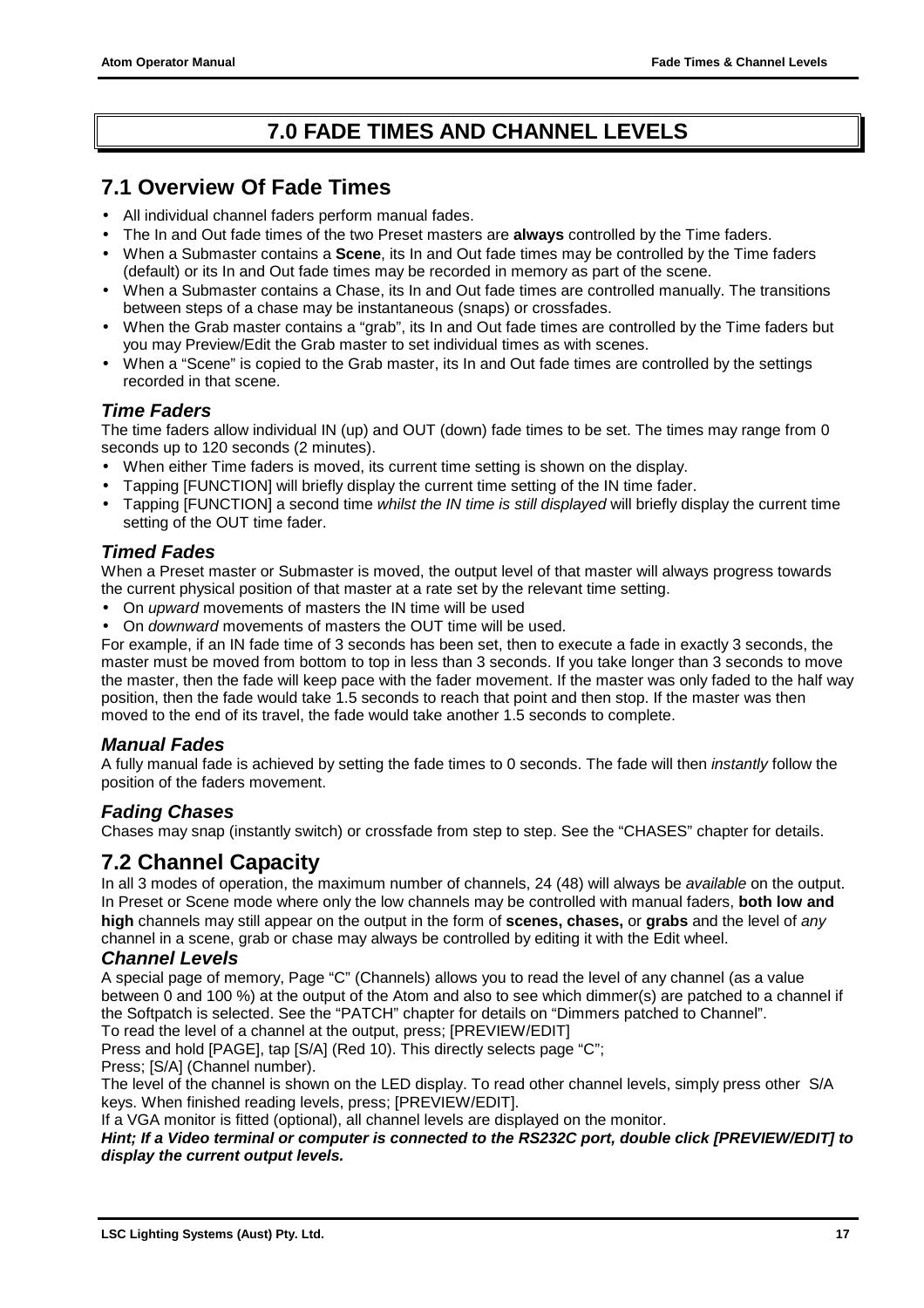### **8.0 SCENES**

### <span id="page-19-0"></span>**8.1 Overview**

A SCENE is a recorded snapshot of the Atoms **output**, together with In and Out fade time settings, that is stored in battery backed up memory.

Scenes are recorded by Page and Scene number. Page numbers are selected with the page key and Scene numbers are selected with the red S/A keys. Scenes may be randomly recorded into any page and scene number and at any time, irrespective of the current "MODE" (Preset, Wide Preset or Scene).

Scenes may be created "blind" (not appearing on the output) using the "PREVIEW/EDIT " function. Scenes are replayed in Scene mode. When Scene mode is selected, any scenes recorded in the selected page are automatically assigned to their respective Submaster (1 to 12(24)). If a different page is selected, the scenes and chases from that page are assigned. A scene may be *copied* onto another Page/Submaster or onto or from the **Grab** master.

See the "MEMORY STRUCTURE" chapter for more details on "Pages".

Scene Submaster fade times may come from the Time faders or may be recorded in memory as part of the scene. Individual IN, and OUT fade times may be recorded for every scene.

### **8.2 Recording Scenes**

The Atom provides a *variable* method of recording scenes. The fastest method takes just 2 keystrokes and uses the default parameters. The longest method lets you select a different page in memory and also record separate IN and OUT fade times.

As you record a scene, you may select and set each parameter (Page, IN time and OUT time) for the scene. **You** *complete* **the recording by giving the scene a number** (via the Red S/A keys).

You can complete the recording at any time in the process regardless of whether you have set each parameter or not. If a parameter has not been set, it will be recorded with its default value.

The **DEFAULT** values are;

- Page The number on the Page Indicator when [RECORD] (SCENE) is pressed.
- IN fade time Controlled by the IN time fader.
- OUT fade time Controlled by the OUT time fader.

#### *Rapid Scene Recording*

To record a scene with the default settings (above), create the desired look on the output then press; [RECORD] (SCENE)

[S/A] (Scene number) (Red S/A keys)

The display briefly confirms the recorded Page/Scene number.

#### *General Description*

To record a scene, create the desired look on the output then press; [RECORD] (SCENE)

The Record Scene key flashes and the display asks "Scene no" (Scene number).

The PAGE indicator shows the current page, the PAGE and FUNCTION keys flash to show that they are active. All Submasters will flash twice to indicate possible choices, then Submasters already containing scenes in that page will light. (Submasters containing chases flash quickly and empty sub masters are not lit.) This acts as a warning to you of existing scene (and chase) numbers and unused numbers in each page.

#### *Page Selection*

Repeated presses of the PAGE key will cycle through the 9 pages of memory.

To switch *directly* to a page;

Press and hold [PAGE], tap [S/A] (Page number).

As you select each page, all Submasters will flash twice then indicate their contents as above. Choose a Page number for the scene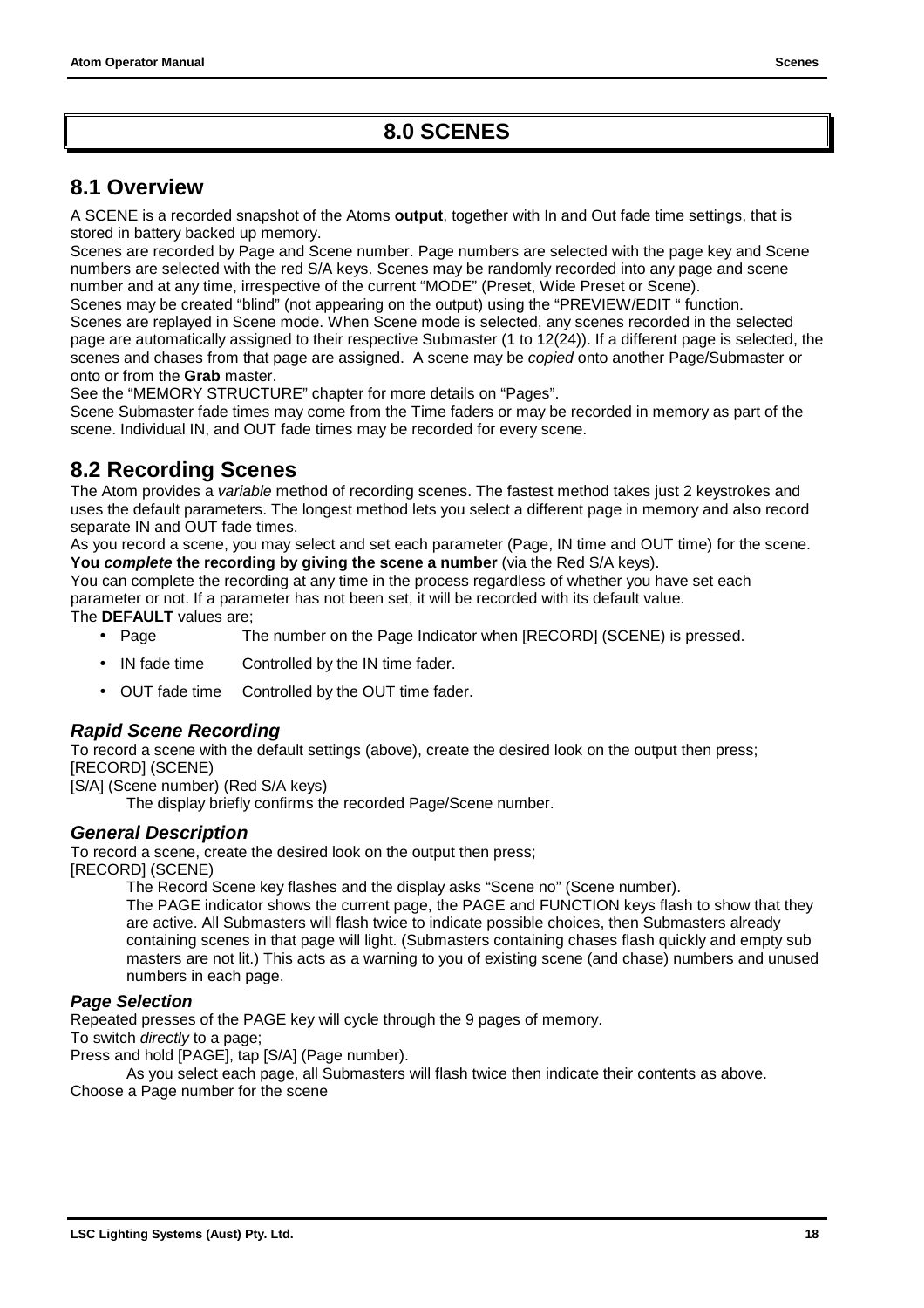#### <span id="page-20-0"></span>*Fade Times*

Both the IN time and the OUT time may be individually recorded as being controlled by their respective Time fader (default setting) or they may have a time set in memory.

- If a time is recorded as being set by the Time fader, then when the scene is replayed, the submaster controlling the scene will use the current setting of the appropriate time fader. This allows you to use the IN and OUT Time faders to adjust fade times "on the fly".
- If a set time is recorded, this is a fixed time exclusive to the scene. A scene may even have a set IN time and a Fader OUT time or vice versa.

See "FADE TIMES" in the "FADE TIMES AND CHANNEL LEVELS" chapter for more details on the operation of fade times.

Repeated presses of [FUNCTION] will cycle the display through the IN time setting, the OUT time setting and the prompt for you to enter a Scene number. When either of the time settings are indicated, the EDIT wheel lights to show that it is active. Rotate the EDIT wheel to set the desired time. The maximum time is 120 seconds (2 minutes) and the minimum time is 0 seconds. When a time is set *lower* than 0 seconds, it reverts to "Fad" (IN or OUT time Fader) control.

Set the desired times then ensure that the lighting "Look" on the output of the Atom is as you require and complete the recording (take a snapshot of the Atom's output), by pressing;

[S/A] (Scene number)

The display briefly displays the recorded Page/Scene number.

*Note; Recording over an existing chase or scene number will erase the previous contents.*

*Hint; Comprehensive recording of scenes as described above takes several keystrokes to complete and would be time consuming when time is short, such as in a fast moving rehearsal where you need to quickly create a look, record it as a scene and immediately create the next look. If this is the case, you may use the rapid recording method described above and then when time permits, edit the scenes to set the desired fade times.*

*Hint; You may connect a VGA monitor (optional), Video Terminal or a Computer to the Atom***.** *When a scene is recorded, the display automatically displays the times and channel levels of the new scene.*

#### *Abandoning A Recording*

When you have created your look, pressed [RECORD] (SCENE), set the fade times and/or selected a page, you still have one last chance to abandon the scene you are recording with out destroying any previous contents of the scene.

To abandon RECORD SCENE without making any changes press;

[RECORD] (SCENE) a second time.

#### *Blind Recording*

Scenes may be created blind (not appearing on the output) by editing a scene number that is no longer required. Simply PREVIEW/EDIT the scene number and *create* the scene by setting channel levels and fade times using the *editing* functions. See "EDITING A SCENE" below for details.

*Hint; If you might be required to record several "blind" scenes during a performance, make some preparations by recording a blank scene (no channels on) in a spare scene number, say page 9 scene 12. When a blind recording is needed, copy your blank scene to the page/scene for the blind recording then turn on the required channels by Preview/Editing the copy of the blank scene.*

### **8.3 Replaying Scenes**

Scenes may me replayed on the Submasters (in Scene mode) or on the Grab master (in any mode).

#### *Scene Mode*

When you select scene mode or change pages whilst in scene mode, the scenes or chases in the selected page are assigned, in order, to their respective Submasters, 1 to 12 (24).

#### *Note; Mode/Page freeze rules apply. See the "MEMORY STRUCTURE" chapter for more details.*

Any one of the 9 pages may be selected as the *current* page by using the PAGE key. Press [PAGE] to increment to the next page, or to switch *directly* to a page; Press and hold [PAGE], Tap [S/A] (Page number).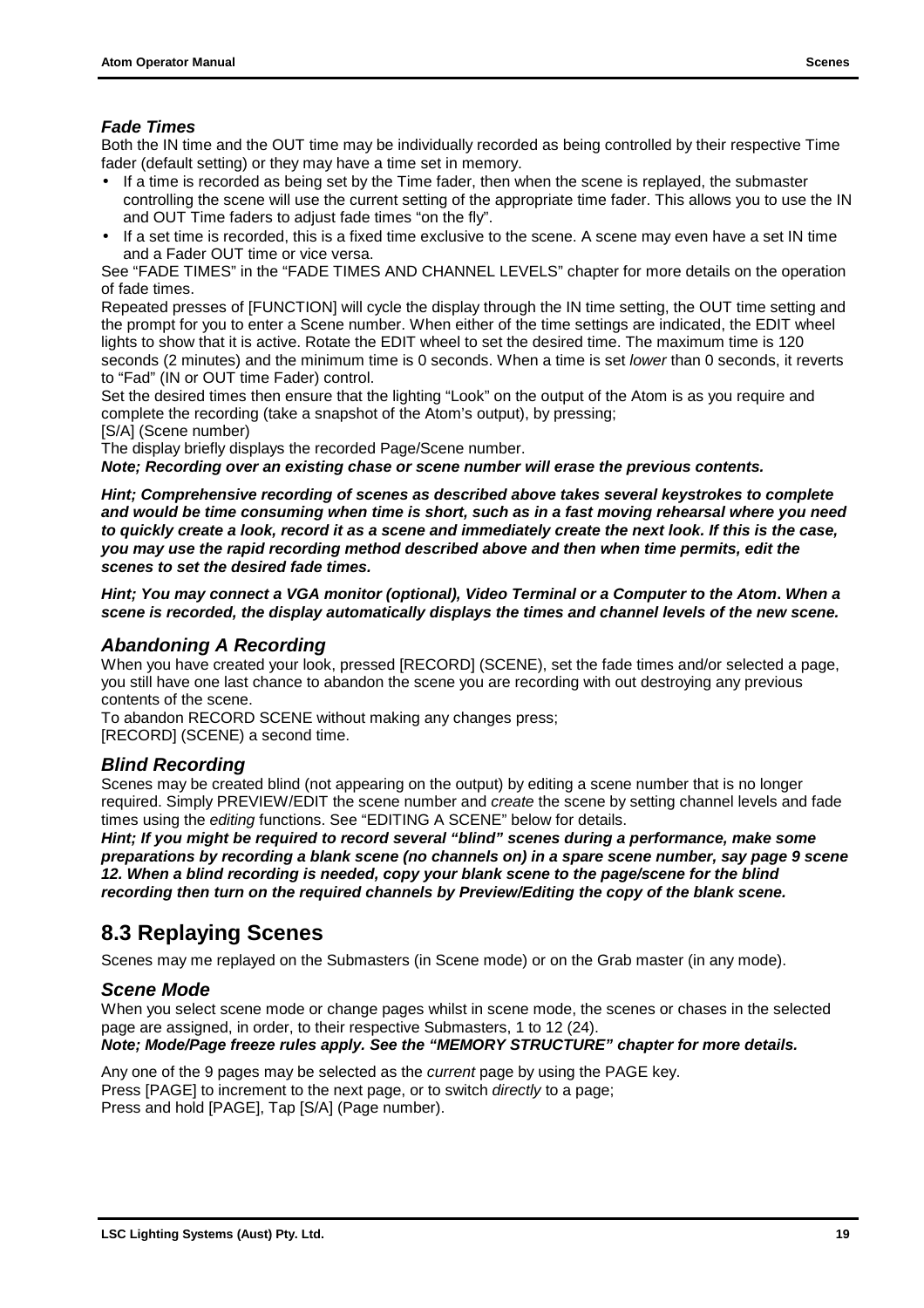<span id="page-21-0"></span>To reveal a scene on the output;

- ensure that you are in Scene mode.
- select the page that contains the scene.
- fade up the RED Preset master.
- fade up the Submaster for the scene number.

#### *Grab Master As A Scene Master*

A scene may be copied to the Grab master allowing it to act like a Submaster containing a scene. See the "GRABMASTER" chapter for details.

### **8.4 Previewing and/or Editing A Scene**

You may **Preview** the recorded channels (on the S/A key LED indicators) and the fade times contained in any scene without revealing the scene on the output of the Atom.

**Editing** a scene is an extension of Previewing a scene. Whilst you are previewing a scene, you may edit the channel levels (including channels not already on in the scene), and you may also edit the fade times.

To Preview a scene (in the current page), press; [PREVIEW],

[S/A] (Scene number).

• To Preview a scene (in the Grab master), press;

[PREVIEW],

[S/A] (Grab master)

• To Preview a scene in a different page, or to Preview a scene when NOT in scene mode, press; [PREVIEW],

[PAGE], (repeated presses until desired page is shown), or hold [PAGE] tap [S/A] (page number).

As each page is selected, all Submasters containing scenes in that page will light. (Submasters

containing chases flash quickly and empty sub masters are not lit.)

To preview a scene in the selected page, press;

[S/A] (Scene number).

When a scene is previewed, the display shows the Page/Scene number and the indicators in the channel S/A keys of any channels recorded in that scene will light. Their *intensity* reflects the levels of those channels in the scene.

The FUNCTION key flashes to show that it is active. It allows you to read and edit actual channel levels and fade times for the scene (see below). Repeated presses of the FUNCTION key will cycle the display through channel LEVEL(%), IN time setting, OUT time setting and the Page/Scene number.

When the Page/Scene number is displayed, you can preview other scenes in the current page by simply pressing their S/A keys or preview scenes in other pages by using the page key to select the required page, then pressing the S/A key of the required scene.

#### *Channel Levels*

To read and/or edit the level of any channel in a scene, preview the scene (above) then press; [FUNCTION].

The "SCENE", "CHANNEL" and "LEVEL" LED indicators beside the display show that it will read the LEVEL (%) of a CHANNEL in a SCENE.

To see the level of any channel, press;

[S/A] (channel number).

Whilst the channels S/A key is held down, the display shows the channel number.

When the S/A key is released, the display shows the level of that channel in the scene. The channel's S/A indicator flashes to show which channel's level is being displayed.

To edit the level of the selected channel, rotate the EDIT wheel.

If the level is varied from its recorded level, the Edit wheel indicator flashes. It flashes **quickly** when a parameter is varied **above** its recorded value and flashes **slowly** when a parameter is varied **below** its recorded value. If the level is restored to its original value, the edit indicator remains steady.

Press and release further channel S/A keys to read and/or edit their levels.

#### *Fade Times*

To read and/or edit the IN or OUT fade times in a scene, **preview** the scene as described above then use the function key to select each time.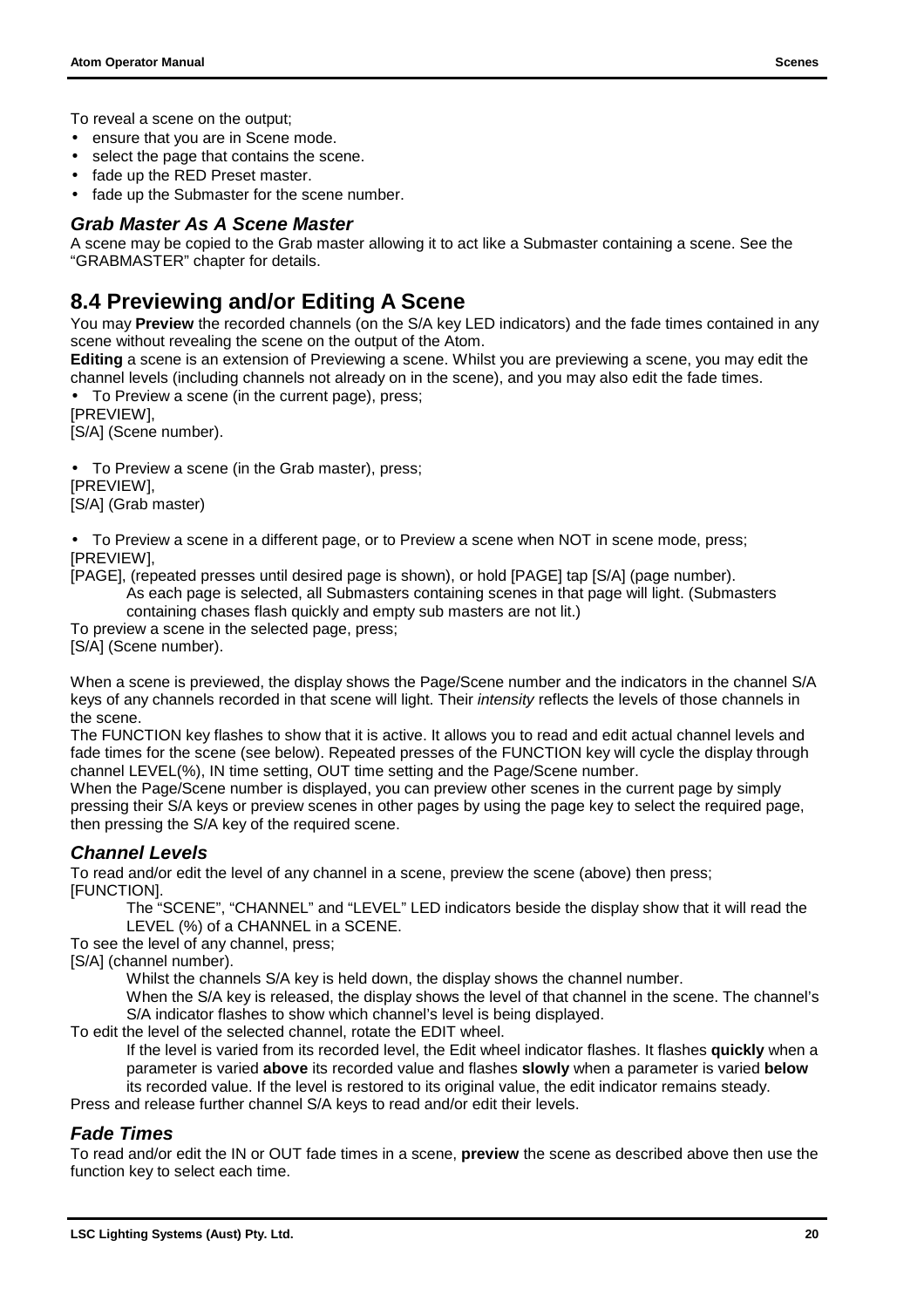<span id="page-22-0"></span>**IN time;** Repeatedly press;

[FUNCTION]

until the IN(S) indicator lights. The display shows the IN fade time. The fade time may be edited by rotating the EDIT wheel. When a time is set *lower* than 0 seconds, it reverts to "IN Fader" time.

#### **OUT time: Repeatedly press:**

**IFUNCTIONI** 

until the OUT(S) indicator lights. The display shows the OUT fade time. The fade time may be edited by rotating the EDIT wheel. When a time is set *lower* than 0 seconds, it reverts to "OUT Fader" time.

If a time is varied from its recorded level, the Edit wheel indicator flashes. It flashes **quickly** when a parameter is varied **above** its recorded value and flashes **slowly** when a parameter is varied **below** its recorded value. If the level is restored to its original value, the edit indicator remains steady.

#### *Ending Preview / Edit*

Preview / Edit may be deselected at any time by pressing; [PREVIEW/EDIT]

**Any changes that you have made will automatically be saved in memory.**

*Hint: You may connect a VGA monitor (optional), Video Terminal or a Personal Computer to the Atom***.** *When a scene is previewed, the screen automatically displays the times and channel levels of the scene.*

### **8.5 Copying A Scene**

Any scene may be copied to any other page / scene number. To copy a scene press;

[RECORD] (COPY). The display reads "CPy".

- Use the PAGE key and the scene S/A keys to select the **source** page and scene number. When the source scene number S/A key is pressed, the display will briefly scroll,
	- "Scn", "x.yy" (page/scene number), "to"
- Use the PAGE key and the scene S/A keys to select the **destination** page and scene number. Submasters containing Scenes are lit . Submasters containing Chases flash rapidly. Empty Submasters are not lit. This acts as a warning to you of existing scene and chase numbers in each page.

When the destination scene number S/A key is pressed, the display will briefly confirm the page and scene number of the copy.

#### *Note; When you make a copy of a scene, any scene (or chase) that is currently in the destination number will be overwritten by the copy.*

The copy process may be abandoned at any time prior to entering the destination scene number by pressing; [RECORD], (COPY) a second time. That is, deselecting it.

*Hint; In a show or performance, the transition from one scene to the next will often only involve a change of a few channels. The majority of channels will remain the same. If this is the case, it is quickest to make a copy of the first scene and then* **edit** *the copy to create the next scene. This method ensures that any channels that are to be the same in both scenes will have identical levels.* 

### **8.6 Deleting A Scene**

To delete a scene;

Press and Hold; [RECORD] (SCENE).

If required, repeatedly press [PAGE] until the required page number is displayed, then;

Tap [S/A] (Scene number) of the scene to be deleted. Release [RECORD] (SCENE).

The display asks you to confirm your action. Press [YES].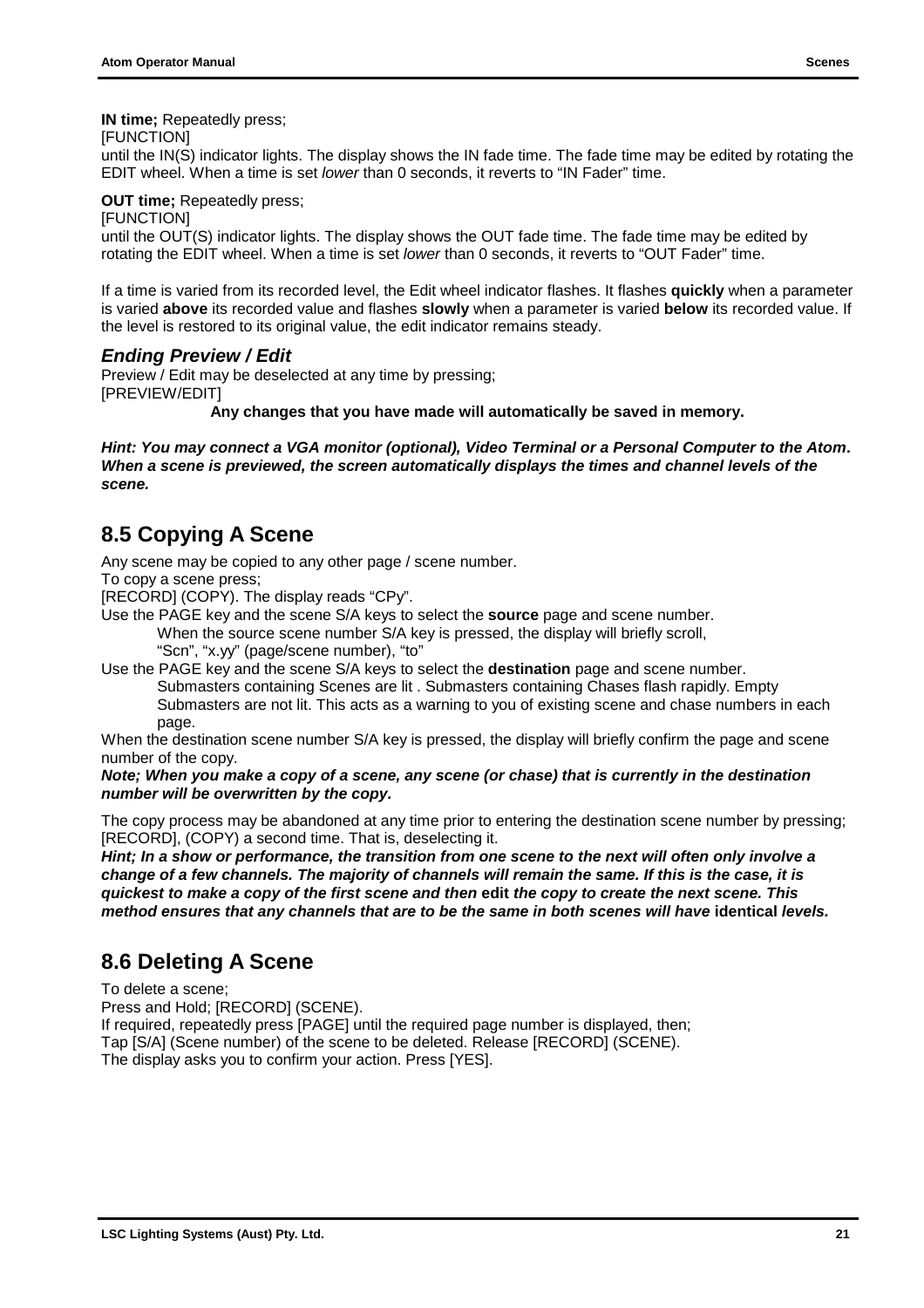### **9.0 CHASES**

### <span id="page-23-0"></span>**9.1 Overview**

A chase is a recorded list of steps that are to be replayed in order, stepping continuously from one step to the next and automatically repeating the list when it has reached the end. Chases are stored in battery backed up memory.

Each step in a chase consists of a snapshot of the output which is taken when that step is added to the chase. Up to 99 steps may be added (recorded) for each chase and up to 108 (216) separate chases may be recorded into the memory.

Chases are recorded by page and chase number. Page numbers are selected with the page key and chase numbers are selected with the red S/A keys. Chases may be randomly recorded into any page and chase number. They may also be recorded directly into the Grab master.

Chases are replayed in Scene mode. When Scene mode is selected, any chases that have been recorded in the selected page are automatically assigned to their respective Submaster (1 to 12 (24)). If a different page is selected, the chases and scenes from that page are assigned. A chase may be *copied* onto another Page/Submaster or onto or from the Grab master.

See the "MEMORY STRUCTURE" chapter for more details.

Up to 13 (25) simultaneous chases may be running at the one time.

Chases may be run in any of the following modes;

- FORWARD
- **REVERSE**
- BOUNCE (Auto reverse at each end)
- SINGLE SHOT (Run once and stop) (in either direction)
- STOPPED
- MANUALLY STEPPED FORWARD
- MANUALLY STEPPED REVERSE

The chase RATE is recorded into memory in BPM (Beats Per Minute). You may smoothly take manual control of the rate of any chase with the Edit wheel.

Chase stepping may be synchronised to the bass beat of an audio input signal (Sound To Light).

Traditionally, chases will snap (instantly switch) from step to step but in the Atom you may also elect to record a FADE time for the chase so that the chase will crossfade from step to step.

A chase may be previewed and edited. The contents of any step may be changed, the rate varied and steps may be inserted or deleted.

### **9.2 Recording Chases**

#### *Rapid Method*

To record a Chase in the current page (running forward at 230 BPM), press; [RECORD], (CHASE) [S/A] (Chase number) (any of the RED S/A keys) Each step of a Chase consists of a snapshot of the output which is taken when that step is "added". Create the first look on the output, then to record it as the first step, press; [RECORD], (ADD STEP) Create the next look on the output. To record this step, press; [RECORD], (ADD STEP) Continue to create and record steps as above. When all desired steps have been recorded, complete the chase by pressing; [RECORD], (END CHASE)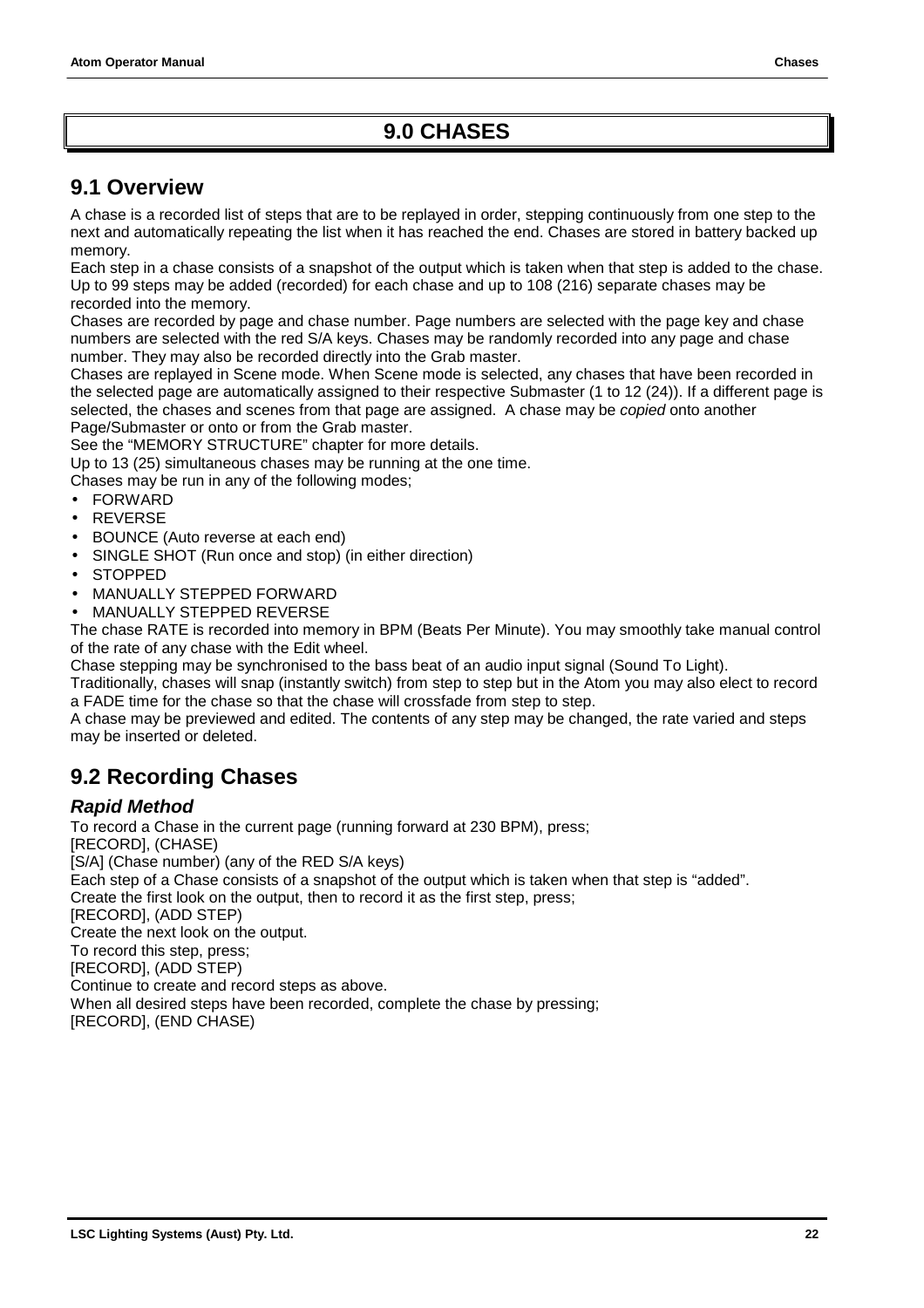#### *General Description*

To record a Chase, press;

[RECORD] (CHASE)

The Record Chase key flashes and the display asks "Chase no" (Chase number).

#### *Page Selection*

Chases can be recorded in any submaster in any of the 9 pages of memory. Repeated presses of the PAGE key will cycle through the 9 pages of memory.

To switch *directly* to a page;

Press and hold [PAGE], Tap [S/A] (Page number).

As you select each page, all Submasters will flash twice, indicating that they are a valid choice, then Submasters containing chases will **flash quickly**. (Submasters containing scenes remain lit and empty sub masters are not lit.) This acts as a warning to you of existing chase (and scene) numbers and unused numbers in each page.

After choosing a Page number give the chase a number by pressing;

[S/A] (Chase number), (any Red preset S/A key) or press

[S/A] (Grab), to record the chase on the Grab master.

*Note; Recording over an existing chase or scene number will erase the previous contents.*

The display will briefly display the Page/Chase number (or "Grb" if the chase is recorded on the Grab master) and it will then scroll "Add steps". The [RECORD] (ADD STEP) and the [FUNCTION] keys flash.

#### *Recording (Adding) Steps*

Each step of a Chase consists of a snapshot of the output which is taken when that step is "added". Hence the steps that you add may consist of single or multiple channels or scenes.

Create the first look on the output, then, to record it as the first step, press;

[RECORD], (ADD STEP)

Create the next look on the output.

To record this step, press;

[RECORD], (ADD STEP)

Continue to create and record steps as above. The display shows the latest step number.

If the look that you add is not correct, the last step may be deleted by pressing;

[RECORD], (DELETE STEP)

*HINT: If a step other than the last step is incorrect, complete the recording then Preview/Edit the chase. With Preview/Edit,* **any** *step may be deleted.*

#### *Chase Rate*

Repeated presses of the [FUNCTION] key will toggle the display between the STEP number, the RATE setting in BPM (Beats Per Minute) and the IN & OUT fade percentage. When the RATE is displayed, the Edit wheel may be used to set the desired rate. The default setting is 230 BPM.

#### *Bass Step*

Chase stepping may be synchronised to the bass beat of an audio input signal (Sound To Light). Whilst setting the chase RATE (above), setting the rate below 0 BPM will change the chase stepping to "BASS STEP". The Bass Step audio level may also be adjusted so that the chase steps on the correct beat. See "CONTROLLING A CHASE", "BASS STEP" and "BASS LEVEL", later in this chapter for details.

#### *Chase Fade*

Traditionally, chases will snap (instantly switch) from step to step but in the Atom you may also elect to record a FADE time for the chase so that the chase will crossfade from step to step.

The fade is recorded as a percentage of the chase rate.

Repeated presses of the [FUNCTION] key will toggle the display between the STEP number, the RATE setting in BPM (Beats Per Minute) and the IN & OUT fade percentage. When the IN & OUT indicators are lit, the Edit wheel may be used to set the percentage of the chase rate that is used for the crossfade. The default setting is 0%, ie. No fade.

See "CONTROLLING A CHASE", "FADE", later in this chapter for more details.

#### *Completing The Chase*

When all steps have been recorded, complete the chase by pressing;

[RECORD], (END CHASE) The display briefly displays the recorded Page/Chase number.

The chase will be a conventional forward running chase. To select other chase modes, Preview/Edit the chase as described below.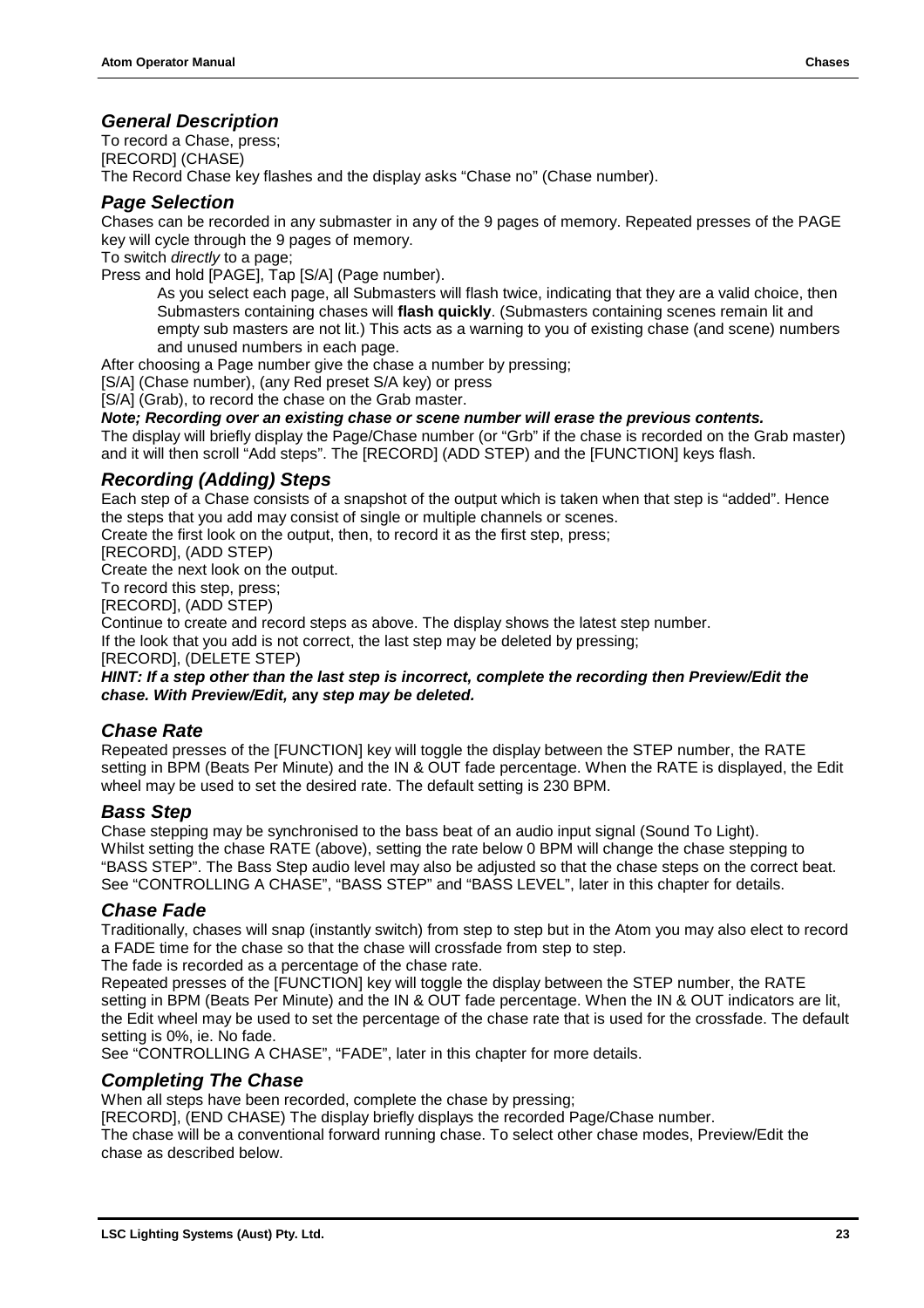### <span id="page-25-0"></span>**9.3 Replaying Chases**

Chases may be replayed on the Submasters (in Scene mode) or on the Grab master (in any mode).

#### *Scene Mode*

When you select scene mode or change pages whilst in Scene mode, the chases or scenes in the selected page are assigned, in order, to their respective Submasters, 1 to 12 (24).

#### *Note; Mode/Page freeze rules apply. See the "MEMORY STRUCTURE" chapter for details.*

Any one of the 9 pages may be selected as the *current* page by using the PAGE key.

Press [PAGE] to increment to the next pages.

To switch *directly* to a page;

Press and hold [PAGE], Tap [S/A] (Page number).

To reveal a chase on the output, select the page that contains the chase, ensure that you are in Scene mode and that the RED Preset master is faded up then fade up the Submaster for that chase number.

#### *Grab Master As A Chase Master*

A chase may be recorded on the Grab master or copied to the Grab master allowing it to act like a Submaster containing a chase. See the "GRABMASTER" chapter for details.

#### *Controlling A Chase Level*

The OVERALL level of a chase is controlled by the Submaster or Grab master containing the chase. The chase can be faded in or out as required (its fade times are controlled manually) or the chase may be "Soloed" (flashed or bumped) via its S/A key.

#### *RATE, BASS STEP, FADE, MODE, DIRECTION And STATE.*

When a chase is played, it will perform as it is recorded in memory. The Rate, Bass Step, Fade, Mode, Direction and State of a chase are *controlled* by PREVIEW/EDITING the chase.

To Preview/Edit a chase, press;

[PREVIEW/EDIT],

[S/A] (Chase number).

Make the required adjustments as described below, then press;

[PREVIEW/EDIT]

Any changes that you have made will automatically be saved in memory.

*Hint; If you want to experiment with some changes, make a copy of the chase and edit the copy. See "COPYING A CHASE" later in this chapter for details.*

#### *Rate*

To change the Rate of a chase, Preview/Edit the chase (above) then rotate the Edit wheel. If the rate is set **higher** than the recorded level, the Edit indicator flashes **quickly**. If the rate is set **lower** than the recorded level, the Edit indicator flashes **slowly**. If the rate is restored to its original value, the edit indicator is steady.

#### *Bass Step*

Chase stepping may be synchronised to the bass beat of an audio signal (also known as Sound To Light). Connect a suitable music source to the audio input (see the "REAR PANEL" chapter for details). To select Bass Step, Preview/Edit the chase and adjust the RATE (described above). Setting the rate *below* 0 BPM will change the chase stepping to "BASS ON" and the RATE LED will flash. When bass stepping is on, you may still set a chase rate so that the chase will continue to step during pauses in the music. For best results, choose a rate that is slower than the bass beat of the music. When you have finished Preview/Editing (i.e. during normal operation), the STEP LED will flash every time that a music beat is detected (see BASS LEVEL below). To deselect Bass Step, raise the rate above 0 BPM then lower it below 0 BPM. Every time that the rate is adjusted below 0 BPM, the Bass Step will toggle between ON and OFF.

#### *Bass Level*

The Bass Step audio level may be adjusted so that the chase steps on the correct beat of the music. It is adjusted in normal operating mode (not in Preview/Edit). Deselect [Preview Edit], then press and hold [FUNCTION], Tap; [S/A 12] (BASS LEVEL), release; [FUNCTION]. Rotate the Edit wheel to set the bass level so that the chase steps on the desired music beat. Every time that a beat is detected, the STEP LED will flash and the chase will step. When the chase is satisfactorily stepping to the beat, press; [YES] to save the setting or [NO] to retain the original setting. The BASS LEVEL adjustment is a global setting for all chases that have been set to "BASS ON".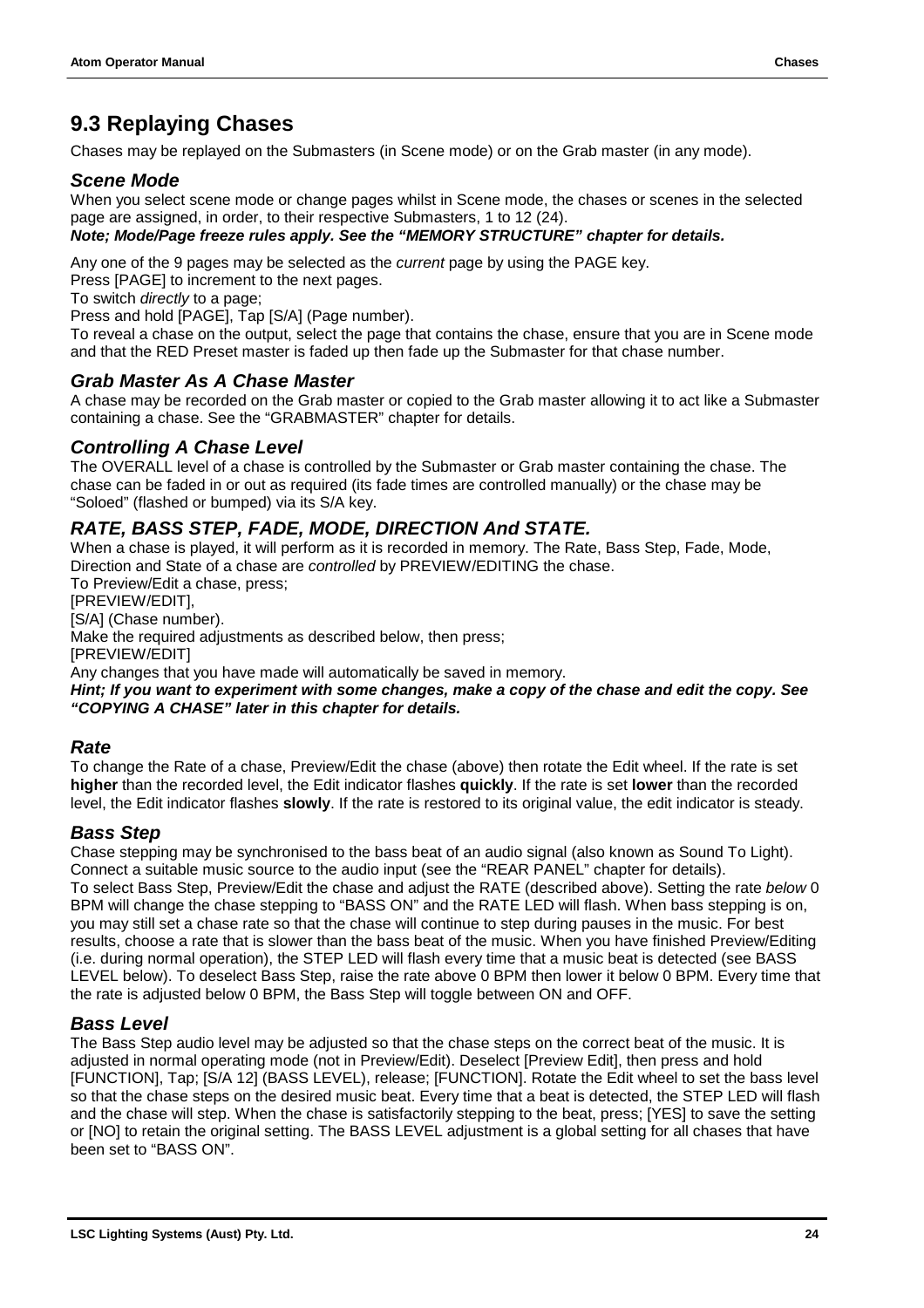#### *Fade*

Traditionally, chases will snap (instantly switch) from step to step but in the Atom you may also elect to record a FADE time for the chase so that the chase will crossfade from step to step.

The fade is recorded as a percentage of the chase rate.

For example, if the chase rate is set at 60 BPM (which is one step per second), then with fade set at 0% (that is, no fade), the chase will wait for one second, then snap to the next step. None (0%) of the available rate time will be used for crossfading.

If the Fade is set to 50%, then the chase will perform a 0.5 second crossfade to the next step, wait for 0.5 seconds and then perform the next crossfade. That is, 50% of the Rate time is used to perform a cross fade and 50% of the Rate time is spent waiting before starting the next crossfade.

If the Fade is set to 100%, then the Chase will use all of the Rate time performing a crossfade to the next step. When the crossfade is complete, the next crossfade will commence immediately, as 100% of the available rate time has been used by the crossfade.

To change the fade of a chase, Preview/Edit the chase (above) then repeated presses of the [FUNCTION] key will toggle the display between the STEP number, the RATE setting in BPM (Beats Per Minute) and the IN/OUT fade percentage. When the IN & OUT indicators are lit, the Edit wheel may be used to set the percentage of the chase rate that is used for the crossfade. If the fade is set higher than the recorded percentage, the Edit indicator flashes quickly. If the fade is set lower than the recorded percentage, the Edit indicator flashes slowly. If the fade is restored to its original value, the edit indicator remains steady. *Hint: Fading chases are very useful for controlling moving fixtures.*

#### *Modes, Direction And State.*

Some Mode changes require you to hold down one key whilst at the same time tapping another key and then releasing the first key.

For example, selecting Bounce Mode requires you to hold the ">" key down whilst tapping "Stop/Step" then releasing ">". This is described as; Hold [>], Tap [Stop/Step].

To change the mode, direction or state of a chase, Preview/Edit the chase (above) then use the following keystrokes for the desired result.

| <b>ACTION</b><br>STOPS a running chase.<br>STEPS a stopped chase in the direction indicated by the currently lit direction key.<br>This stepping will be the direction that the chase was running prior to being<br>stopped.      |
|-----------------------------------------------------------------------------------------------------------------------------------------------------------------------------------------------------------------------------------|
| STARTS a stopped chase and runs it forward.<br>Changes the DIRECTION of a reverse running chase (runs it forward).<br>Changes a BOUNCE chase into a normal forward chase.<br>SNAPS a forward running chase to the next step.      |
| STARTS a stopped chase and runs it backwards.<br>Changes the DIRECTION of a forward running chase (runs it backwards).<br>Changes a BOUNCE chase into a normal reverse chase.<br>SNAPS a backward running chase to the next step. |
| Selects Bounce mode.<br>Also selects Bounce mode.<br>Deselects Bounce mode (runs forward).<br>Deselects Bounce mode (runs reverse).                                                                                               |
| Selects single shot mode.<br>Runs a Single Shot in the forward direction.<br>Runs a Single Shot in the reverse direction.<br>Runs a Single Shot when not in Preview/Edit mode.<br>De-selects single shot mode.                    |
| Hold [Stop/Step], Tap [<]                                                                                                                                                                                                         |

• When finished controlling the Chase, press [PREVIEW/EDIT] to de-select it.  **The latest settings are automatically stored in memory.**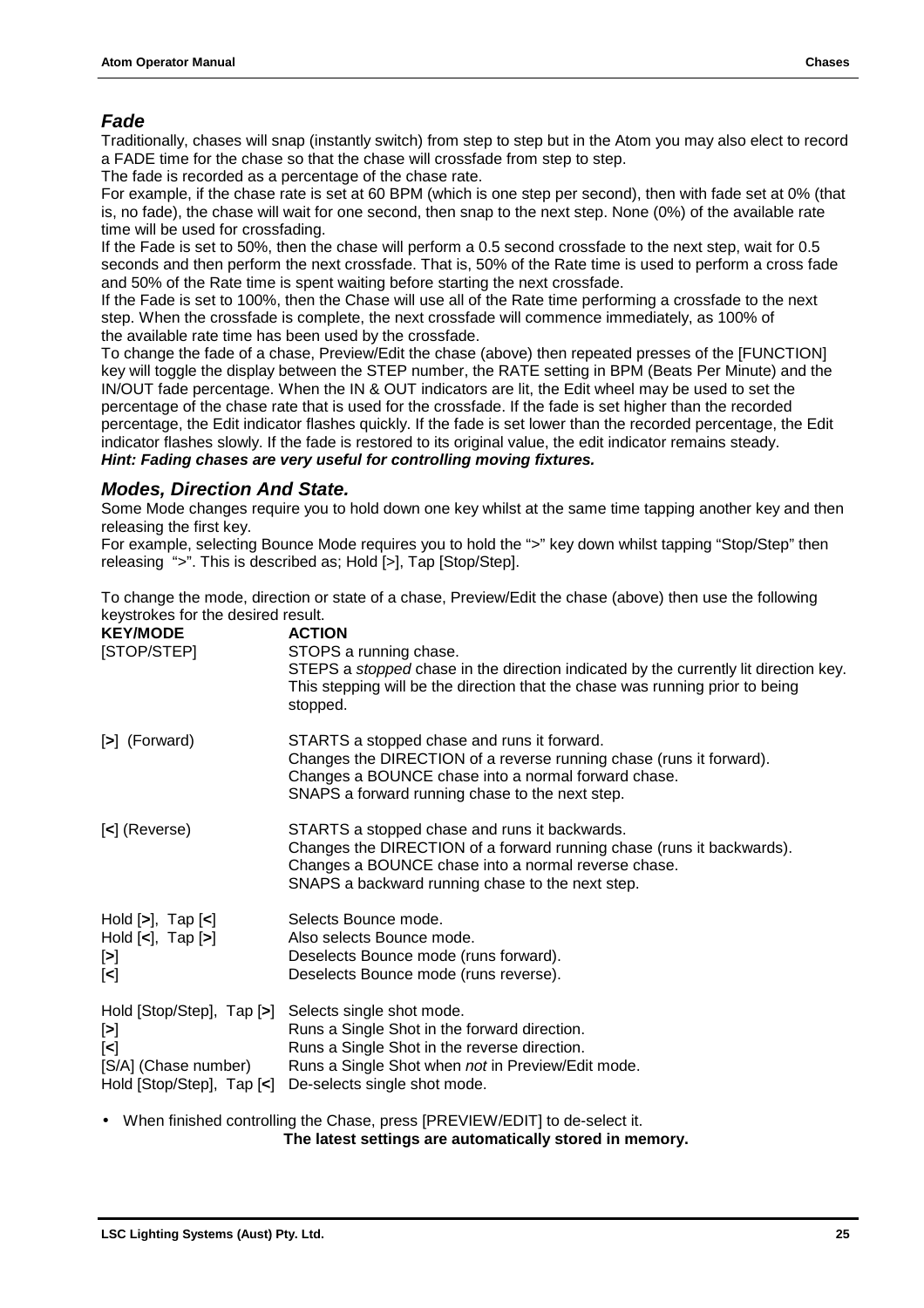#### <span id="page-27-0"></span>*Mode Descriptions*

**NORMAL:** A conventional chase that steps from one step to the next and when it reaches the last step it loops around to the beginning and repeats the steps in the same order.

**BOUNCE:** The chase runs but automatically changes direction when it reaches the last or first step. In this manner, it continuously "bounces" from end to end.

The indicators in the "**>**" (forward) key and the "**<**" (reverse) key indicate bounce mode as each only flashes (at the chase rate), when the chase runs in its indicated direction.

**SINGLE SHOT:** The chase is normally stopped. When it is started, it will run through its recorded steps **once** in the direction in which it is started. It will then stop and wait until it is manually started again in either direction.

*Hint: When recording a chase that is to be run as "Single Shot", record the first and last steps with no channels on (a blackout). This allows the chase Submaster to be kept faded up with no output appearing from the chase. Pressing the chase's Submaster S/A key will instantly run the Single shot.*

### **9.4 Previewing And/Or Editing A Chase**

You may **Preview** a chase (on the S/A key LED indicators and on the optional VGA monitor) without revealing the chase on the output of the Atom. You may edit the channel levels in each step (including channels not already on in the step), and steps may be inserted or deleted.

The Preview/Edit function is also used to *control* the chase (see above).

• To preview a chase (in the current page), press;

[PREVIEW],

[S/A] (Chase number).

• To preview a chase (in the Grab master), press;

[PREVIEW],

[S/A] (Grab master).

• To Preview a chase in a different page, or to Preview a chase when NOT in scene mode, press; [PREVIEW],

Press; [PAGE], (repeated presses until desired page is shown), or hold [PAGE] tap [S/A] (page number). As each page is selected, all Submasters containing chases in that page will flash rapidly. (Submasters containing scenes will light and empty sub masters are not lit.)

To preview a chase in the selected page, press;

[S/A] (chase number).

When a chase is previewed, each step is visually displayed on the channel S/A key LEDS and it can to be controlled (see above) or edited.

#### *Modifying A Step*

The channel levels of any step may be modified.

To modify a step, first Preview/Edit the chase (above). Repeatedly press [STOP/STEP] to firstly *stop* the chase and then *step* the chase until the step to be modified is reached.

Press [FUNCTION] until the "CHANNEL" LED indicator lights.

To select a channel and read its level, press;

[S/A] (channel number).

The "CHASE", "CHANNEL" and "LEVEL" LED indicators beside the display show that it indicates the LEVEL (%) of a CHANNEL in a CHASE. Whilst the channels S/A key is held down, the display shows the channel number. When the S/A key is released, the display shows the level of that channel in the step. The channel's S/A indicator flashes to show which channel's level is being displayed.

To edit the level of the selected channel, rotate the EDIT wheel.

If the level is varied from its recorded level, the Edit wheel indicator flashes. It flashes **quickly** when a parameter is varied **above** its recorded value and flashes **slowly** when a parameter is varied **below** its recorded value. If the level is restored to its original value, the edit indicator remains steady.

Press and release further channel S/A keys to read and/or edit their levels.

To modify other steps, press [STOP/STEP] to *step* the chase then again select any channels to be modified with their S/A keys.

When finished modifying, if necessary press  $\lceil > \rceil$  or  $\lceil < \rceil$  to start the chase again in the desired direction then press [PREVIEW/EDIT] to deselect it.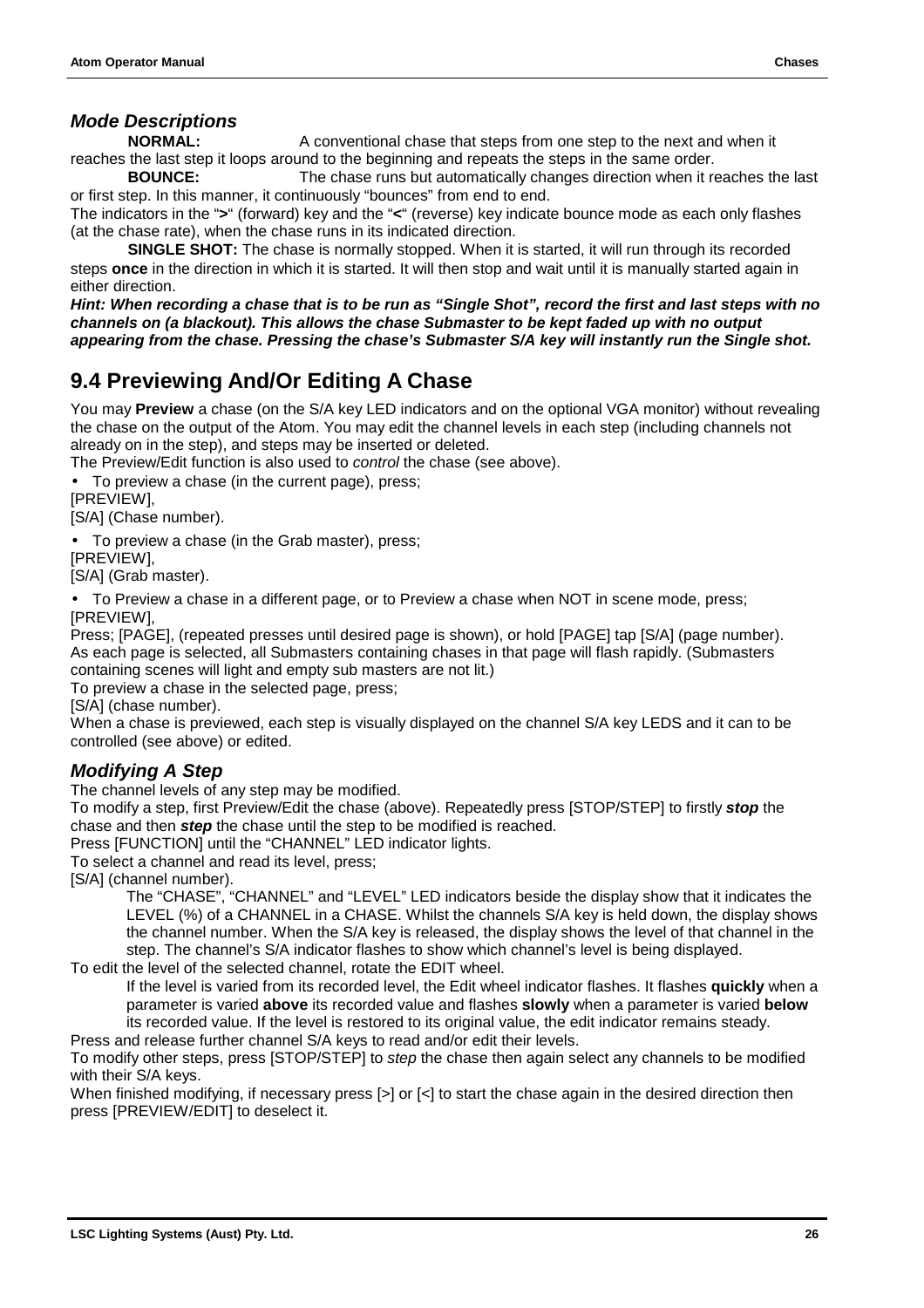#### <span id="page-28-0"></span>*Inserting A Step*

To insert a step, first Preview/Edit the chase (above). Repeatedly press [STOP/STEP] to firstly *stop* the chase and then *step* the chase until the step **prior** to the point where the new step is to be inserted is reached. Press; [RECORD] (ADD STEP).

The channel S/A keys no longer preview the chase but revert to showing the output of the Atom to allow you to create the look for the new step.

When the look to be inserted is correct, press; [RECORD] (ADD STEP) to record it. All subsequent steps are automatically renumbered to allow for the inserted step.

If necessary press [>] or [<] to start the chase again in the desired direction then press [PREVIEW/EDIT] to end the editing function.

#### *Deleting A Step*

To delete a step, first Preview/Edit the chase (above). Repeatedly press [STOP/STEP] to firstly *stop* the chase and then *step* the chase until the to the step that you wish to delete is displayed.

To delete the step, press; [RECORD] (DELETE STEP)

If necessary, press [>] or [<] to start the chase again in the desired direction then press [PREVIEW/EDIT] to end the editing function.

#### *Ending Preview / Edit*

Preview / Edit may be deselected at any time by pressing;

[PREVIEW/EDIT]

**Any changes that you have made will automatically be saved in memory.**

### **9.5 Copying A Chase**

Any chase may be copied to any other chase or page number.

To copy a chase press;

[RECORD], (COPY). The display reads "CPY"

- Use the PAGE key and the red S/A keys to select the **source** page and chase number.
	- When the source chase number S/A key is pressed, the display will briefly display the following, "ChA", "x.yy" (page. chase number), "to"

Use the PAGE key and the red S/A keys to select the **destination** page and chase number. Submasters containing Scenes are lit . Submasters containing Chases flash rapidly. Empty Submasters are not lit. This acts as a warning to you of existing scene and chase numbers in each

page.

When the destination chase number (red) S/A key is pressed, the display will briefly confirm the page and chase number of the copy that has been made.

#### *Note: When you make a copy of a chase, any chase (or scene) that is currently recorded in the destination number will be overwritten by the copy.*

The copy process may be abandoned at any time prior to entering the destination chase number by pressing; [RECORD], (COPY).

That is, deselecting it.

*Hint: If you have recorded a chase and you want to experiment with some changes, make a copy of the chase and edit the copy. In the event that your changes are unsatisfactory, the original remains unaltered.*

### **9.6 Deleting A Chase**

To delete a chase; Press and Hold; [RECORD] (CHASE). If required, repeatedly press [PAGE] until the required page number is displayed, then; Tap [S/A] (Chase number) of the chase to be deleted. Release [RECORD] (CHASE). The display asks you to confirm your action. Press [YES].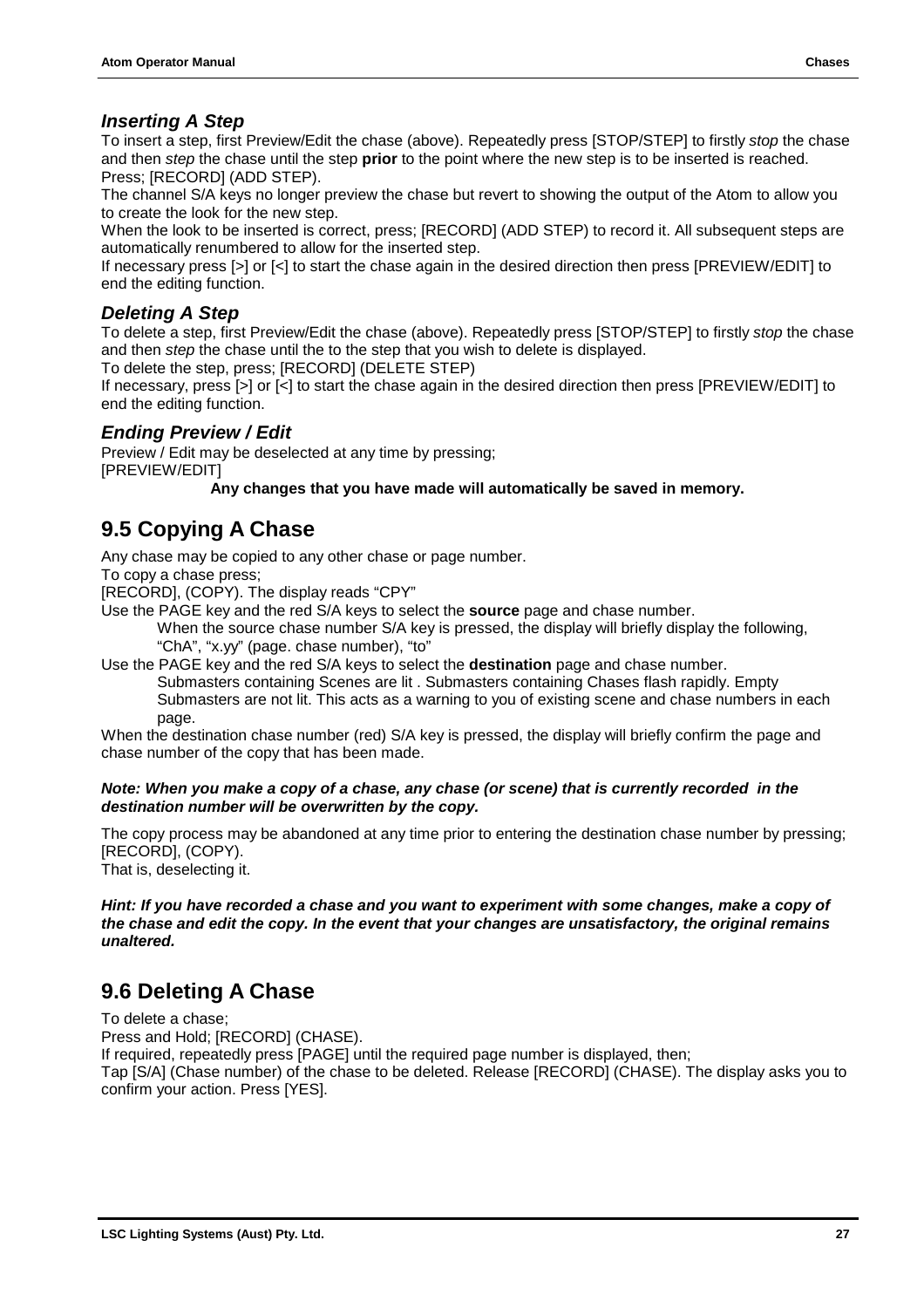### **10.0 GRAB MASTER**

### <span id="page-29-0"></span>**10.1 Overview**

The Grab master is a multi function master. It can be used as either;

- A Grab master.
- A Scene master.
- A Chase master.

You change its function by simply *recording* or *copying* either a Grab, a Scene or a Chase into it.

### **10.2 Grab Master As A Grab Master**

The Grab master allows you to "GRAB" and maintain the current output of the Atom by taking a "snapshot" of the Atom's output and holding it the Grab master, thus freeing the rest of the Atom for other operations.

To "Grab" the output of the Atom, press; [RECORD] (SCENE) [S/A] (GRAB)

By default, the fade time for the Grab master is controlled by the Time Faders. The contents of the Grab master (including its fade times), may be previewed and edited in exactly the same manner as a scene. Refer to "PREVIEWING AND/OR EDITING A SCENE" in the "SCENES" chapter.

#### *Typical Grab Operations*

When you perform a "Grab" and then fade up the Grab master, it allows the Preset masters (and hence the channel faders and/or Submasters) currently producing the output to be faded down whilst the Grab master maintains the output. This allows the next look to be preset *blind* on either of the preset banks. This is most useful in Wide and Scene modes as the Grab master effectively provides a second (or "Phantom") preset.

In a typical operation, the current look is created on any of the channel faders or Submasters. To enable the next look to be created, take a "Grab" of the output, fade up the Grab master to full and **then** fade down the Preset masters. The look is maintained by the Grab master.

Preset the next look using any of the channel faders or Submasters. To crossfade to the next look, simply fade up the Preset masters and fade down the Grab master.

In order to create the next look, "Grab" the current look in the Grab master, fade it up to full and **then** fade down the Preset masters. As before, create the next look "blind" on the channel faders or Submasters.

You may continue to "Preset" and "Grab" for every new look that you require.

### **10.3 Grab Master As A Scene Master**

Any existing Scene from any Page may be copied to the Grab master. The Grab master then performs like any other Submaster containing a Scene. The fade times are determined by the time settings that were recorded into the Scene that has been copied.

To copy a scene from any page of memory, to the Grab master press;

[RECORD] (COPY)

[PAGE], (If the desired page is already indicated, omit this step. If not, repeatedly press [PAGE] until desired source page is shown, or hold [PAGE] tap [S/A] (Page number).

[S/A] (Scene number)

[S/A] (Grab master)

The Scene in the Grab master may be previewed and edited, exactly the same as a scene in a Submaster. Refer to "PREVIEWING AND/OR EDITING A SCENE" in the "SCENES" chapter.

*Hint; The Grabmaster may be used as a scene master in any mode of operation and so is especially useful when operating in "Preset mode" or "Wide mode" where Submasters are not available to replay scenes.*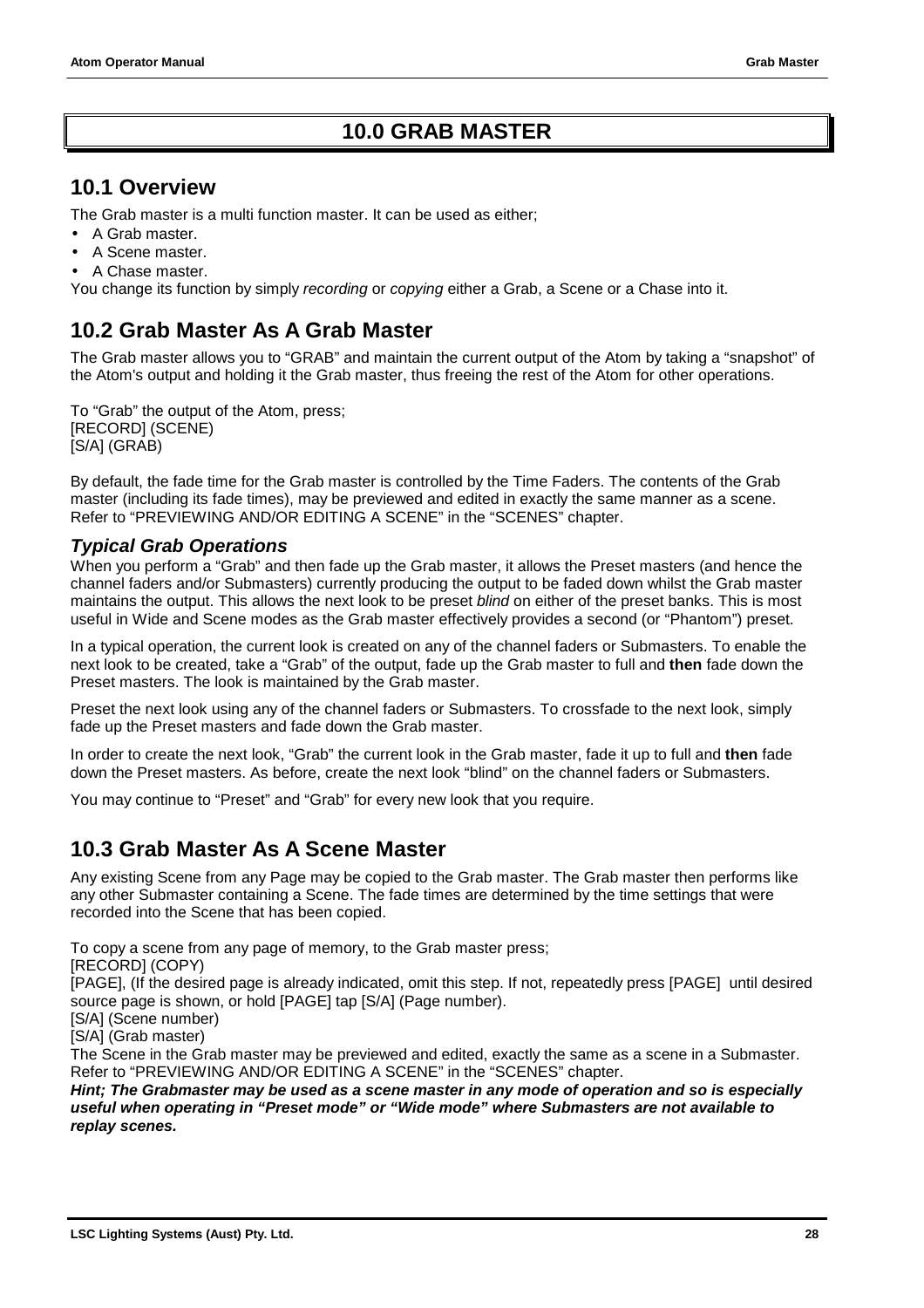### <span id="page-30-0"></span>**10.4 Grab Master As A Chase Master**

Any existing Chase from any Page may be copied to the Grab master, or a chase may be recorded directly into the Grab master. The Grab master then performs like any other Submaster containing a chase.

#### *Copying A Chase To The Grab Master*

To copy a chase from any page of memory, to the Grab master, press; [RECORD] (COPY) [PAGE], (If the desired page is already indicated, omit this step. If not, repeatedly press [PAGE] until desired page is shown, or hold [PAGE] tap [S/A] (page number). S/A (Chase number) S/A (Grab master).

When making copies, as each page is selected, all Submasters in that page containing scenes will light, Submasters containing chases will flash rapidly and empty sub masters are not lit.

#### *Recording A Chase On The Grab Master*

To record a Chase in the Grab master, press; [RECORD], (CHASE) [S/A] (Grab master). Each step of a Chase consists of a snapshot of the output which is taken when that step is "added". Create the first look on the output, then to record it as the first step, press; [RECORD], (ADD STEP) Create the next look on the output. To record this step, press; [RECORD], (ADD STEP) Continue to create and record steps as above. When all steps have been recorded, complete the chase by pressing; [RECORD], (END CHASE).

*Note: This is the same procedure as recording a chase on a Submaster except that the Grab master is selected as the chase number. The Chase in the Grab master may be previewed, controlled and edited, exactly the same as a chase in a Submaster. Refer to the "CHASE" chapter for details.*

*Hint: The Grab master may be used as a Chase master in any mode of operation and so is especially useful when operating in "Preset mode" or "Wide mode" where Submasters are not available to replay chases.*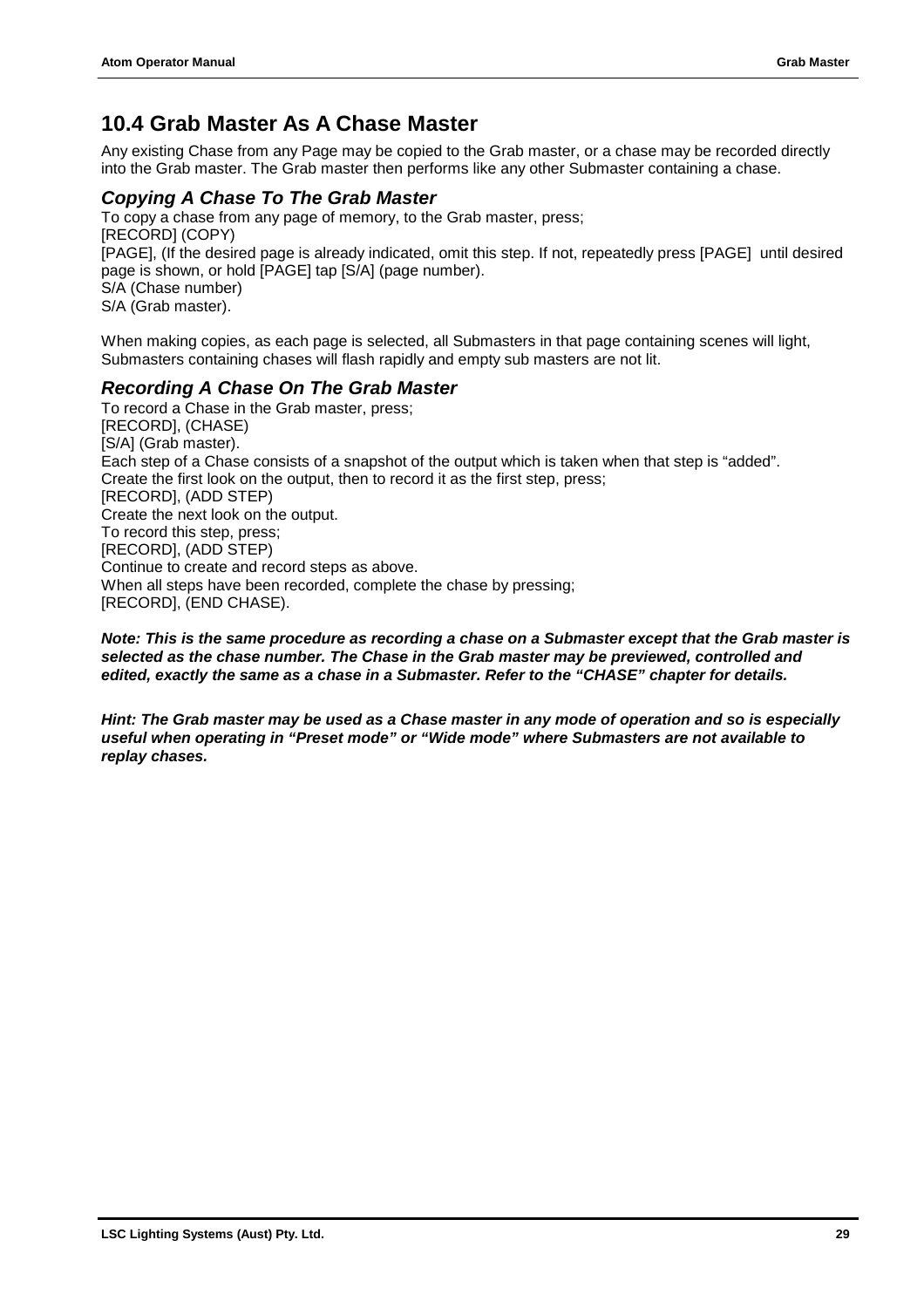### <span id="page-31-0"></span>**11.1 Overview**

The SOLO section of the Atom utilises the SOLO/ASSIGN keys in the fader bank section and the 3 Master's SOLO keys to provide extensive soloing control of channels or masters. "Soloing" is sometimes known as "flashing" or "bumping", but the term "Solo" is more correctly used when the channel or master whose SOLO key is pressed is turned ON whilst all other output is "killed". The Atom will perform this classic Solo (flash and kill) function but also adds other options as described below.

You may Solo any channel or multiple channels, any Submasters, any Preset master, the Grab master, or any multiple combination of the above at the one time. The only limit is your ability to hold down multiple keys. The Solo function is a momentary action. As soon as **all** Solo keys are released, normal output is restored. There are no times associated with the SOLO function. All actions are instantaneous.

### **11.2 Add/Kill Mode**

You may select what effect the Solo keys have on the *output* of the Atom*,* by selecting either ADD mode or KILL mode. Pressing the ADD/KILL key will toggle from one mode to the other.

Kill mode is indicated when LED indicator in the ADD/KILL key flashes.

- In ADD mode, pressing any SOLO key will simply add the solo'ed channels to the output (at the SOLO fader level) without having any effect on the current output of the Atom.
- In KILL mode, pressing any SOLO key will add the solo'ed channels to the output (at the SOLO fader level) and at the same time it will KILL (black out) all other output of the Atom.

### **11.3 Solo Fader**

The SOLO fader sets the *percentage level* at the output of the SOLO section for all channels when they are solo'ed.

For individual channels the Solo fader sets the level of any soloed channels.

For the contents of any Submaster it will be the *percentage* of the channel's recorded level. For example, if the Solo fader is set to its mid (50%) position;

- Soloed **channels** will come on at a level of 50%.
- If a scene is Soloed and it contains a channel at a level of 80% then that channel will come on at 40% (50% of 80%).

If the SOLO fader is set to minimum, then no channels will come on when a SOLO key is pressed.

If the Atom is in ADD mode, and a channel is already ON when it is soloed, the solo level is acts with any existing level for that channel on a Highest Takes Precedence basis.

*Warning: Setting the SOLO LEVEL fader to minimum and the ADD/KILL mode to KILL will cause all of the SOLO keys to act as DBO (Dead Black Out) keys because pressing a SOLO key will cause its channel(s) to come on at 0% and all normal output to be killed.*

*Hint: To safeguard against inadvertently "flashing" any lights on stage or killing the output, you can set the SOLO LEVEL fader to minimum and the ADD/KILL mode to ADD. Pressing any SOLO key will now have no affect.*

*Hint: You can create some stunning visual effects with the ADD/KILL modes and the SOLO keys. For example, when lighting a musical item, if a particular Submaster only contains the lights for the drummer, and the rest of the stage lighting is coming from other Submasters or channels, then by setting the mode to KILL and the Solo level to full, pressing the SOLO key for the drummers Submaster at the appropriate time in the song will highlight the drummer and kill all the other stage lighting. This can be especially effective if you Solo a Chase.*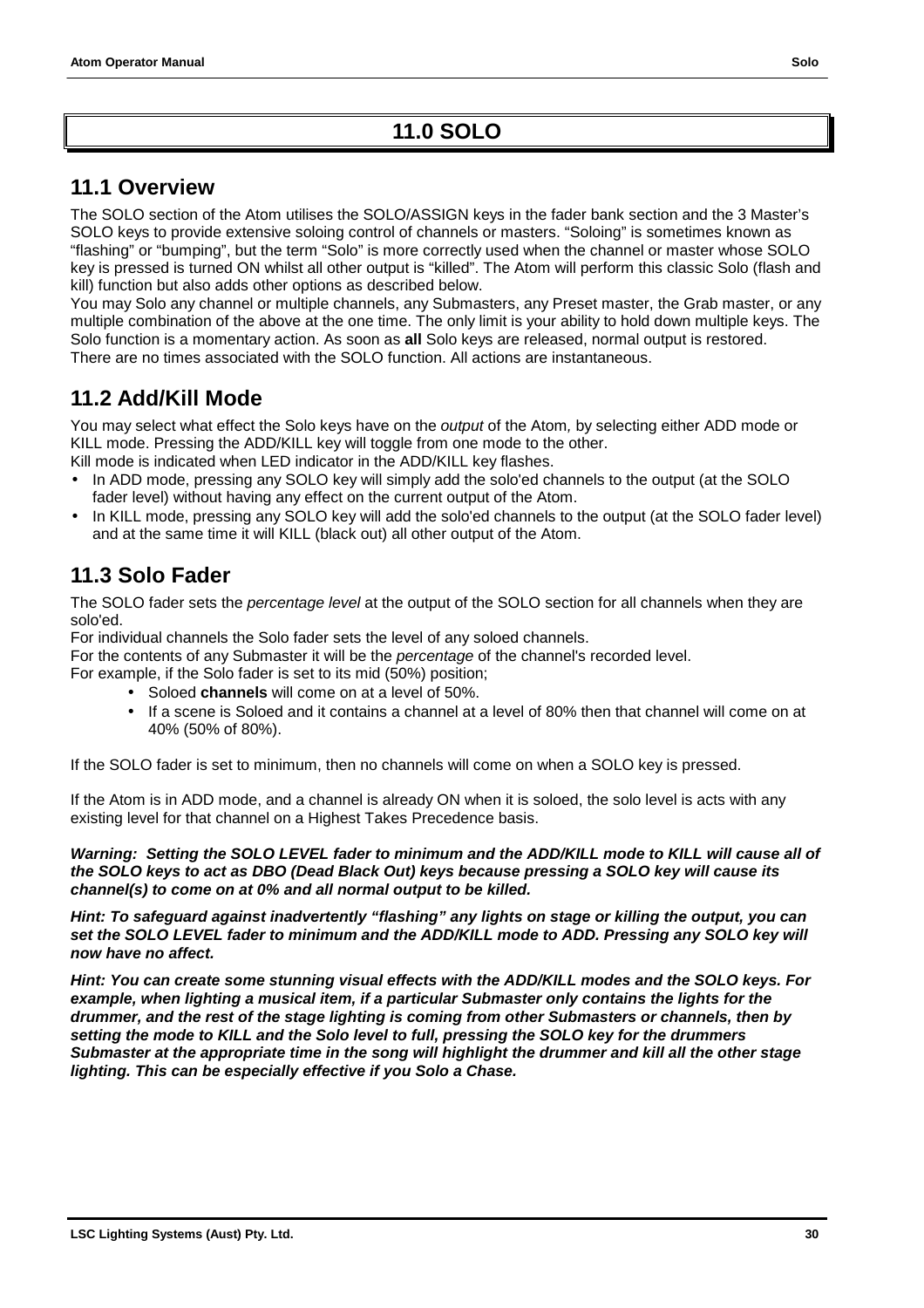### **12.0 PATCH**

#### <span id="page-32-0"></span>**12.1 Overview**

The Atom provides a "1 to 1" patch and a user programmable "Softpatch".

- The "1 to 1" patch is a fixed patch in which the dimmer outputs are permanently connected to their *matching* channel numbers (1 to 24(48)). This patch may not be edited.
- The "Softpatch" is an area within the Atom where you may patch (connect) dimmer outputs to channel numbers allowing the Atom to control up to 99 dimmer (DMX) outputs from any of its 24 (48) channels.

The selection of the "Softpatch" may be inhibited by a rear panel switch which locks out all of the Softpatch operations described below leaving the fixed 1 to 1 patch selected. This is useful when the Softpatch will not be needed and inadvertently selecting it may confuse inexperienced operators.

### **12.2 Enabling Patch Selection**

When you hold down the Function key, any Red Preset S/A keys that have secondary functions available will flash. To determine the current patch selection, press and hold [FUNCTION];

- If the SOFTPATCH S/A key flashes, the "1:1 Patch" is already selected and the "Softpatch" is *available*.
- If the 1:1 PATCH S/A key flashes, the "Softpatch" is already selected and the "1:1 patch" is *available*.

• If neither key flashes the 1:1 patch is selected and Softpatch selection is **inhibited by the rear switch**.

To allow selection between the 1:1 patch and the Softpatch, place mode switch 2 (at the rear of the Atom) in the UP position.

#### *1 To 1 Patch*

To select a fixed "1 to 1" patch; Press and hold [FUNCTION], Tap; [S/A] (1:1 PATCH) Release; [FUNCTION]. The display asks "Select 1 to 1 Patch ?". Press [YES]. The display confirms your selection.

The "1 to 1" patch is automatically selected whenever you perform a TOTAL Reset of if mode switch 2 (at the rear of the Atom) is Down.

#### *Softpatch*

Patches are required when;

- A single desk channel is to control several different dimmer (DMX) numbers.
- There are more dimmers to be controlled than there are desk channels.
- A particular desk *channel number* is to control a different *dimmer* (DMX) *number*.

The Softpatch provides the following facilities;

- Any of the 99 dimmer outputs may be patched to any of the 24 (48) channels.
- A maximum of 99 dimmer outputs may be patched to any one channel.
- Each dimmer output may only be patched to any one channel at a time.

#### *Selecting The Softpatch*

Ensure that Mode switch 2 (at the rear of the Atom) is in the UP position. To select the Soft patch; Press and hold [FUNCTION], Tap; [S/A] (SOFTPATCH) Release; [FUNCTION].

The display asks "Select Softpatch ?". Press [YES].

The display confirms your selection.

#### *Clearing The Softpatch*

If you wish to program an entirely new patch, then it is best to clear the patch so any previous patches will not give unexpected results.

*Note: If you have performed a TOTAL reset, then the Softpatch will have been automatically cleared.* To clear the Softpatch;

Press and hold [FUNCTION], Tap; [S/A] (CLEAR S'PATCH) Release; [FUNCTION]

The display asks you to confirm your selection. Press; [YES]

*Note: The Clear Softpatch function is only available when the Softpatch is selected.*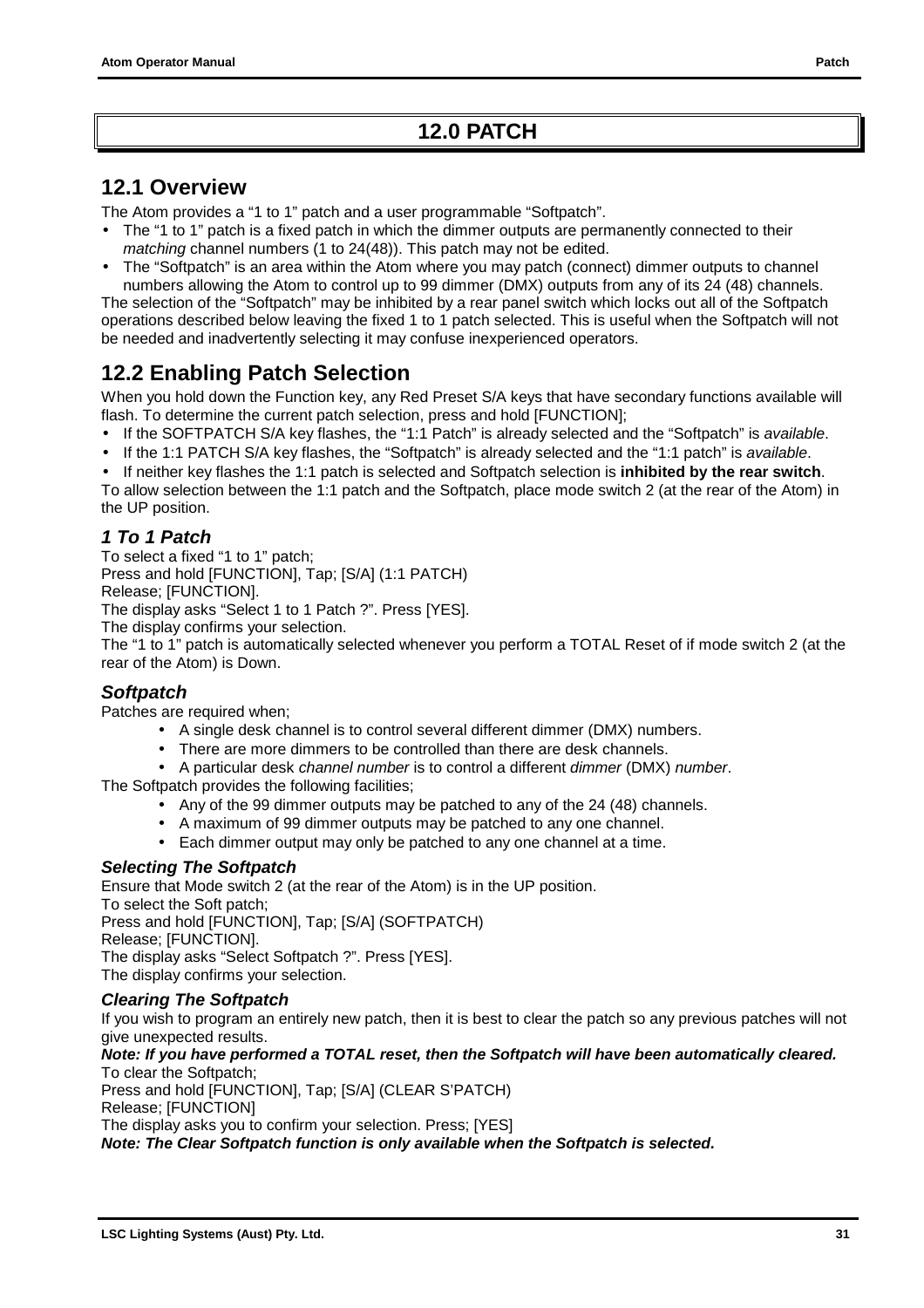### *12.3 Patching Dimmers To Channels*

*Hint: When patching dimmers to channels start with the* **fixture** *to be controlled, allocate the dimmer output (DMX) number that is to control it, and then patch that dimmer output to the desired desk channel. Keeping a written record of your patch will assist.*

To patch a dimmer to a channel select the Softpatch (described above) then press; [PREVIEW/EDIT]. The Softpatch resides in a special "PAGE" of memory known as page "P" (Patch). To select page "P", press and hold [PAGE], tap [S/A] (Red 11).

*HINT: When Previewing, you may also select page P by repeated presses of the PAGE key which will step from page "1" through "9" then "C" (Channels), then "P" (Patch) and back to "1".* When page P is selected, the display asks, "Edit Patch ?", Press [YES].

To select the required dimmer number, press [**<**] or [**>**]or rotate the Edit wheel. If you hold down either [**<**] or [**>**], they will auto repeat. Dimmer numbers are shown on the display as you select them and are also highlighted in yellow on the optional VGA monitor.

To patch the selected dimmer to a channel press; [S/A] (Channel number).

The display shows the selected "d # (dimmer number) to c # (channel number)" patch and asks you to confirm it. Press [YES].

The channel S/A key then lights to show the existence of the patch to the displayed dimmer number and on the VGA monitor, the channel number appears in cyan below the dimmer number.

Select further dimmers and patch them to channels as required.

When scrolling through the dimmers, as each dimmer number is shown, if a channel is patched to it, that channel's S/A key will light. The VGA monitor shows all 99 dimmers with their patched channel (if any). Each dimmer output may only be patched to any one channel. If a particular dimmer output is already patched to a channel and you attempt to patch that same dimmer output to a different channel (by pressing that channel's S/A key) then the display will ask "Unpatch d # to c # ?" (the existing patch). If you press [NO], the patch remains. If you press [YES], the patch is deleted and the display will ask "Patch d # to c # ?" (your new channel selection). If you press [YES], the new channel is patched to the dimmer. If you press [NO], the old patch is simply deleted. When finished patching, press [PREVIEW/EDIT].

#### *Deleting A Patch*

To delete a patch, select the dimmer as described above. The channel S/A key to which the dimmer is patched will be lit. Press the lit [S/A] key and the display will ask "Unpatch d # to c # ?". Press [YES].

#### *Previewing The Softpatch*

#### *Channel Patched To Dimmer*

To determine which channel is controlling a dimmer you must preview the Patch page (page P). Press; [PREVIEW/EDIT], press and hold [PAGE], tap [S/A] (Red 11). (Or use the hint above). When page P is selected, the display asks, "Edit Patch ?". Press [YES].

Press [**<**] or [**>**]or rotate the Edit wheel to select the dimmer number (indicated on the display).

The S/A key of the channel patched to that dimmer lights to show the existence of a patch.

The VGA monitor shows all 99 dimmers (grey) together with their patched channel (if any) (cyan). When finished previewing, press [PREVIEW/EDIT].

#### *Dimmers Patched To Channel*

Each channel may be patched to more than one dimmer. To determine which dimmers are patched to a channel you must preview the Channel page (page C).

Press; [PREVIEW/EDIT], press and hold [PAGE], tap [S/A] (Red 10). (Or use the hint above).

Press [FUNCTION] and the "DIMMER" LED lights. Press [S/A] (Channel number).

If the channel is not patched to any dimmers, the display reads "---".

If the channel is patched, the display reads the lowest patched dimmer number and the **>** key flashes if patches to higher dimmer numbers exist. Press [**>**]or [**<**] to scroll through the dimmer numbers (indicated on the display) that are patched to the selected channel.

The VGA monitor shows the selected channel and all dimmers patched to that channel are in yellow. To see the dimmers patched to other channels simply press the desired channel's S/A key and scroll through the dimmers patched to it as above. When finished previewing, press [PREVIEW/EDIT].

#### *Printing The Softpatch*

The contents of the Softpatch may be printed or displayed on a computer screen. See "PRINT" in the "UTILITIES" chapter for details.

#### *Editing The Softpatch*

Editing a patch is exactly the same procedure as patching and deleting above.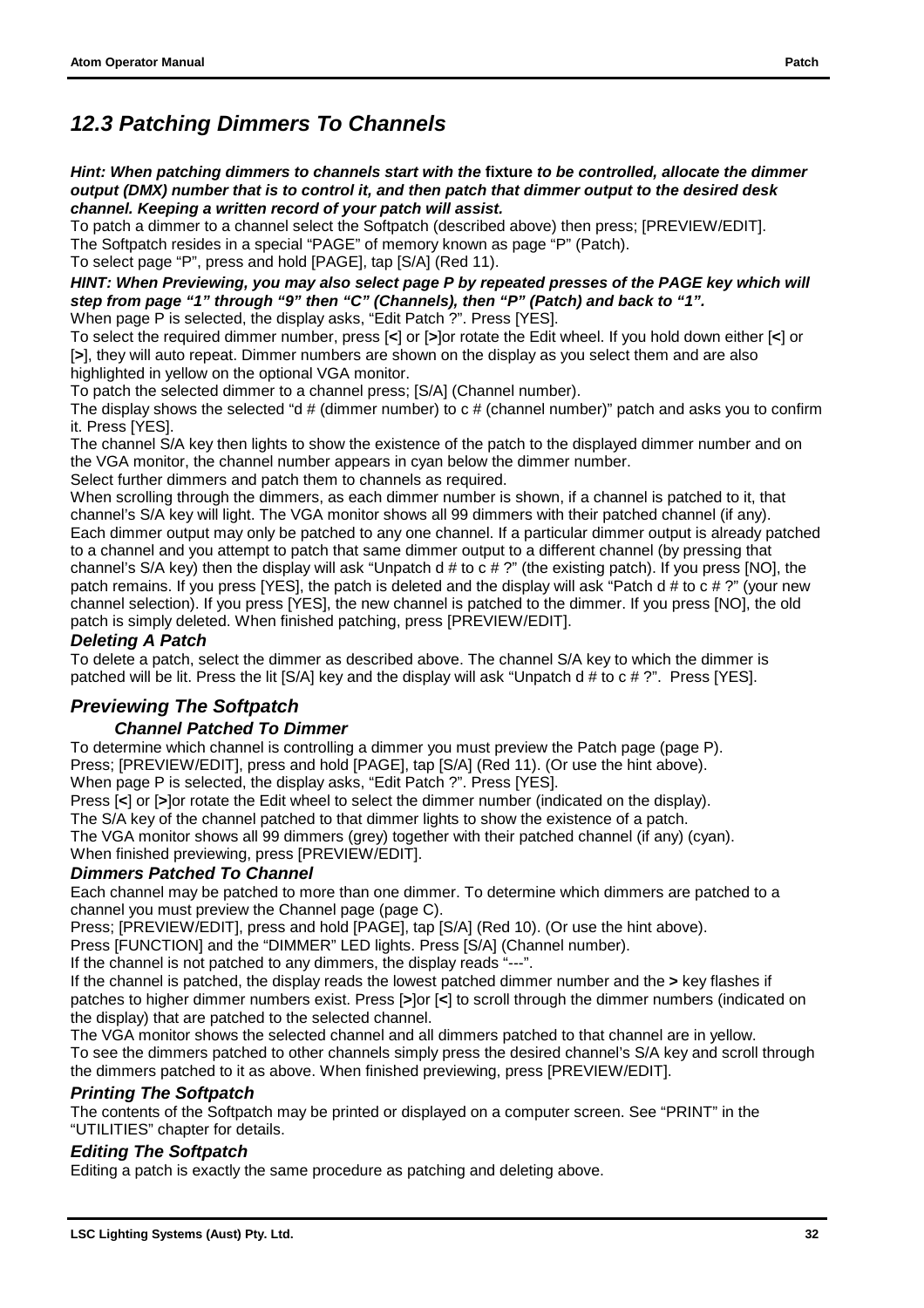### **13.0 UTILITIES**

### <span id="page-34-0"></span>**13.1 Reset**

The Ato*m* provides two different types of reset function. SYSTEM reset and TOTAL reset.

#### *System Reset*

In the unlikely event that the Atom fails to respond to your keystrokes or fader movements, the operating system may be reset so that the software may initialise and recommence normal operation. Performing a system reset will **not** affect any of the recorded memory or settings, except that the Atom resumes operation in PRESET mode.

There are two way of performing a SYSTEM RESET;

- 1. Switch off the power to the Ato*m* (on the rear panel) and wait for a few seconds. Press [FUNCTION] and whilst holding it down, switch the power back on, then release the key.
- 2. Press and hold [FUNCTION], tap S/A (RESET), release [FUNCTION]. The display asks "System Reset ?". Press [YES]. The Atom should now perform normally.

#### *Total Reset*

Total Reset will **ERASE** all the recorded memory from the Atom *and* reset the operating system. All Scenes, Chases and Patches are erased. Total reset also selects PRESET mode and the fixed "1 to 1 patch". To perform a TOTAL reset, press and hold [FUNCTION], tap S/A (RESET), release [FUNCTION]. The display asks "System Reset ?". Press [NO].

The display asks "Total Reset ?". Press [YES].

The display asks "Do it ?". Press [YES].

### **13.2 Invert Yellow Preset Master**

The operation of the Yellow Preset master may be inverted so that its output is at maximum when the fader is at the bottom of its travel. This allows crossfades between the Red and Yellow preset masters (or Yellow preset master and Grab master) to be performed with the fader knobs side by side held with one hand. To invert the operation of the Yellow Preset master, locate the DIP switch on the rear of the Atom. Switch 1 must be in the ON (up) position for inverted operation.

### **13.3 Print**

The print function allows the memory contents of the Atom to be printed on a serial printer or displayed on a Personal Computer where they may also be saved in a file and printed.

You may choose to print the Scenes, the Chases, the Patch, or All memory (scenes, chases and patch).

#### *Connecting A Serial Printer*

Connect a serial printer to the Atom's RS232C Port with a standard RS232 cable (available from most computer stores).

Referring to the printers documentation, setup the serial printer to receive data with the following parameters; **9600 Baud 8 bits 1 stop bit No parity**

#### *Connecting A Computer*

Connect a computer's serial (COM) port to the Atom's RS232C Port with a standard RS232 cable (available from most computer stores).

You must run a communications program on the computer to receive the data from the Atom. Suitable communications programs include Microsoft Windows "Terminal" , or "Telix" , or you may use your favourite communications program.

Setup your communications program to receive data with the following parameters;

#### **9600 Baud 8 bits 1 stop bit No parity**

For example, if you are using "Microsoft Windows, Terminal" .

From the "**Settings**" menu, choose "**Communications**". The Communications dialog box appears. Select the options as;

*Connector*, Select the COM port to which the Atom is connected**.**

*Baud Rate***,** 9600 *Data Bits***,** 8 *Stop Bits***,** 1 *Parity***,** None *Flow Control***,** Hardware

#### *Printing*

Setup the printer or computer as described above, then;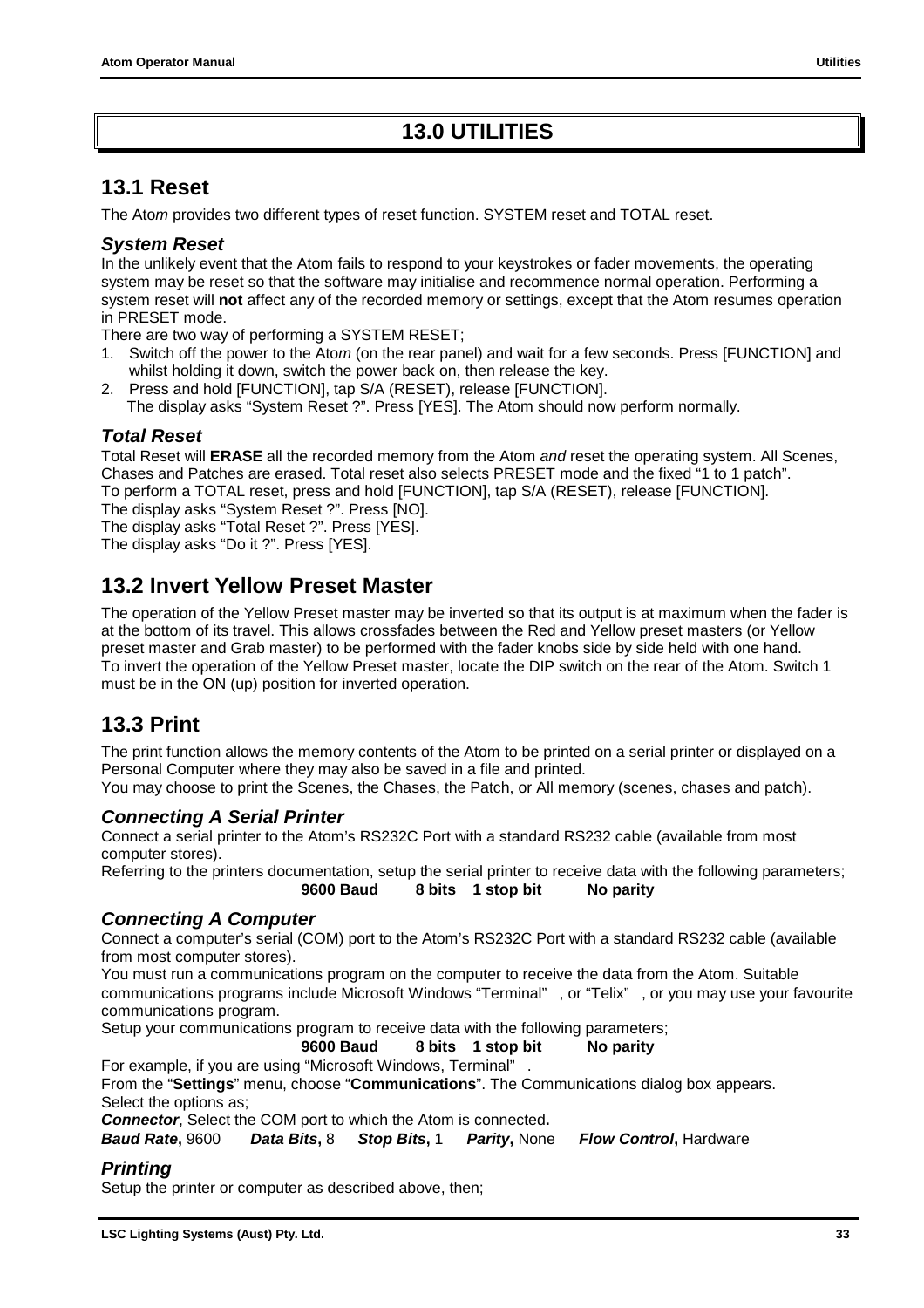<span id="page-35-0"></span>To PRINT the memory contents, press and hold [FUNCTION], tap S/A (PRINT), release [FUNCTION]. The display asks "Scenes ?". Press [YES] or [NO].

If you select no, the display asks "Chases ?". Press [YES] or [NO].

If you select no, the display asks "Patch ?". Press [YES] or [NO].

If you select no, the display asks "All ?". Press [YES] or [NO].

If you select no, the print function is aborted.

If you select yes to any of the above, the selected data is sent to your printer.

#### *Printing To A Computer*

If you are printing to a computer, use your communications program to "capture" or "receive" the data from the Atom and save it in a file.

For example, if you are using "Microsoft Windows, Terminal" .

From the "**Transfers"** menu, choose "**Receive Text File"**. Name the file and select OK.

To send the data from the Atom to the computer, press and hold [FUNCTION], tap S/A (PRINT), release [FUNCTION].

The display asks "Scenes ?". Press [YES] or [NO].

If you select no, the display asks "Chases ?". Press [YES] or [NO].

If you select no, the display asks "Patch ?". Press [YES] or [NO].

If you select no, the display asks "All ?". Press [YES] or [NO].

If you select no the print function is aborted.

If you select yes to any of the above, the selected data is sent to your computer.

When all the data has been transferred, stop the capture or receive process.

For example, if you are using "Microsoft Windows, Terminal" , click on "**STOP**".

#### *Displaying Atom Data*

L.S.C. recommends using a word processor to view and print the memory contents file. Word processors use various text formatting setups and fonts. You can *correctly* display the Atom print out by selecting COURIER size 10 as the display font. The example of Courier below shows that all the text is displayed with correctly aligned columns because all Courier characters have the same width.

Page 2 Scene 3<br>Time: IN = 3.  $IN = 3.1s$  OUT = FAD Chan: 001 002 003 004 005 006 007 008 009 010 011 012 Levl: FL FL 88 74 97 95 Chan: 013 014 015 016 017 018 019 020 021 022 023 024 Levl: FL 75 83 29 92

Refer to your word processor manual for details on how to select Courier and how to print the files.

### **13.4 Video Output**

The Atom proves several means of displaying information on a video screen. The display may be either a;

VGA monitor (optional). Video terminal (TTY). Personal computer (PC). The *optional* VGA output provides the easiest means of connecting a video display. However, if your Atom is not fitted with the VGA option, a Video Terminal (also known as a "Dumb Terminal" or "TTY") or a Personal Computer may be used. These require you to setup some communication parameters as described below. When any video screen is used, it *automatically* displays the following information;

- The current OUTPUT of the Atom (the video terminal and PC require you to "double click" the [PREVIEW/EDIT] key to see a snapshot of the current output.
- A Scene when you RECORD or PREVIEW it.
- A step of a Chase that you RECORD or PREVIEW (Stop/Step to see the steps when previewing).
- A Grab when you RECORD it.
- The patch when you preview or edit it.

#### *Vga Monitor*

If your Atom is fitted with the *optional* VGA output connector, simply plug a VGA monitor into the VIDEO connector and connect the monitor to mains power. The Atom provides all the necessary video and synchronisation signals for the VGA monitor. No setup is required. Using a VGA monitor also leaves the RS232C Port free for other uses.

The VGA monitor provides *dynamic* displays and "message" prompts of;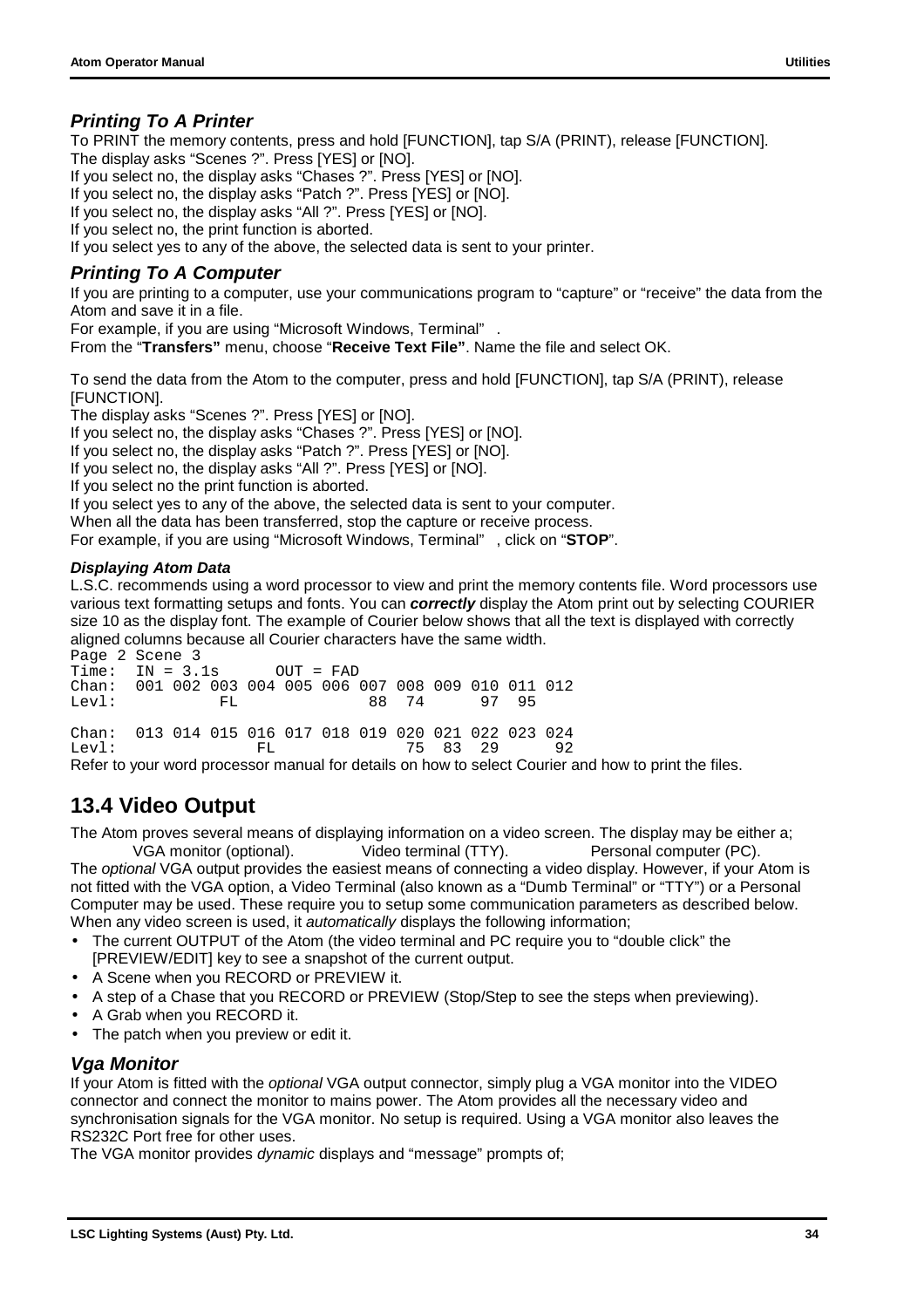- <span id="page-36-0"></span>• OUTPUT......shows current mode, page number, channel levels, submaster levels and contents, master levels, grab contents and level, fade times, add/kill status and level.
- RECORD......shows the channels to be recorded and the step number, rate and fade if recording a chase.
- PREVIEW / EDIT.....shows the contents of sub masters/pages, grab master, softpatch (Page P for
- "channels patched to dimmers. Page C for "dimmers patched to channel") • QUICK REFERENCE.....6 pages of help screens. To select the QUICK REFERENCE pages; hold [FUNCTION], tap [HELP (VIDEO)] (Red S/A 7). Press [>] or [<] to scroll through the pages. Press [STOP/STEP] when finished.

#### *Video Terminal (Tty)*

You may connect a Video Terminal (also known as a TTY) or a personal computer running a terminal *emulation* program*.*

The Atom*'s* RS232C Port should be connected to the communications input of the Video Terminal or to the serial port (COM port) of a computer with a standard RS232 cable (available from computer stores).

#### *Turning On Tty Preview*

To use the TTY preview facility you must turn it ON. Hold [FUNCTION], tap S/A (PREFS). The display asks "Set TTY Preview on ?". Press [YES]. The display confirms your selection.

Both the Atom and the video terminal (or computer) must be set for to the same terminal *type.* The Atom has a fixed data format so you must setup your Video Terminal or Computer communications program to match the Atom's data format.

#### *Setting The Atom*

You must initially choose the type of TTY that is to be connected. Once set, the Atom will retain the selection. After turning on TTY preview (above), press and hold [FUNCTION], tap S/A (PREFS), release [FUNCTION]. The display asks "Set TTY Preview off?". Press [NO]. The display asks "Set TTY type ?". Press [YES]. The display shows the "current" type and the Edit wheel allows you to change the setting. Rotate the Edit wheel to choose from **TTY, VT 52** or **VT 100**. (VT 100 is recommended). When the setting is correct, press [YES]. If you select [NO], the function is aborted and the original setting is retained.

#### *SETTING THE TERMINAL OR COMPUTER*

• If you are using a Terminal, refer to the documentation that came with your terminal and choose the correct terminal *type* to match the Atom setting and set the terminal's data parameters to;

**9600 Baud 8 bits 1 stop bit No parity**

• If you are using a computer, you need to run a communications program to "emulate" a terminal. Suitable communications programs include "Microsoft Windows, Terminal" or "Telix" , or you may use your favourite communications program. Use the communications program to set the data parameters and to choose the correct terminal *type* to match the Atom setting;

For example, if you are using a "Microsoft Windows, Terminal" on a computer to emulate a terminal. From the Settings menu, choose Communications. The Communications dialog box appears. Select the options as;

*Connector*, Select the COM port to which the Atom is connected**.**

*Baud Rate***,** 9600 *Data Bits***,** 8 *Stop Bits***,** 1 *Parity***,** None *Flow Control***,** Hardware Then from the Settings menu, choose Terminal Emulation. Select; **DEC VT 100** (ANSI). *Hint: If you are not using a terminal, turn TTY OFF for maximum Atom operating speed.*

### **13.5 Disk**

The Atom may be *optionally* fitted with a floppy disk drive (located on the right **side** of the Atom). The disk format is 3.5 inch double sided, high density, (1.44 MB), which is the same type of disk used with IBM compatible computers. Up to 9 complete shows may be saved to or loaded from a disk. A show is the entire contents of the Atom memory including all Scenes, Chases Grab master and Softpatch. Shows are interchangeable between both models of the Atom. A show recorded on an Atom 24/48, when loaded on an Atom 12/24, ignores all channel numbers above 24.

You may format a disk in the drive or they may also be *formatted* and *copied* on any IBM compatible computer with a 1.44 MB, 3.5 inch disk drive.

#### *Formatting A Disk*

Before you can use a *new* disk, you need to format it. Formatting prepares the tracks on the disk onto which all the Atom data will be saved. A disk only needs to be formatted once. **Formatting will erase all existing data on the disk.**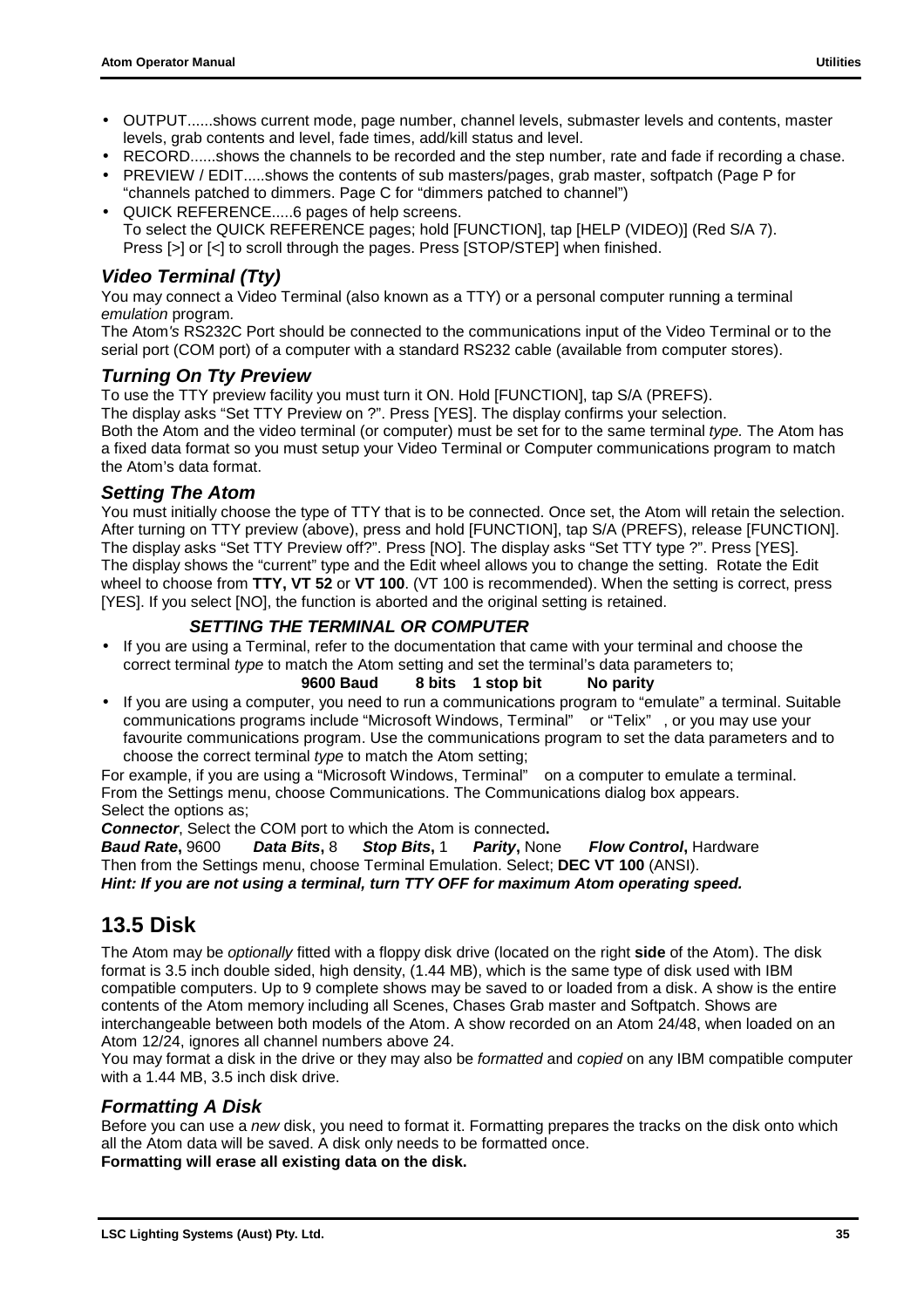<span id="page-37-0"></span>To format a disk, place the disk in the disk drive and press and hold [FUNCTION], tap S/A (DISK), release [FUNCTION].

The display asks "Save ?". Press [NO]. The display asks "Load ?". Press [NO]. The display asks "F Disc ?". Press [YES]. The display asks "Do it ?". Press [YES].

#### *Save To Disk*

When you save a show to disk, you copy the entire contents of the Atoms memory to the disk. This includes all Scenes, Chases, Grab master contents and the Softpatch.

To save a show to disk place a formatted disk in the disk drive then press and hold [FUNCTION], tap S/A (DISK), release [FUNCTION].

The display asks "Save ?". Press [YES].

The display asks for a Show number from 1 to 9 "S- #". Rotate the Edit wheel to select a number. To save the show, press [YES].

Saving a show to disk takes a few moments and a "S" (Save) and "percentage done" readout shows you the progress of the saving action. All files are automatically checked after being saved and a "C" (Check) and "percentage done" readout shows you the progress of the checking action.

At the completion of the saving process, the display reads "Done". Press "YES" to acknowledge.

#### *Load From Disk*

When you load a show from disk, you replace the entire contents of the Atom's memory with the show data from the disk. This includes all Scenes, Chases, Grab master contents and the Softpatch.

#### **WARNING: Once a load from disk is initiated, the current contents of the Atom's memory will be erased and cannot be recovered.**

To load a show from disk place the disk in the disk drive then press and hold [FUNCTION], tap S/A (DISK), release [FUNCTION].

The display asks "Save ?". Press [NO].

The display asks "Load ?". Press [YES].

The display asks for a Show number from 1 to 9 "S- #". Rotate the Edit wheel to select the number. To load the show, press [YES].

Loading a show from disk takes a few moments. All files are automatically checked before being loaded and a "C" (Check) and percentage done readout show you the progress of the checking action. Following a successful check, the show will be loaded and a "L" (Load) and percentage done readout shows you the progress of the loading action. At the completion of the loading process, the display reads "Done". Press "YES" to acknowledge the message.

#### *Note: Many of the LEDS on the Atom will flash when the disk is operating. This is normal.*

#### **13.6 Diagnostics**

The Atom diagnostics allow you to test the operation of all keys, LEDS, faders and the Edit wheel. *Keys, LEDs and Wheel Test*

**To select** this test mode, press and hold [FUNCTION], tap [S/A] **1** (Yellow Preset), release [FUNCTION].

- To test a KEY, press it and its LED will light and its number or function will be shown on the display.
- To test ALL LEDS, press and hold [S/A] (Red Preset master), tap [S/A] (Yellow Preset master).
- To cancel, press and hold [S/A] (Yellow Preset master), tap [S/A] (Red Preset master).
- To test the Edit wheel, rotate it and look for a smooth increment of numbers on the display.
- **To cancel** test mode, press and hold [FUNCTION], tap [PREVIEW/EDIT], release [FUNCTION]. *Fader Test*

**To select** this test mode, press and hold [FUNCTION], tap [S/A] 2 (Yellow Preset), release [FUNCTION].

- To test a fader, press the key closest to it then move the fader. The display reads from 0 to 255 as the fader is moved through its range. Use the [<] key to select the IN fader and the [STOP/STEP] key to select the OUT fader.
- **To cancel** test mode, press and hold [FUNCTION], tap [PREVIEW/EDIT], release [FUNCTION].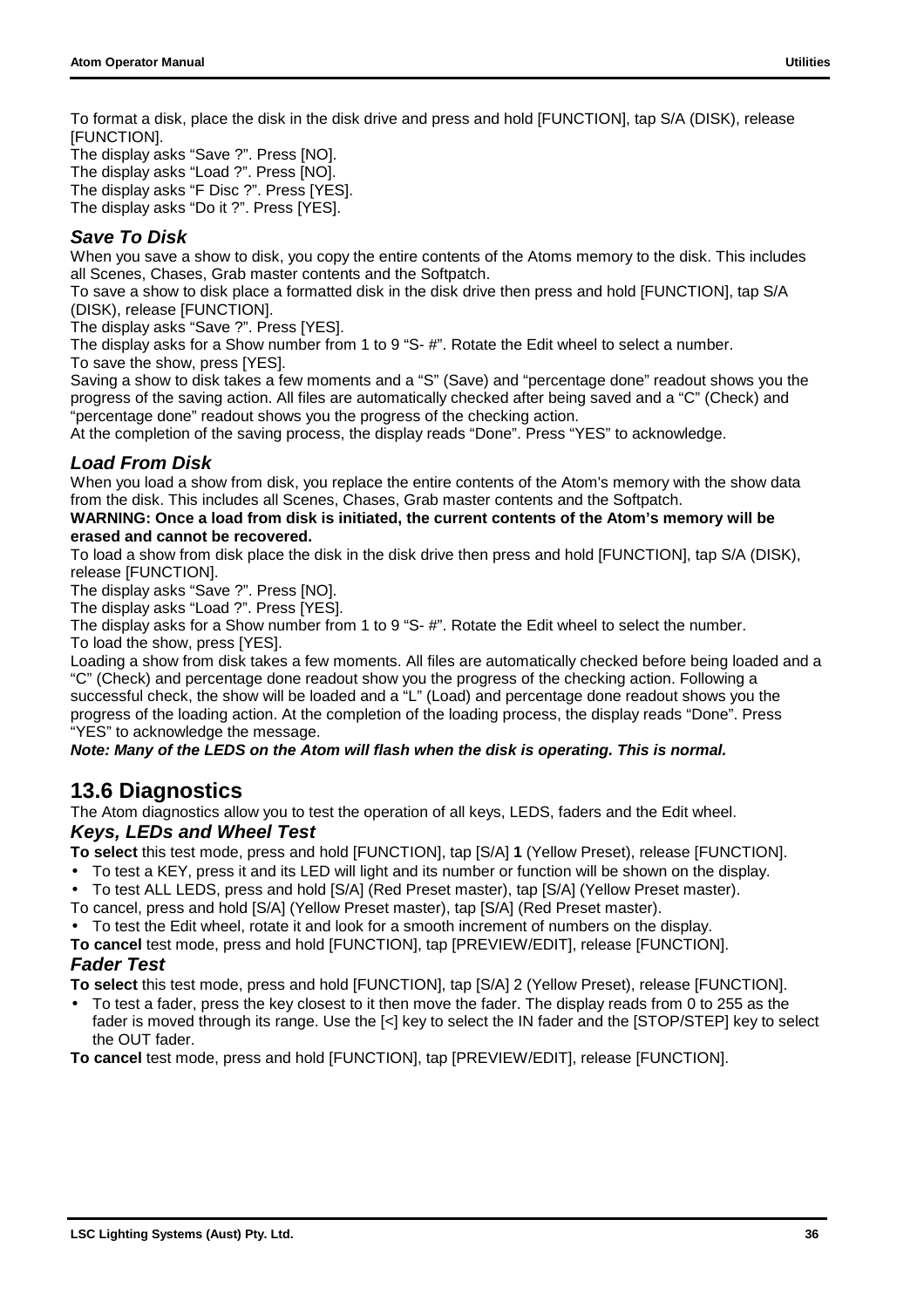### **14.0 REAR PANEL**

<span id="page-38-0"></span>The DMX512/1990 connector and Mains input connector are described in the "CONNECTING AND TURNING ON" chapter. DMX512 pin connections are printed on the rear panel of the Atom (below). Typical dimmer connections are described in Appendix A.



*Rear panel layout of an Atom 12/24. An Atom 24/48 has provision for a second analogue output module.*

### **14.1 Mains Fuse**

The mains fuse is located in a slide out tray in the base of the mains input socket. Should the fuse blow, remove the mains lead and slide out the fuse tray. Pop out the blown fuse and replace it with a 0.5 Amp slow blow fuse. A **spare fuse is provided** in the slide out fuse tray. Replace the fuse if you use it.

### **14.2 VGA Output (Optional)**

The *optional* VIDEO output allows a standard VGA computer monitor to be directly connected to the Atom to provide visual displays of channel levels, fade times etc. For operational details, refer to the "VIDEO OUTPUT" section in the "UTILITIES" chapter.

### **14.3 Expansion Port RS 232c**

The RS 232C connector is a serial port that may be used for the following functions;

- **VIDEO TERMINAL / COMPUTER**. A "video terminal" or "computer" may be connected to provide visual displays of channel levels etc. Refer to the "VIDEO OUTPUT" section in the "UTILITIES" chapter.
- **PRINTER**. A Serial Printer may be connected to provide hard copy print-outs of the Atom memory contents. Refer to the "PRINT" section in the "UTILITIES" chapter.

### **14.4 Desk Lamp Connector And Fuse**

The optional halogen goose-neck desk lamp is connected to this socket. The socket provides both power and mounting for the lamp. If you have purchased the optional desk lamp, simply plug the goose-neck into the connector and adjust the position of the lamp to illuminate the front panel. The desk lamp is separately fused from the main Atom power supply. Should the desk lamp fuse blow, replace it with a 1 amp fuse.

### **14.5 Analogue Output Connectors (Optional)**

The *optional* analogue outputs provide an analogue control voltage (0 to positive 10 volts or 0 to negative 10 volts) on a one-wire per channel basis to control older analogue dimmers. Several different types of connector are available. Wiring details of the analogue connectors are given in "APPENDIX B".

### **14.6 Mode Switches**

The DIP MODE switches on the rear panel provide the following functions;

- Switch 1 UP. The operation of the Yellow Submaster is inverted.
- Switch 1 Down. The operation of the Yellow Submaster is normal. See the "UTILITIES" chapter for details.
- Switch 2 UP. The selection of the Softpatch is allowed.
- Switch 2 DOWN. The selection of the Softpatch is NOT allowed. See the "PATCH" chapter for details.

### **14.7 Audio Input**

The audio input connector accepts a line level audio signal up to 1 volt rms. An automatic gain control feature ensures reliable stepping with varying audio levels. The bass frequencies of the audio signal may be used to control the stepping of a chase and so synchronise the chase to the beat of music. See the "CHASES" chapter for details.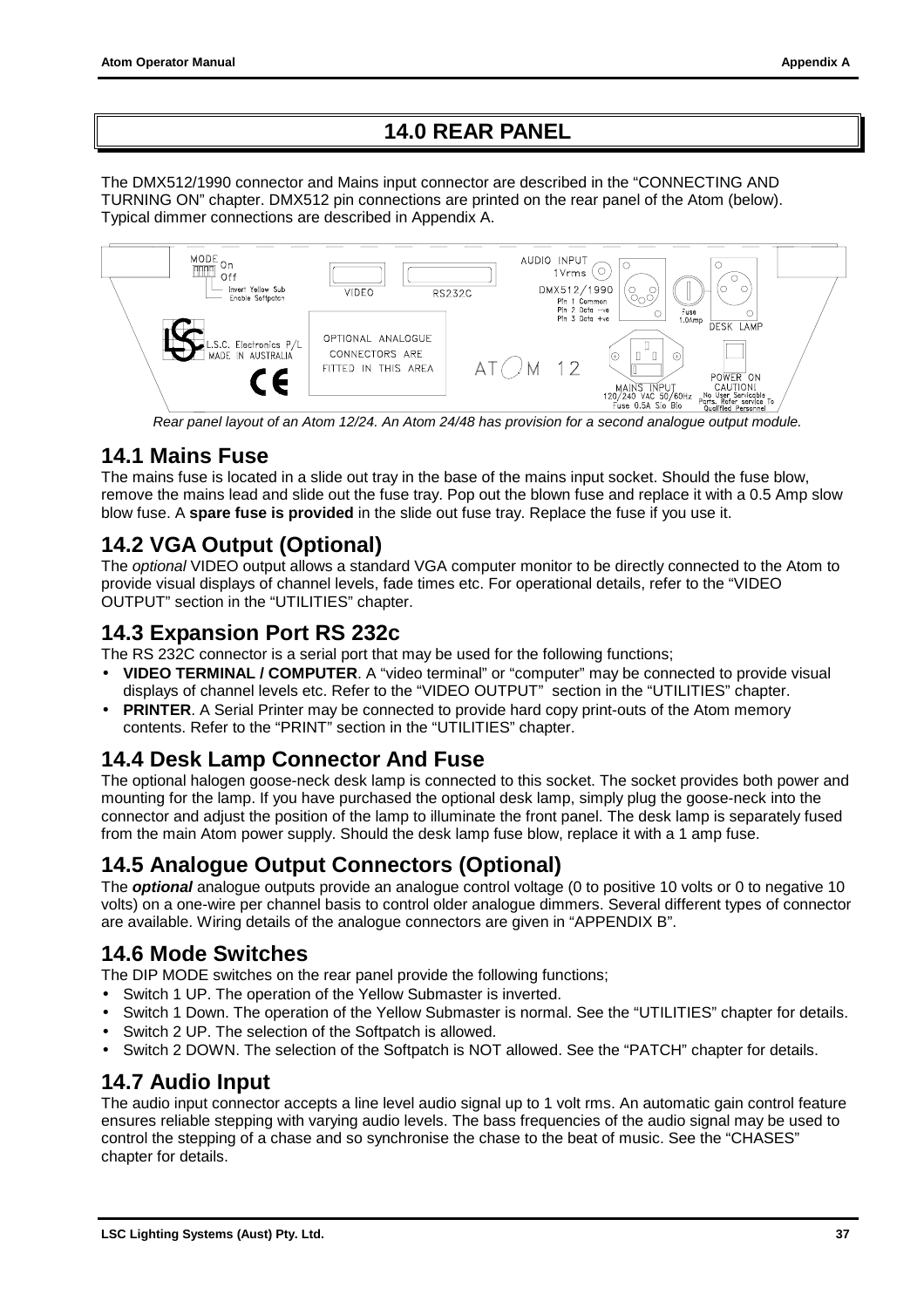### **15.0 APPENDIX A: DMX 512**

### <span id="page-39-0"></span>**15.1 DMX512/1990**

DMX512/1990 is the industry standard for the transmission of digital control signals between lighting equipment. It utilises just a single pair of wires on which is transmitted the level information for the control of up to 512 DMX channels. (The Atom transmits levels for 99 DMX channels). The information for each channel is sent sequentially. The level of channel 1 is transmitted, then the level of channel 2, then 3, etc. up to a maximum of 512 channels. This stream of data containing the levels for all 512 DMX channels is repeated a minimum (generally) of 44 times per second. This provides sufficient updates of channel information for smooth fade transitions.

When good quality data cables are used. DMX512 cable runs may be up to 1,000 metres in length. Most DMX receiving equipment (dimmers, scrollers, moving lights, etc) are provided with a DMX512 input and DMX512 output. This allows the DMX512 feed to be looped through various pieces of equipment. DMX512 splitters may also be employed to provide multiple DMX512 feeds. If a piece of DMX equipment *regenerates* the DMX signal, then the calculation of the 1,000 metre cable length limit begins again from the output of the regenerating device

As the DMX512 signal contains the level information for all channels, each piece of equipment needs to be able to read the level(s) of the channel(s) that apply only to that piece of equipment. To enable this, each piece of DMX512 receiving equipment is fitted with an address switch. This switch is set to the channel number to which the equipment is to respond. If the equipment is a rack of 12 dimmers, then the address switch is set to the channel number to which the first dimmer in the rack is to respond. The other 11 dimmers will follow on from the channel number on the address switch in numerical order.

#### *Advantages of DMX*

- Up to 512 channels of control on a single pair of wires.
- Up to 1,000 metres per cable run.
- Feeds are easily distributed via DMX512 splitters and/or DMX loop through.
- Multiple units may be set to the same address. For example,
	- By setting several dimmers to the same address, a number of dimmers in *different locations* may be controlled by a single desk channel, or,
	- By setting several colour scrollers to the same address they will all change colour in unison under the control of a single channel.
- Dimmers may be *distributed* in various locations around a venue, (usually adjacent to each group of fixtures to be controlled), and all that is required at each dimmer location is a feed of power and DMX512.
- Patching of desk channels to dimmers is easily achieved and **altered** and it also allows a small number of desk channels to control a large number of dimmers. The patching may be performed either in the lighting desk (if it has a softpatch facility as in the Atom) or in a DMX patching device such as the LSC "SOFTLINK".

### *15.2* **Controlling Analogue Dimmers with the Atom**

The Atom has DMX512 as its standard output. However, if you are using older analogue dimmers, there are two methods available to control them from the Atom.

#### *1. Optional Analogue Outputs*

The Atom may be fitted with *optional* analogue outputs which provide an analogue control voltage (0 to + or -10 volts) on a one wire per channel basis. Details of connector types and pin connections are given in Appendix B. The DMX output still operates when analogue outputs are fitted. Using analogue outputs is most useful if either;

- The Atom is to be located close to the analogue dimmers (hence the multi core cable lengths are short).
- The Atom is to be located some distance from the analogue dimmers and multi-core cables **already exist** between the Atom and the dimmers.

#### *2. Demultiplexers (Demux)*

A demultiplexer is a device that accepts a DMX512 input and produces analogue outputs to drive analogue equipment (dimmers). By using a demultiplexer with each group of dimmers you can utilise the advantages of DMX512 (see above) and still maintain use of your analogue dimmers. DEMUX boxes are usually located adjacent to the analogue equipment and hence the lengths of multi core cable are kept to the minimum.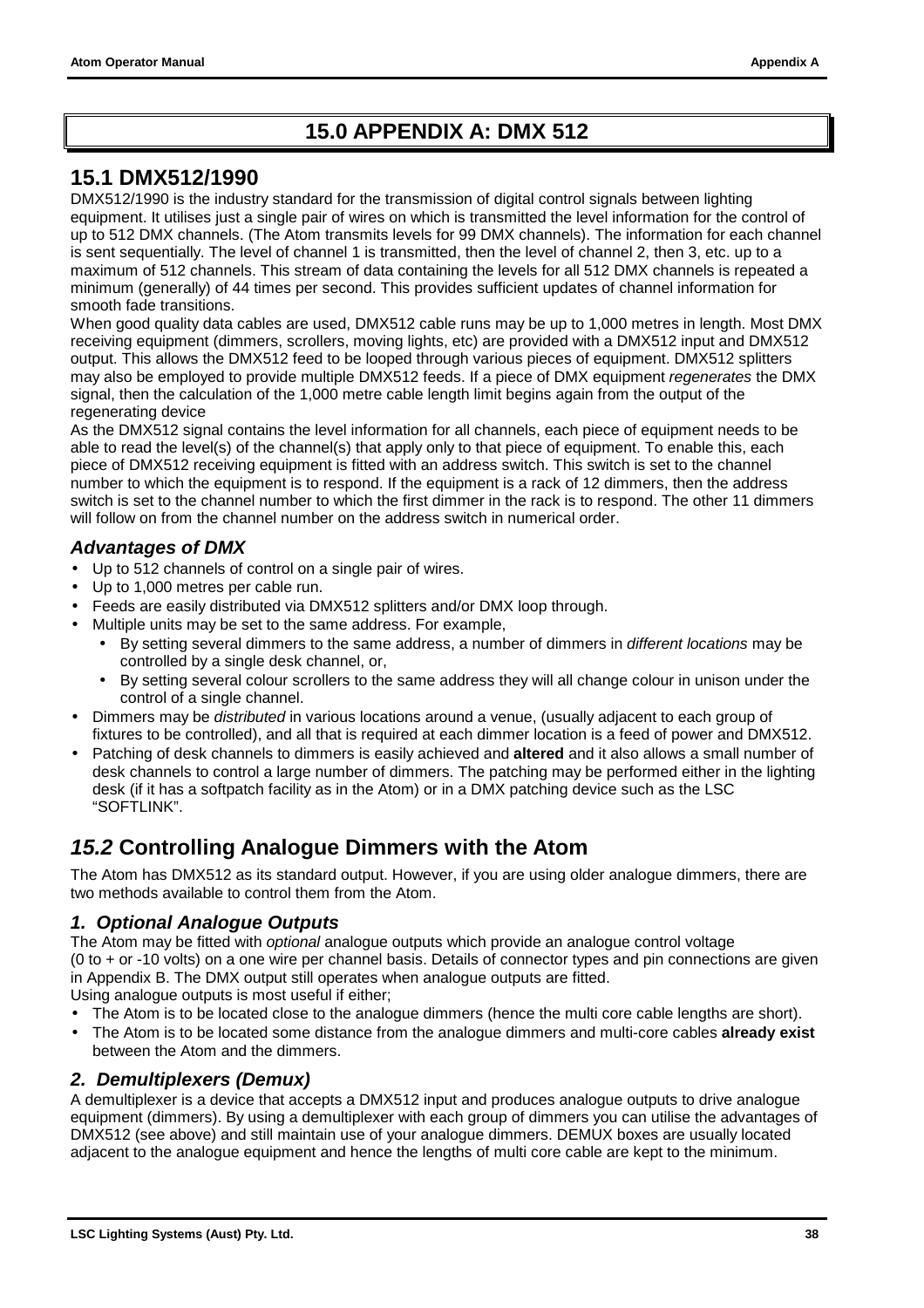### <span id="page-40-0"></span>**15.3 TDMX512 Applications**

The following diagrams illustrate some typical setups utilising DMX512.



In this setup, the DMX output signal from the Atom is fed to the DMX input of the first dimmer rack. As the first dimmer in this rack is to be controlled by DMX channel 1, the address switch is set to channel 1. The DMX output connector of the first rack is connected to the DMX input of the second dimmer rack whose address switch is set to 13 because the first dimmer in this rack is to be controlled by channel 13. Further dimmer racks are connected in this daisy chain manner and their addresses set accordingly. Address switches can be set to any desired address. They do not have to follow in numerical order. If a dimmer further along the line is to be also controlled by say channel 13, then simply set its address switch to channel 13. The end of the DMX line is terminated (120 Ω) to prevent the signal reflecting back up the line and causing possible errors.



In this setup, the DMX loops through different types of equipment and each has its address set to read its own channel levels. The DMX cable first goes to a DEMUX box that converts the DMX signal into analogue signals to control analogue dimmers. As the DEMUX box is set to DMX address 25, the 12 analogue dimmers would be controlled by channels 25 through 36. The DMX output of the DEMUX then feeds 3 racks of digital (DMX) dimmers and finally loops through 3 colour scrollers. The end of the line must be terminated.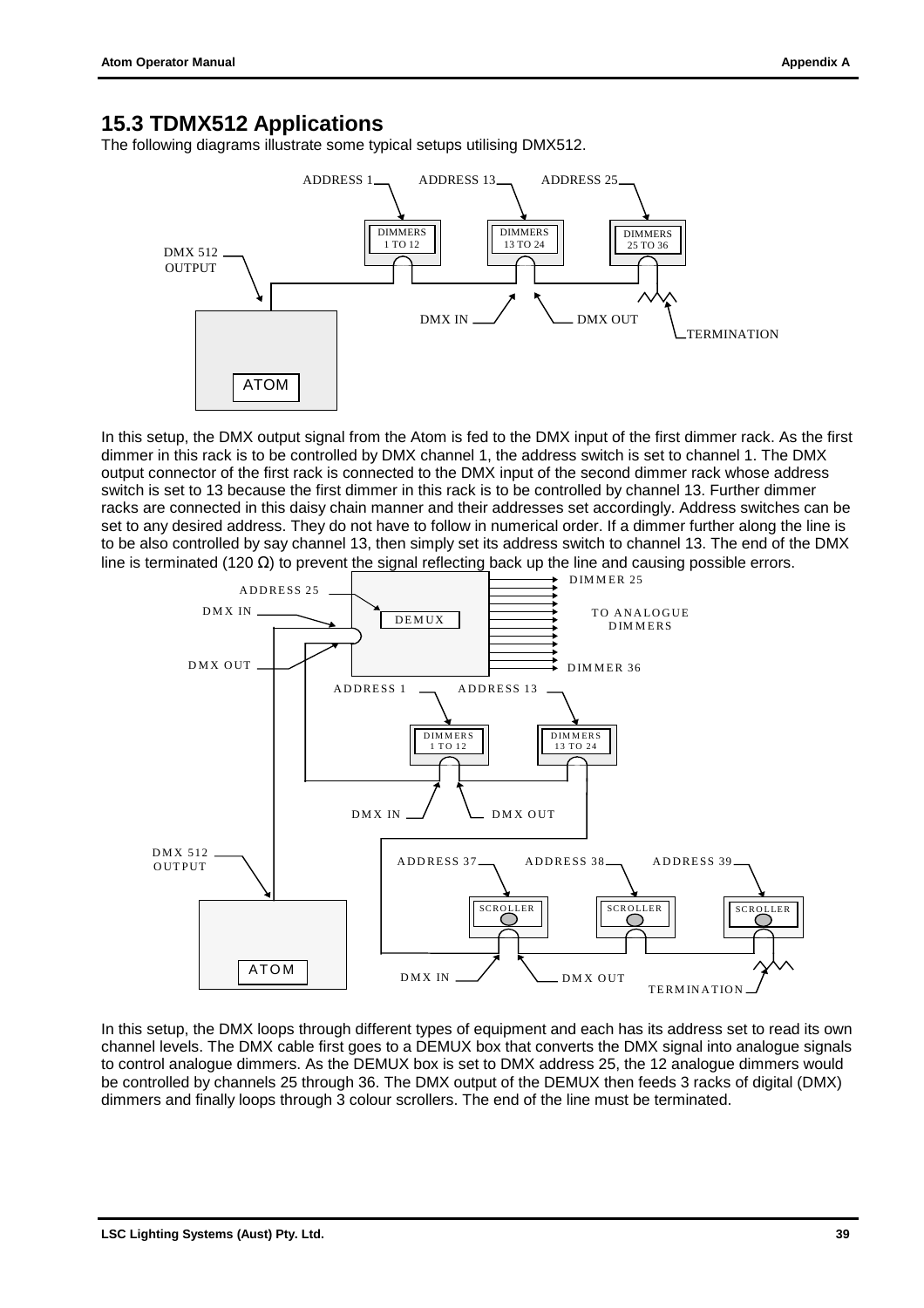### **16.0 APPENDIX B: ANALOGUE OUTPUT CONNECTORS**

<span id="page-41-0"></span>The Atom's optional analogue outputs provide an analogue control voltage (0 to +10 or -10 volts) on a one wire per channel basis to control analogue dimmers.

Analogue outputs are provided in modules.

The maximum number of analogue modules that may be fitted depends upon the model of the Atom.

| Model      | Maximum number of modules |  |  |
|------------|---------------------------|--|--|
| Atom 12/24 |                           |  |  |
| Atom 24/48 |                           |  |  |

Three different types of connector are available. They are DB15, DB25 and DIN 8. The number of channels that each module can provide depends upon the type of connectors that are fitted.

| Connector type/No of pins. | Connectors per module. | Number of channels per<br>module. |
|----------------------------|------------------------|-----------------------------------|
| DB15                       |                        | 24                                |
| DB25                       |                        | 24                                |
| DIN 8                      |                        |                                   |

#### *DB 15 Pinouts*

The following diagram shows one DB15 module with its two connectors as viewed from the rear of the Atom.



| Connector A    |            | Connector B |            |  |
|----------------|------------|-------------|------------|--|
| Pin            | Function   | Pin         | Function   |  |
| 1              | Channel 1  | 1           | Channel 13 |  |
| $\overline{2}$ | Channel 2  | 2           | Channel 14 |  |
| 3              | Channel 3  | 3           | Channel 15 |  |
| 4              | Channel 4  | 4           | Channel 16 |  |
| 5              | Channel 5  | 5           | Channel 17 |  |
| 6              | Channel 6  | 6           | Channel 18 |  |
| 7              | Channel 7  | 7           | Channel 19 |  |
| 8              | Channel 8  | 8           | Channel 20 |  |
| 9              | Channel 9  | 9           | Channel 21 |  |
| 10             | Channel 10 | 10          | Channel 22 |  |
| 11             | Channel 11 | 11          | Channel 23 |  |
| 12             | Channel 12 | 12          | Channel 24 |  |
| 13             | <b>Not</b> | 13          | Not        |  |
|                | Connected  |             | Connected  |  |
| 14             | Not        | 14          | Not        |  |
|                | Connected  |             | Connected  |  |
| 15             | Common 0V  | 15          | Common 0V  |  |

If a second DB15 connector module is fitted (to the right of the first module when viewed from the rear) its two connectors provide outputs for channels 25 to 48. To obtain the pin connections, simply substitute channels 25 to 48 for channels 1 to 24 in the table.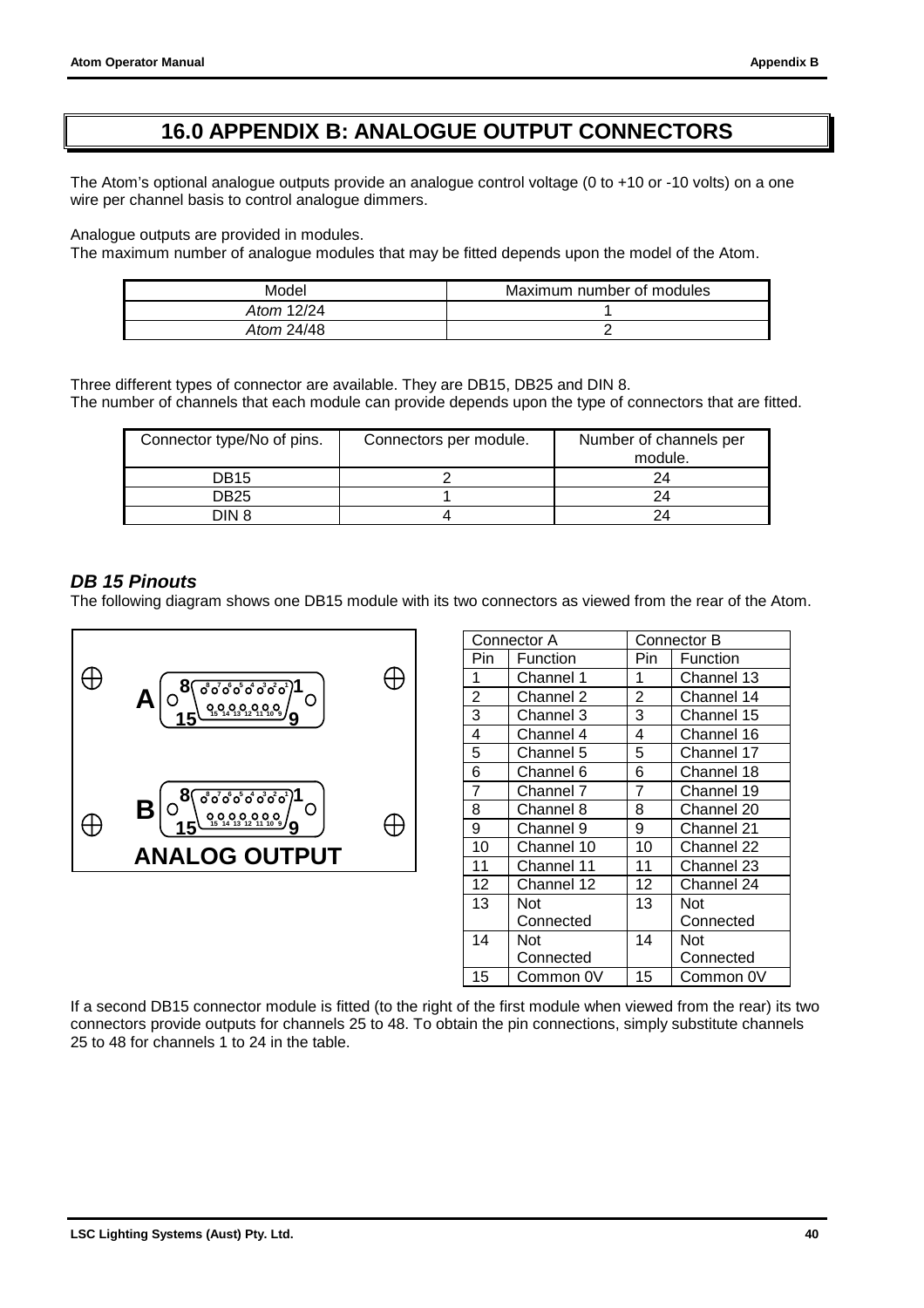#### <span id="page-42-0"></span>*DB25 Pinouts*

The following diagram shows one DB25 module with its single connector as viewed from the rear of the Atom.



If a second DB25 connector module is fitted (to the right of the first module when viewed from the rear) it provides outputs for channels 25 to 48.

| Pin            | Function   | Pin |  |
|----------------|------------|-----|--|
| 1              | Channel 1  | 13  |  |
| $\overline{2}$ | Channel 2  | 14  |  |
| 3              | Channel 3  | 15  |  |
| 4              | Channel 4  | 16  |  |
| 5              | Channel 5  | 17  |  |
| 6              | Channel 6  | 18  |  |
| $\overline{7}$ | Channel 7  | 19  |  |
| 8              | Channel 8  | 20  |  |
| 9              | Channel 9  | 21  |  |
| 10             | Channel 10 | 22  |  |
| 11             | Channel 11 | 23  |  |
| 12             | Channel 12 | 24  |  |
|                |            | 25  |  |
|                |            |     |  |

| Pin | Function   |
|-----|------------|
| 13  | Channel 13 |
| 14  | Channel 14 |
| 15  | Channel 15 |
| 16  | Channel 16 |
| 17  | Channel 17 |
| 18  | Channel 18 |
| 19  | Channel 19 |
| 20  | Channel 20 |
| 21  | Channel 21 |
| 22  | Channel 22 |
| 23  | Channel 23 |
| 24  | Channel 24 |
| 25  | Common     |
|     | 'JV        |

#### *DIN 8 Pin PINOUTS*

The following diagram shows one DIN 8 module with its four connectors as viewed from the rear of the Atom.



|                | Connector A     |                | Connector C<br>Connector B |      |                 |      | Connector D |
|----------------|-----------------|----------------|----------------------------|------|-----------------|------|-------------|
| Pin            | <b>Function</b> | Pin            | <b>Function</b>            | Pin. | <b>Function</b> | Pin. | Function    |
|                | Channel 1       |                | Channel 7                  |      | Channel 13      |      | Channel 19  |
| 2              | Channel 2       | 2              | Channel 8                  | 2    | Channel 14      | 2    | Channel 20  |
| 3              | Channel 3       | 3              | Channel 9                  | 3    | Channel 15      | 3    | Channel 21  |
| $\overline{4}$ | Channel 4       | 4              | Channel 10                 | 4    | Channel 16      | 4    | Channel 22  |
| 5              | Channel 5       | 5              | Channel 11                 | 5    | Channel 17      | 5    | Channel 23  |
| 6              | Channel 6       | 6              | Channel 12                 | 6    | Channel 18      | 6    | Channel 24  |
| $\overline{7}$ | Not             | $\overline{7}$ | Not                        | 7    | Not             | 7    | <b>Not</b>  |
|                | Connected       |                | Connected                  |      | Connected       |      | Connected   |
| 8              | Common 0V       | 8              | Common 0V                  | 8    | Common 0V       | 8    | Common 0V   |

If a second DIN connector module is fitted (to the right of the first module when viewed from the rear) it provides outputs for channels 25 to 48.

APPENDIX C "TERMINOLOGY"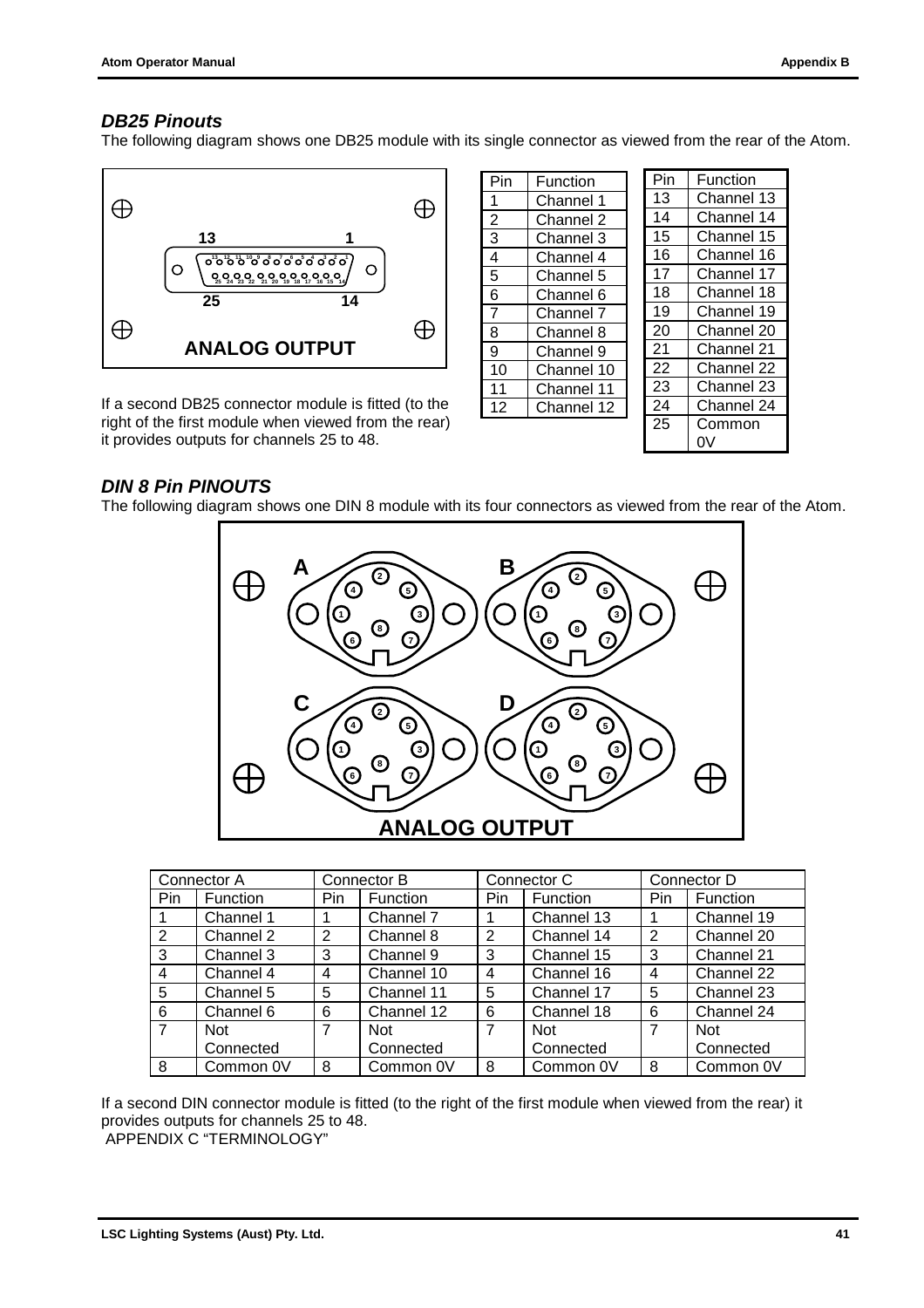#### *Fixtures*

The output of the Atom is usually used to control dimmers and the "lights" that you connect to the dimmers are known as Fixtures. Fixtures are also known as "Lanterns", "Luminaires", "Instruments" or "lights". Other devices that you can control with the DMX 512 output include "Colour Scrollers" and "Smoke Machines".

#### *Look*

A lighting "LOOK" is the collection of channels at their various levels (intensities) that are contributing to the output of the Atom at any one time. A "look" may be made up of a collection of channels or a single scene (see below) or a combination of several scenes. It may even be a single channel.

#### *Channel*

A Channel is the basic element of a Lighting Control System. The number of dimmers and fixtures connected to this channel is variable depending on your installation and/or application. The most basic application will have just one dimmer and fixture (light) connected to a channel, so that as you vary the level of that channel, you vary the level of that fixture.

#### *Preset*

When many channels are assembled in a group of adjacent faders they form a "Preset" and each channel in the preset has an individual fader to control its level. It is common to have two presets available to the operator. The first lighting "look" is created on one preset by fading up the required channels. The next lighting "look" is prepared (or "preset") on the other preset without appearing on stage (as its preset master is kept faded down). At the appropriate time, the first preset is faded down whilst the second preset is faded up. The next lighting "look" is now prepared on the first preset. These alternate crossfades from preset to preset form the standard operation of a manual preset lighting board.

#### *Preset Master*

A Preset master controls the overall level of all the channels in a preset (above). The Atom provides a Red and a Yellow Preset Master to control the overall level of the red and yellow presets respectively.

#### *Grab Master*

A grab master is similar to a preset master in that it can control the level of a number of channels. It differs from a preset master in that it does not have dedicated channel faders under its control. It "grabs" or stores the channels that it controls from other areas of the Atom. Typically, it would be used to grab the current **output** of the Atom.

When a grab is performed, an exact copy of the channels that are on (including their levels) is loaded onto the grab master. This is often referred to as taking a "snapshot".

#### *Scene*

A Scene is a *recorded* group of channels (at their respective levels) plus "IN" and "OUT" fade times. Once you have recorded some scenes, you may of course fade up several scenes at once and record the combination as a new scene.

#### *Chase*

A chase is a list of steps that are replayed in order, stepping continuously from one step to the next and automatically repeating the list when it has reached the end.

#### *Submaster*

A Submaster provides a means of controlling the overall level of a scene or a chase.

#### *Highest Takes Precedence*

If a level for a particular channel is emanating from several places at the same time, then the highest of all those levels will be the level at the output.

#### *Dipless Crossfade*

When a crossfade is performed, the output level of any channel that is on in *both* the OUT fading master and the IN fading master will fade directly from its outgoing level to its incoming level and will **not dip** below a level equal to the current sum of the two masters.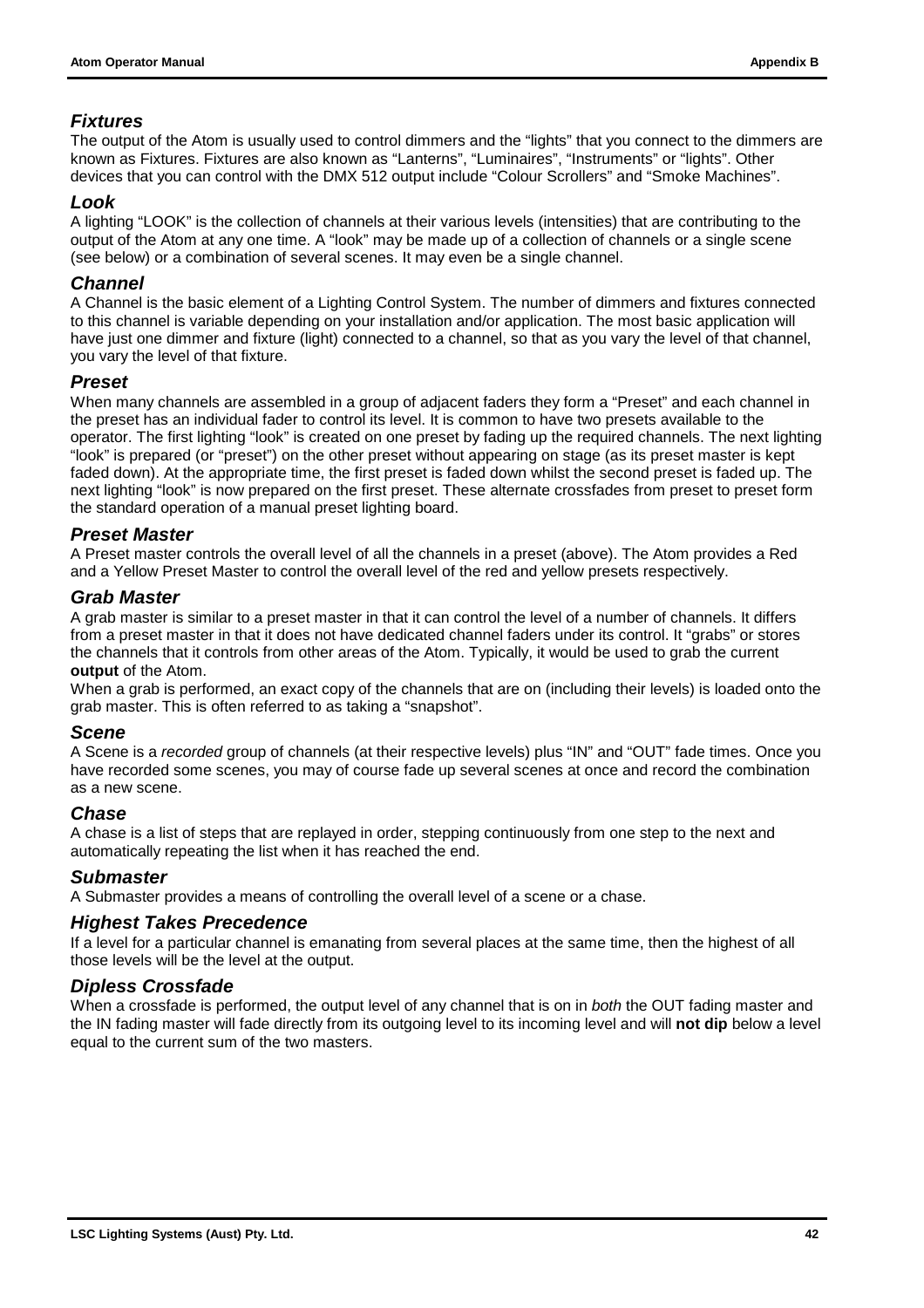### **18.0 INDEX**

#### $-A-$

<span id="page-44-0"></span>

#### $-B-$

#### $-c-$

| CHANNEL S                  |  |
|----------------------------|--|
|                            |  |
|                            |  |
|                            |  |
|                            |  |
|                            |  |
|                            |  |
| <b>CHASES</b>              |  |
|                            |  |
|                            |  |
|                            |  |
|                            |  |
|                            |  |
|                            |  |
|                            |  |
|                            |  |
|                            |  |
|                            |  |
|                            |  |
| FADING BETWEEN STEPS23, 24 |  |
|                            |  |
|                            |  |
|                            |  |
|                            |  |
|                            |  |
|                            |  |
|                            |  |
|                            |  |
|                            |  |
|                            |  |
|                            |  |
| COPY                       |  |
|                            |  |
|                            |  |
|                            |  |
| <b>CROSSFADES</b>          |  |
|                            |  |
|                            |  |
|                            |  |

#### $-D-$

| DEI FTE- |  |
|----------|--|
|          |  |
|          |  |
|          |  |

| $-F-$ |  |
|-------|--|
|       |  |
| $-F-$ |  |

| FADES       |                             |
|-------------|-----------------------------|
|             |                             |
|             |                             |
|             |                             |
|             |                             |
|             |                             |
|             |                             |
|             |                             |
|             | FREEZE See MODE PAGE FREEZE |
|             |                             |
|             |                             |
|             |                             |
| <b>FUSF</b> |                             |
|             |                             |
|             |                             |

#### $-G-$

#### $-H-$

| INSERT |  |
|--------|--|
|        |  |
|        |  |

#### $-K-$